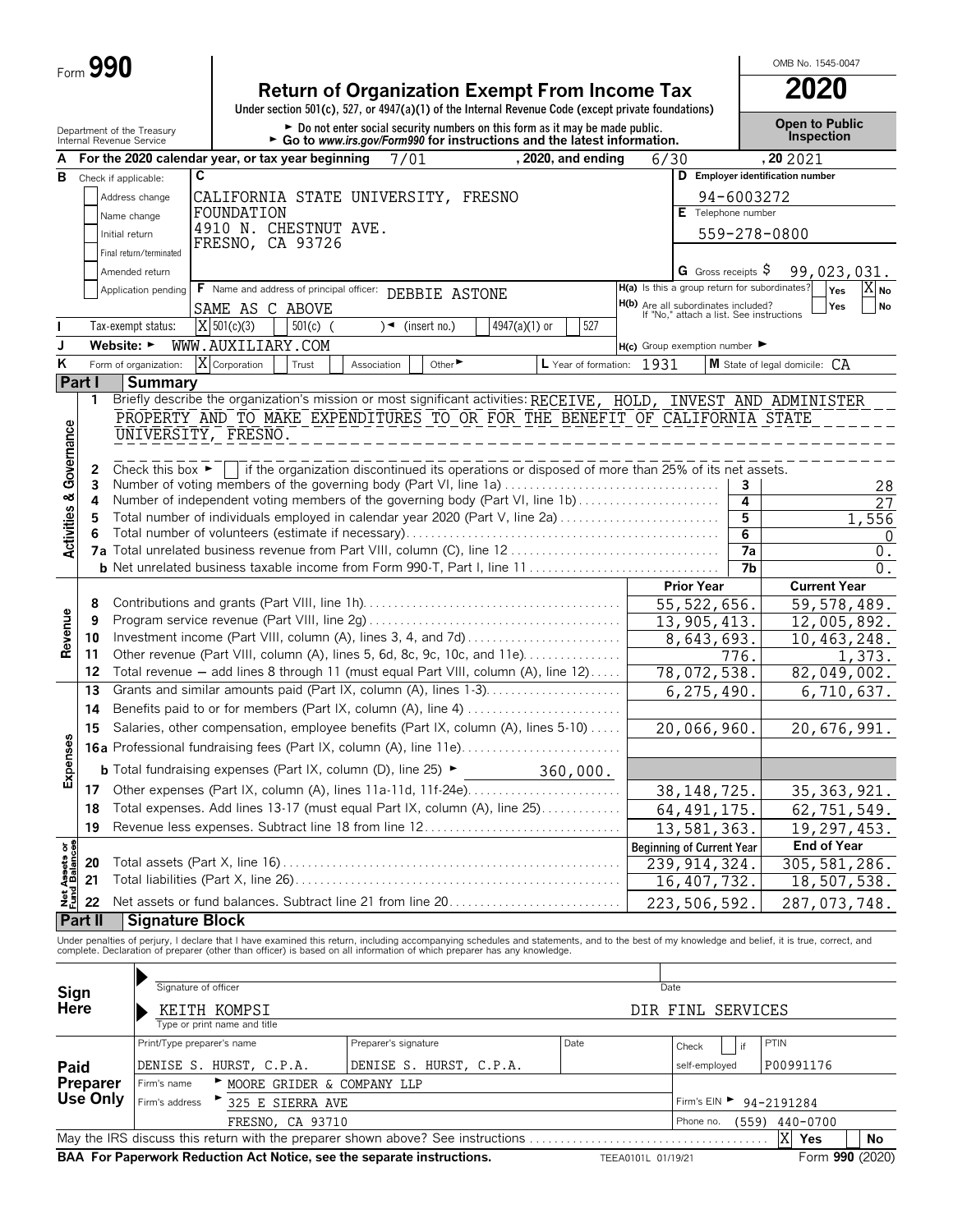|                 | Form 990 (2020)<br>CALIFORNIA STATE UNIVERSITY, FRESNO                                                                                                                                                                                                                                       | 94-6003272        | Page 2          |
|-----------------|----------------------------------------------------------------------------------------------------------------------------------------------------------------------------------------------------------------------------------------------------------------------------------------------|-------------------|-----------------|
| <b>Part III</b> | <b>Statement of Program Service Accomplishments</b>                                                                                                                                                                                                                                          |                   |                 |
|                 | Check if Schedule O contains a response or note to any line in this Part III                                                                                                                                                                                                                 |                   |                 |
| 1               | Briefly describe the organization's mission:                                                                                                                                                                                                                                                 |                   |                 |
|                 | RECEIVE, HOLD, INVEST AND ADMINISTER PROPERTY AND TO MAKE EXPENDITURES TO OR FOR THE                                                                                                                                                                                                         |                   |                 |
|                 | BENEFIT OF CALIFORNIA STATE UNIVERSITY, FRESNO.                                                                                                                                                                                                                                              |                   |                 |
|                 |                                                                                                                                                                                                                                                                                              |                   |                 |
|                 | 2 Did the organization undertake any significant program services during the year which were not listed on the prior                                                                                                                                                                         |                   |                 |
|                 | Form 990 or 990-EZ?.                                                                                                                                                                                                                                                                         | Yes               | No              |
|                 | If "Yes," describe these new services on Schedule O.                                                                                                                                                                                                                                         |                   |                 |
| 3               | Did the organization cease conducting, or make significant changes in how it conducts, any program services?                                                                                                                                                                                 | Yes               | No              |
|                 | If "Yes," describe these changes on Schedule O.                                                                                                                                                                                                                                              |                   |                 |
| 4               | Describe the organization's program service accomplishments for each of its three largest program services, as measured by expenses.<br>Section 501(c)(3) and 501(c)(4) organizations are required to report the amount of grants<br>and revenue, if any, for each program service reported. |                   |                 |
|                 | ) (Expenses $\frac{1}{2}$ 44, 416, 060. including grants of $\frac{1}{2}$<br>4a (Code:                                                                                                                                                                                                       | ) (Revenue<br>- Ş | 12,005,892.     |
|                 | EXPENSE FOR ADMINISTRATION OF PROJECT FUNDS FOR ALL DEPARTMENTS, DIVISIONS, SCHOOLS                                                                                                                                                                                                          |                   |                 |
|                 | AND PROGRAMS AT CSUF.                                                                                                                                                                                                                                                                        |                   |                 |
|                 |                                                                                                                                                                                                                                                                                              |                   |                 |
|                 |                                                                                                                                                                                                                                                                                              |                   |                 |
|                 |                                                                                                                                                                                                                                                                                              |                   |                 |
|                 |                                                                                                                                                                                                                                                                                              |                   |                 |
|                 |                                                                                                                                                                                                                                                                                              |                   |                 |
|                 |                                                                                                                                                                                                                                                                                              |                   |                 |
|                 |                                                                                                                                                                                                                                                                                              |                   |                 |
|                 |                                                                                                                                                                                                                                                                                              |                   |                 |
|                 |                                                                                                                                                                                                                                                                                              |                   |                 |
|                 | ) (Expenses $\frac{1}{2}$<br>6, 710, 637. including grants of $\frac{1}{5}$ 6, 710, 637. ) (Revenue $\frac{1}{5}$<br>$4b$ (Code:                                                                                                                                                             |                   |                 |
|                 | SCHOLARSHIPS AND LOANS TO STUDENTS AT CSUF. APPROXIMATELY 25,341 STUDENTS; 16 LOANS<br>AND 577 SCHOLARSHIPS (STUDENT SUPPORT).                                                                                                                                                               |                   |                 |
|                 |                                                                                                                                                                                                                                                                                              |                   |                 |
|                 |                                                                                                                                                                                                                                                                                              |                   |                 |
|                 |                                                                                                                                                                                                                                                                                              |                   |                 |
|                 |                                                                                                                                                                                                                                                                                              |                   |                 |
|                 |                                                                                                                                                                                                                                                                                              |                   |                 |
|                 |                                                                                                                                                                                                                                                                                              |                   |                 |
|                 |                                                                                                                                                                                                                                                                                              |                   |                 |
|                 |                                                                                                                                                                                                                                                                                              |                   |                 |
|                 |                                                                                                                                                                                                                                                                                              |                   |                 |
|                 | including grants of \$<br>) (Expenses \$<br>4c (Code:                                                                                                                                                                                                                                        | ) (Revenue \$     |                 |
|                 |                                                                                                                                                                                                                                                                                              |                   |                 |
|                 |                                                                                                                                                                                                                                                                                              |                   |                 |
|                 |                                                                                                                                                                                                                                                                                              |                   |                 |
|                 |                                                                                                                                                                                                                                                                                              |                   |                 |
|                 |                                                                                                                                                                                                                                                                                              |                   |                 |
|                 |                                                                                                                                                                                                                                                                                              |                   |                 |
|                 |                                                                                                                                                                                                                                                                                              |                   |                 |
|                 |                                                                                                                                                                                                                                                                                              |                   |                 |
|                 |                                                                                                                                                                                                                                                                                              |                   |                 |
|                 |                                                                                                                                                                                                                                                                                              |                   |                 |
|                 |                                                                                                                                                                                                                                                                                              |                   |                 |
|                 | 4 d Other program services (Describe on Schedule O.)                                                                                                                                                                                                                                         |                   |                 |
|                 | \$<br>including grants of<br>) (Revenue $\frac{1}{2}$<br>(Expenses<br>-Ş                                                                                                                                                                                                                     |                   |                 |
| <b>BAA</b>      | 51, 126, 697.<br>4e Total program service expenses<br>TEEA0102L 10/07/20                                                                                                                                                                                                                     |                   | Form 990 (2020) |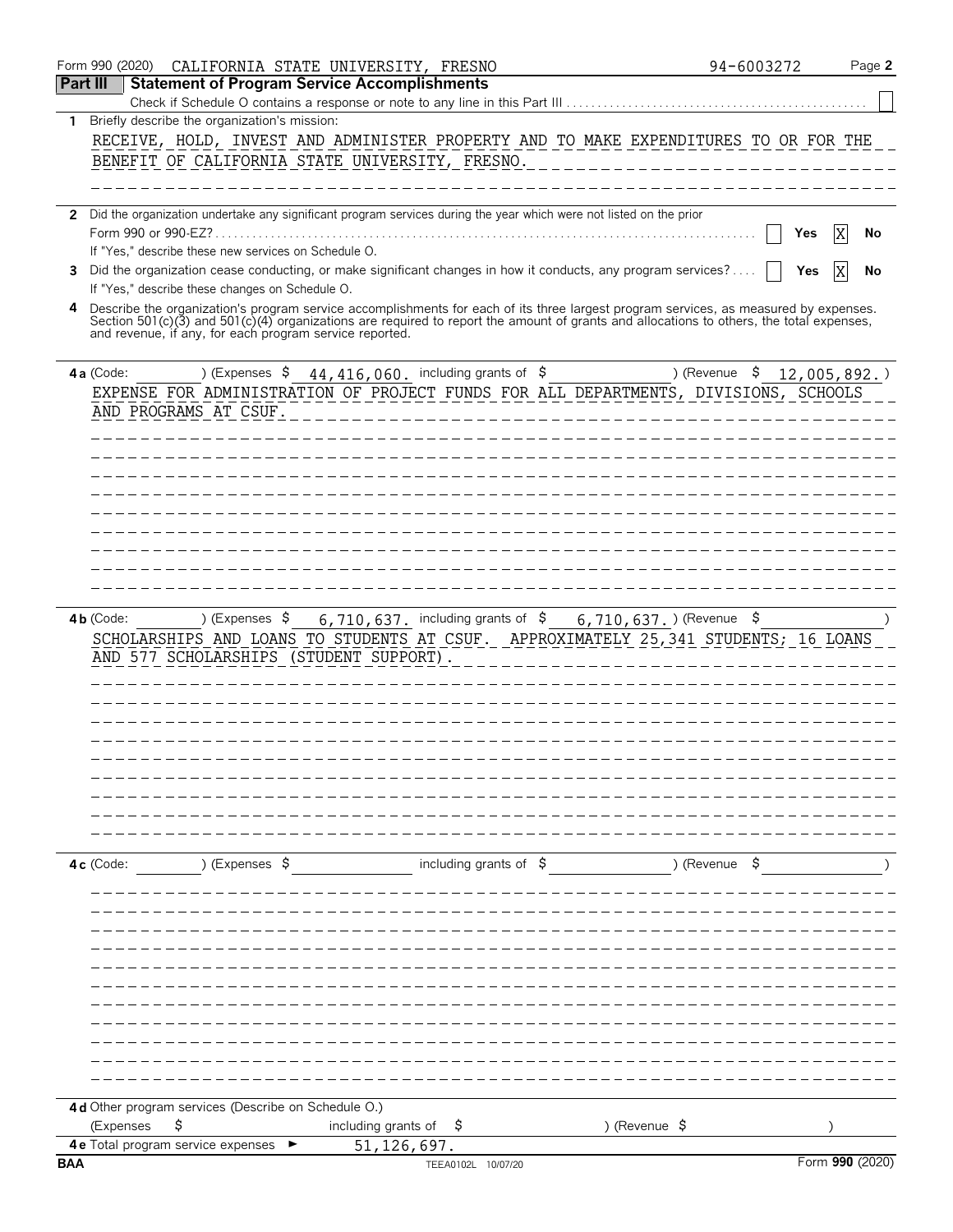#### Form 990 (2020) Page **3** CALIFORNIA STATE UNIVERSITY, FRESNO 94-6003272 **Part IV Checklist of Required Schedules**

|            |                                                                                                                                                                                                                                                     |                 | Yes | No.             |  |  |  |
|------------|-----------------------------------------------------------------------------------------------------------------------------------------------------------------------------------------------------------------------------------------------------|-----------------|-----|-----------------|--|--|--|
| 1.         | Is the organization described in section 501(c)(3) or 4947(a)(1) (other than a private foundation)? If 'Yes,' complete                                                                                                                              | 1               | X   |                 |  |  |  |
| 2          | Is the organization required to complete Schedule B, Schedule of Contributors See instructions?                                                                                                                                                     | $\overline{2}$  | X   |                 |  |  |  |
| 3          | Did the organization engage in direct or indirect political campaign activities on behalf of or in opposition to candidates                                                                                                                         | $\mathbf{3}$    |     | X               |  |  |  |
| 4          | Section 501(c)(3) organizations. Did the organization engage in lobbying activities, or have a section 501(h) election                                                                                                                              | 4               |     | Χ               |  |  |  |
| 5          | Is the organization a section 501(c)(4), 501(c)(5), or 501(c)(6) organization that receives membership dues,<br>assessments, or similar amounts as defined in Revenue Procedure 98-19? If 'Yes,' complete Schedule C, Part III                      | 5               |     | X               |  |  |  |
| 6          | Did the organization maintain any donor advised funds or any similar funds or accounts for which donors have the right<br>to provide advice on the distribution or investment of amounts in such funds or accounts? If 'Yes,' complete Schedule D,  | 6               |     | X               |  |  |  |
| 7          | Did the organization receive or hold a conservation easement, including easements to preserve open space, the<br>environment, historic land areas, or historic structures? If 'Yes,' complete Schedule D, Part II.                                  | 7               |     | X               |  |  |  |
| 8          | Did the organization maintain collections of works of art, historical treasures, or other similar assets? If 'Yes,'                                                                                                                                 |                 |     |                 |  |  |  |
| 9          | Did the organization report an amount in Part X, line 21, for escrow or custodial account liability, serve as a custodian<br>for amounts not listed in Part X; or provide credit counseling, debt management, credit repair, or debt negotiation    |                 |     |                 |  |  |  |
|            | 10 Did the organization, directly or through a related organization, hold assets in donor-restricted endowments                                                                                                                                     | 10              | X   |                 |  |  |  |
|            | 11 If the organization's answer to any of the following questions is 'Yes', then complete Schedule D, Parts VI, VII, VIII, IX,<br>or X as applicable.                                                                                               |                 |     |                 |  |  |  |
|            | a Did the organization report an amount for land, buildings, and equipment in Part X, line 10? If 'Yes,' complete Schedule                                                                                                                          | 11 a            | X   |                 |  |  |  |
|            | <b>b</b> Did the organization report an amount for investments - other securities in Part X, line 12, that is 5% or more of its total                                                                                                               | 11 <sub>b</sub> |     | X               |  |  |  |
|            | c Did the organization report an amount for investments – program related in Part X, line 13, that is 5% or more of its total<br>assets reported in Part X, line 16? If 'Yes,' complete Schedule D, Part VIII                                       | 11c             |     | X               |  |  |  |
|            | d Did the organization report an amount for other assets in Part X, line 15, that is 5% or more of its total assets reported                                                                                                                        | 11d             |     | X               |  |  |  |
|            | e Did the organization report an amount for other liabilities in Part X, line 25? If 'Yes,' complete Schedule D, Part X                                                                                                                             | 11 e            | X   |                 |  |  |  |
|            | f Did the organization's separate or consolidated financial statements for the tax year include a footnote that addresses<br>the organization's liability for uncertain tax positions under FIN 48 (ASC 740)? If 'Yes,' complete Schedule D, Part X | 11f             | Χ   |                 |  |  |  |
|            | 12a Did the organization obtain separate, independent audited financial statements for the tax year? If 'Yes,' complete                                                                                                                             | 12a             | X   |                 |  |  |  |
|            | <b>b</b> Was the organization included in consolidated, independent audited financial statements for the tax year? If 'Yes,' and<br>if the organization answered 'No' to line 12a, then completing Schedule D, Parts XI and XII is optional         | 12 <sub>b</sub> | Χ   |                 |  |  |  |
|            |                                                                                                                                                                                                                                                     | 13              |     | Χ               |  |  |  |
|            | 14a Did the organization maintain an office, employees, or agents outside of the United States?                                                                                                                                                     | 14a             |     | Χ               |  |  |  |
|            | <b>b</b> Did the organization have aggregate revenues or expenses of more than \$10,000 from grantmaking, fundraising,<br>business, investment, and program service activities outside the United States, or aggregate foreign investments valued   | 14b             |     | X               |  |  |  |
|            | 15 Did the organization report on Part IX, column (A), line 3, more than \$5,000 of grants or other assistance to or for any                                                                                                                        | 15              |     | X               |  |  |  |
| 16.        | Did the organization report on Part IX, column (A), line 3, more than \$5,000 of aggregate grants or other assistance to                                                                                                                            | 16              |     | X               |  |  |  |
| 17         | Did the organization report a total of more than \$15,000 of expenses for professional fundraising services on Part IX,<br>column (A), lines 6 and 11e? If 'Yes,' complete Schedule G, Part I See instructions                                      | 17              |     | Χ               |  |  |  |
| 18.        | Did the organization report more than \$15,000 total of fundraising event gross income and contributions on Part VIII,                                                                                                                              | 18              |     | Χ               |  |  |  |
|            | 19 Did the organization report more than \$15,000 of gross income from gaming activities on Part VIII, line 9a? If 'Yes,'                                                                                                                           |                 |     | X               |  |  |  |
|            |                                                                                                                                                                                                                                                     | 19<br>20a       |     | Χ               |  |  |  |
|            | <b>b</b> If 'Yes' to line 20a, did the organization attach a copy of its audited financial statements to this return?                                                                                                                               | 20 <sub>b</sub> |     |                 |  |  |  |
| 21         | Did the organization report more than \$5,000 of grants or other assistance to any domestic organization or                                                                                                                                         |                 |     | X               |  |  |  |
| <b>BAA</b> | TEEA0103L 10/07/20                                                                                                                                                                                                                                  | 21              |     | Form 990 (2020) |  |  |  |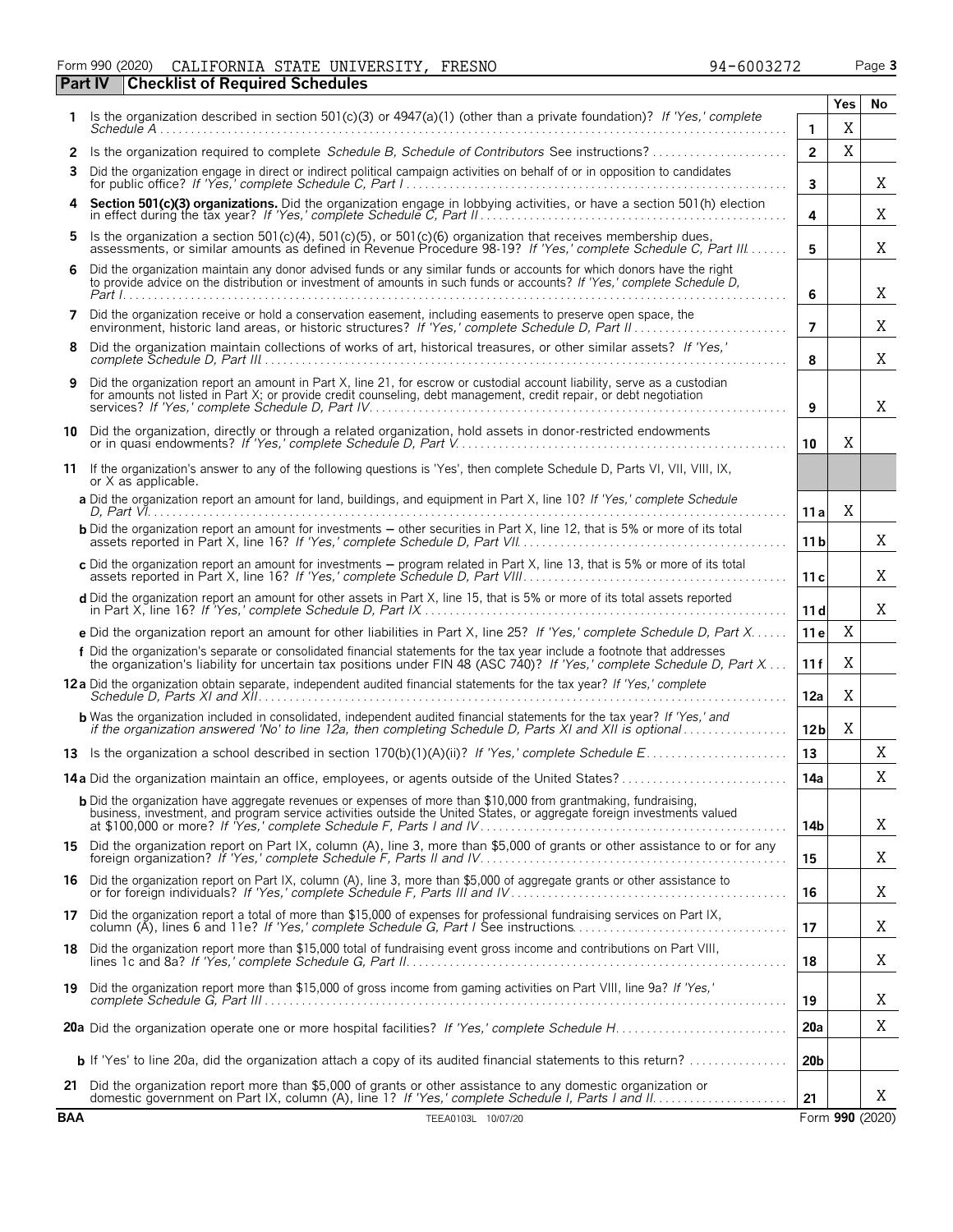Form 990 (2020) Page **4** CALIFORNIA STATE UNIVERSITY, FRESNO 94-6003272

|            | <b>Checklist of Required Schedules</b> (continued)<br><b>Part IV</b>                                                                                                                                                                                                                                                                     |                 |                |                 |
|------------|------------------------------------------------------------------------------------------------------------------------------------------------------------------------------------------------------------------------------------------------------------------------------------------------------------------------------------------|-----------------|----------------|-----------------|
|            |                                                                                                                                                                                                                                                                                                                                          |                 | <b>Yes</b>     | No.             |
|            | 22 Did the organization report more than \$5,000 of grants or other assistance to or for domestic individuals on Part IX,                                                                                                                                                                                                                | 22              | Χ              |                 |
|            | 23 Did the organization answer 'Yes' to Part VII, Section A, line 3, 4, or 5 about compensation of the organization's current<br>and former officers, directors, trustees, key employees, and highest compensated employees? If 'Yes,' complete                                                                                          | 23              | Χ              |                 |
|            | 24 a Did the organization have a tax-exempt bond issue with an outstanding principal amount of more than \$100,000 as of<br>the last day of the year, that was issued after December 31, 2002? If 'Yes,' answer lines 24b through 24d and                                                                                                | 24a             |                | X               |
|            | <b>b</b> Did the organization invest any proceeds of tax-exempt bonds beyond a temporary period exception?                                                                                                                                                                                                                               | 24b             |                |                 |
|            | c Did the organization maintain an escrow account other than a refunding escrow at any time during the year to defease<br>$any tax\text{-}exempt bonds?$                                                                                                                                                                                 | 24c             |                |                 |
|            | d Did the organization act as an 'on behalf of' issuer for bonds outstanding at any time during the year?                                                                                                                                                                                                                                | 24d             |                |                 |
|            | 25 a Section 501(c)(3), 501(c)(4), and 501(c)(29) organizations. Did the organization engage in an excess benefit                                                                                                                                                                                                                        | 25a             |                | X               |
|            | <b>b</b> Is the organization aware that it engaged in an excess benefit transaction with a disqualified person in a prior year, and<br>that the transaction has not been reported on any of the organization's prior Forms 990 or 990-EZ? If 'Yes,' complete                                                                             | 25 <sub>b</sub> |                | X               |
|            |                                                                                                                                                                                                                                                                                                                                          |                 |                |                 |
|            | 26 Did the organization report any amount on Part X, line 5 or 22, for receivables from or payables to any current or<br>former officer, director, trustee, key employee, creator or founder, substantial contributor, or 35% controlled entity or family member of any of these persons? If 'Yes,' complete Schedule L, Part II.        | 26              |                | X               |
|            | 27 Did the organization provide a grant or other assistance to any current or former officer, director, trustee, key<br>employee, creator or founder, substantial contributor or employee thereof, a grant selection committee<br>member, or to a 35% controlled entity (including an employee thereof) or family member of any of these | 27              |                | X               |
|            | 28 Was the organization a party to a business transaction with one of the following parties (see Schedule L, Part IV<br>instructions, for applicable filing thresholds, conditions, and exceptions):                                                                                                                                     |                 |                |                 |
|            | a A current or former officer, director, trustee, key employee, creator or founder, or substantial contributor? If                                                                                                                                                                                                                       | 28a             |                | Χ               |
|            |                                                                                                                                                                                                                                                                                                                                          | 28 <sub>b</sub> |                | X               |
|            | c A 35% controlled entity of one or more individuals and/or organizations described in lines 28a or 28b? If                                                                                                                                                                                                                              | 28c             |                | Χ               |
| 29         |                                                                                                                                                                                                                                                                                                                                          | 29              |                | $\overline{X}$  |
| 30         | Did the organization receive contributions of art, historical treasures, or other similar assets, or qualified conservation                                                                                                                                                                                                              | 30              |                | Χ               |
| 31         | Did the organization liquidate, terminate, or dissolve and cease operations? If 'Yes,' complete Schedule N, Part I                                                                                                                                                                                                                       | 31              |                | $\overline{X}$  |
|            | 32 Did the organization sell, exchange, dispose of, or transfer more than 25% of its net assets? If 'Yes,' complete                                                                                                                                                                                                                      | 32              |                | X               |
|            | 33 Did the organization own 100% of an entity disregarded as separate from the organization under Regulations sections                                                                                                                                                                                                                   | 33              | Χ              |                 |
| 34         | Was the organization related to any tax-exempt or taxable entity? If 'Yes,' complete Schedule R, Part II, III, or IV,                                                                                                                                                                                                                    | 34              | X              |                 |
|            |                                                                                                                                                                                                                                                                                                                                          | 35a             |                | Χ               |
|            | <b>b</b> If 'Yes' to line 35a, did the organization receive any payment from or engage in any transaction with a controlled entity within the meaning of section 512(b)(13)? If 'Yes,' complete Schedule R, Part V, line 2                                                                                                               | 35 <sub>b</sub> |                |                 |
|            | 36 Section 501(c)(3) organizations. Did the organization make any transfers to an exempt non-charitable related                                                                                                                                                                                                                          | 36              |                | X               |
| 37         | Did the organization conduct more than 5% of its activities through an entity that is not a related organization and that is                                                                                                                                                                                                             | 37              |                | X               |
| 38         | Did the organization complete Schedule O and provide explanations in Schedule O for Part VI, lines 11b and 19?                                                                                                                                                                                                                           | 38              | X              |                 |
|            | Part V Statements Regarding Other IRS Filings and Tax Compliance                                                                                                                                                                                                                                                                         |                 |                |                 |
|            |                                                                                                                                                                                                                                                                                                                                          |                 |                |                 |
|            |                                                                                                                                                                                                                                                                                                                                          |                 | Yes.           | No              |
|            | 458<br><b>b</b> Enter the number of Forms W-2G included in line 1a. Enter -0- if not applicable<br>1 <sub>b</sub><br>0                                                                                                                                                                                                                   |                 |                |                 |
|            |                                                                                                                                                                                                                                                                                                                                          |                 |                |                 |
|            |                                                                                                                                                                                                                                                                                                                                          | 1 <sup>c</sup>  | $\overline{X}$ |                 |
| <b>BAA</b> | TEEA0104L 10/07/20                                                                                                                                                                                                                                                                                                                       |                 |                | Form 990 (2020) |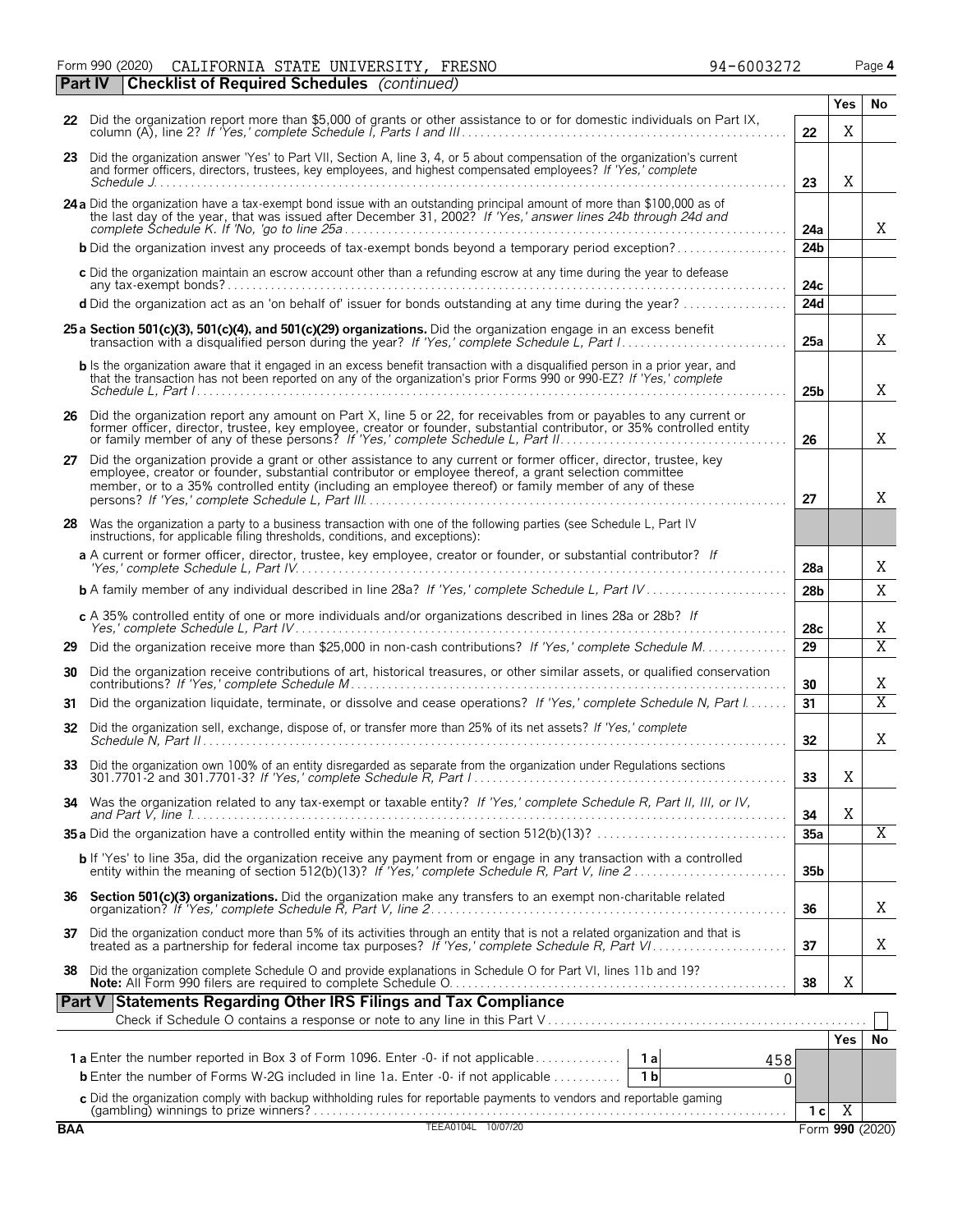|               | Form 990 (2020)<br>94-6003272<br>CALIFORNIA STATE UNIVERSITY, FRESNO                                                                                                                                                                             |                |      | Page 5                  |
|---------------|--------------------------------------------------------------------------------------------------------------------------------------------------------------------------------------------------------------------------------------------------|----------------|------|-------------------------|
| <b>Part V</b> | Statements Regarding Other IRS Filings and Tax Compliance (continued)                                                                                                                                                                            |                |      |                         |
|               |                                                                                                                                                                                                                                                  |                | Yes. | No                      |
|               |                                                                                                                                                                                                                                                  |                |      |                         |
|               | 2a Enter the number of employees reported on Form W-3, Transmittal of Wage and Tax Statements, filed for the calendar year ending with or within the year covered by this return<br>2a<br>1,556                                                  |                |      |                         |
|               | <b>b</b> If at least one is reported on line 2a, did the organization file all required federal employment tax returns?                                                                                                                          | 2 <sub>b</sub> | Χ    |                         |
|               | Note: If the sum of lines 1a and 2a is greater than 250, you may be required to e-file (see instructions)                                                                                                                                        |                |      |                         |
|               | 3a Did the organization have unrelated business gross income of \$1,000 or more during the year?                                                                                                                                                 | 3a             |      | Χ                       |
|               |                                                                                                                                                                                                                                                  | 3 <sub>b</sub> |      |                         |
|               | 4a At any time during the calendar year, did the organization have an interest in, or a signature or other authority over, a<br>financial account in a foreign country (such as a bank account, securities account, or other financial account)? | 4a             |      | Χ                       |
|               | <b>b</b> If 'Yes,' enter the name of the foreign country $\blacktriangleright$                                                                                                                                                                   |                |      |                         |
|               | See instructions for filing requirements for FinCEN Form 114, Report of Foreign Bank and Financial Accounts (FBAR).                                                                                                                              |                |      |                         |
|               | <b>5a</b> Was the organization a party to a prohibited tax shelter transaction at any time during the tax year?                                                                                                                                  | 5a             |      | Χ                       |
|               | <b>b</b> Did any taxable party notify the organization that it was or is a party to a prohibited tax shelter transaction?                                                                                                                        | 5 <sub>b</sub> |      | $\overline{\mathrm{X}}$ |
|               |                                                                                                                                                                                                                                                  | 5c             |      |                         |
|               | 6a Does the organization have annual gross receipts that are normally greater than \$100,000, and did the organization                                                                                                                           | 6a             |      | Χ                       |
|               | b If 'Yes,' did the organization include with every solicitation an express statement that such contributions or gifts were                                                                                                                      |                |      |                         |
|               | 7 Organizations that may receive deductible contributions under section 170(c).                                                                                                                                                                  | 6b             |      |                         |
|               |                                                                                                                                                                                                                                                  |                |      |                         |
|               | a Did the organization receive a payment in excess of \$75 made partly as a contribution and partly for goods and                                                                                                                                | <b>7a</b>      |      | Χ                       |
|               |                                                                                                                                                                                                                                                  | 7 <b>b</b>     |      |                         |
|               | c Did the organization sell, exchange, or otherwise dispose of tangible personal property for which it was required to file                                                                                                                      |                |      |                         |
|               |                                                                                                                                                                                                                                                  | 7 с            |      | Χ                       |
|               |                                                                                                                                                                                                                                                  |                |      |                         |
|               | e Did the organization receive any funds, directly or indirectly, to pay premiums on a personal benefit contract?                                                                                                                                | 7e             |      | X                       |
|               | f Did the organization, during the year, pay premiums, directly or indirectly, on a personal benefit contract?                                                                                                                                   | 7f             |      | $\overline{\text{X}}$   |
|               | q If the organization received a contribution of qualified intellectual property, did the organization file Form 8899                                                                                                                            | 7 g            |      |                         |
|               | h If the organization received a contribution of cars, boats, airplanes, or other vehicles, did the organization file a                                                                                                                          |                |      |                         |
|               | Form 1098-C?                                                                                                                                                                                                                                     | 7 h            |      |                         |
| 8             | Sponsoring organizations maintaining donor advised funds. Did a donor advised fund maintained by the sponsoring                                                                                                                                  |                |      |                         |
|               |                                                                                                                                                                                                                                                  | 8              |      |                         |
| 9             | Sponsoring organizations maintaining donor advised funds.                                                                                                                                                                                        |                |      |                         |
|               |                                                                                                                                                                                                                                                  | 9 a            |      |                         |
|               | <b>b</b> Did the sponsoring organization make a distribution to a donor, donor advisor, or related person?                                                                                                                                       | 9 <sub>b</sub> |      |                         |
|               | 10 Section 501(c)(7) organizations. Enter:                                                                                                                                                                                                       |                |      |                         |
|               | 10 a                                                                                                                                                                                                                                             |                |      |                         |
|               | <b>b</b> Gross receipts, included on Form 990, Part VIII, line 12, for public use of club facilities<br>10 b                                                                                                                                     |                |      |                         |
|               | 11 Section 501(c)(12) organizations. Enter:                                                                                                                                                                                                      |                |      |                         |
|               | 11a                                                                                                                                                                                                                                              |                |      |                         |
|               | <b>b</b> Gross income from other sources (Do not net amounts due or paid to other sources<br>11 b                                                                                                                                                |                |      |                         |
|               | 12a Section 4947(a)(1) non-exempt charitable trusts. Is the organization filing Form 990 in lieu of Form 1041?                                                                                                                                   | 12a            |      |                         |
|               | <b>b</b> If 'Yes,' enter the amount of tax-exempt interest received or accrued during the year<br>12 <sub>b</sub>                                                                                                                                |                |      |                         |
|               | 13 Section 501(c)(29) qualified nonprofit health insurance issuers.                                                                                                                                                                              |                |      |                         |
|               |                                                                                                                                                                                                                                                  | 13 a           |      |                         |
|               | <b>Note:</b> See the instructions for additional information the organization must report on Schedule O.                                                                                                                                         |                |      |                         |
|               | <b>b</b> Enter the amount of reserves the organization is required to maintain by the states in<br>which the organization is licensed to issue qualified health plans<br>13 <sub>b</sub>                                                         |                |      |                         |
|               | 13c                                                                                                                                                                                                                                              |                |      |                         |
|               | <b>14a</b> Did the organization receive any payments for indoor tanning services during the tax year?                                                                                                                                            | 14 a           |      | Χ                       |
|               | b If 'Yes,' has it filed a Form 720 to report these payments? If 'No,' provide an explanation on Schedule O                                                                                                                                      | 14 b           |      |                         |
|               | 15 Is the organization subject to the section 4960 tax on payment(s) of more than \$1,000,000 in remuneration or                                                                                                                                 |                |      |                         |
|               | excess parachute payment(s) during the year?.                                                                                                                                                                                                    | 15             |      | Χ                       |
|               | If 'Yes,' see instructions and file Form 4720, Schedule N.                                                                                                                                                                                       |                |      |                         |
|               | 16 Is the organization an educational institution subject to the section 4968 excise tax on net investment income?                                                                                                                               | 16             |      | Χ                       |
|               | If 'Yes,' complete Form 4720, Schedule O.                                                                                                                                                                                                        |                |      |                         |
| <b>BAA</b>    | TEEA0105L 10/07/20                                                                                                                                                                                                                               |                |      | Form 990 (2020)         |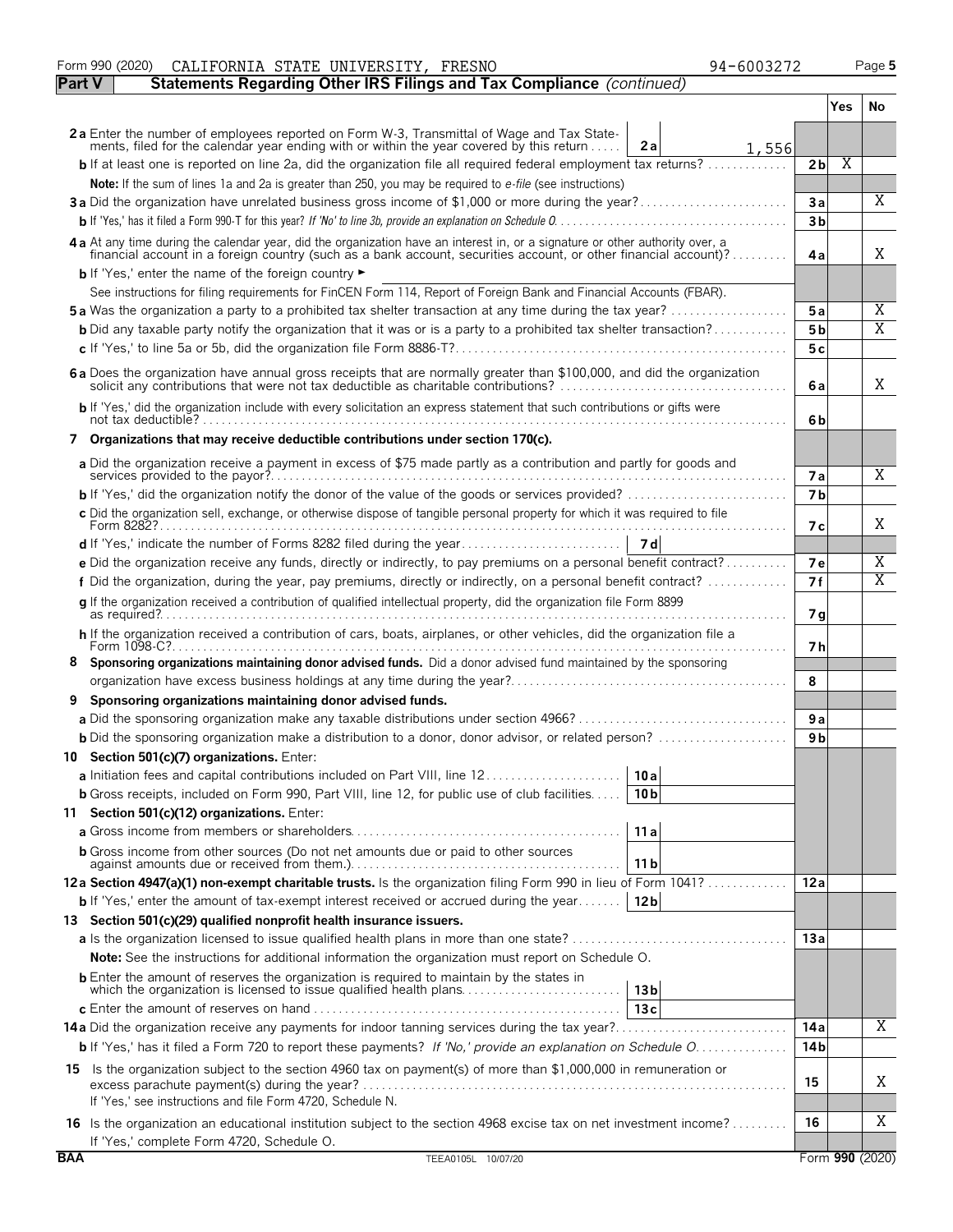**Part VI Governance, Management, and Disclosure** *For each 'Yes' response to lines 2 through 7b below, and for a 'No' response to line 8a, 8b, or 10b below, describe the circumstances, processes, or changes on Schedule O. See instructions.*

|    | <b>Section A. Governing Body and Management</b>                                                                                                                                                                                          |                 |                         |                         |
|----|------------------------------------------------------------------------------------------------------------------------------------------------------------------------------------------------------------------------------------------|-----------------|-------------------------|-------------------------|
|    |                                                                                                                                                                                                                                          |                 | Yes                     | No                      |
|    | 1 <b>a</b> Enter the number of voting members of the governing body at the end of the tax year If there are material differences in voting rights among members<br>1a<br>28                                                              |                 |                         |                         |
|    | of the governing body, or if the governing body delegated broad                                                                                                                                                                          |                 |                         |                         |
|    | authority to an executive committee or similar committee, explain on Schedule O.                                                                                                                                                         |                 |                         |                         |
|    | <b>b</b> Enter the number of voting members included on line 1a, above, who are independent   1b<br>27                                                                                                                                   |                 |                         |                         |
|    | 2 Did any officer, director, trustee, or key employee have a family relationship or a business relationship with any other<br>officer, director, trustee, or key employee?  SEE SCHEDULE O                                               | $\overline{2}$  | Χ                       |                         |
|    | 3 Did the organization delegate control over management duties customarily performed by or under the direct supervision of officers, directors, trustees, or key employees to a management company or other person?                      | 3               |                         | X                       |
|    | 4 Did the organization make any significant changes to its governing documents                                                                                                                                                           |                 |                         |                         |
|    |                                                                                                                                                                                                                                          | 4               |                         | Χ                       |
|    | Did the organization become aware during the year of a significant diversion of the organization's assets?                                                                                                                               | 5               |                         | $\overline{\mathrm{X}}$ |
| 6. |                                                                                                                                                                                                                                          | 6               |                         | $\overline{X}$          |
|    | 7a Did the organization have members, stockholders, or other persons who had the power to elect or appoint one or more                                                                                                                   | 7 a             |                         | X                       |
|    | <b>b</b> Are any governance decisions of the organization reserved to (or subject to approval by) members,                                                                                                                               | 7 <sub>b</sub>  |                         | X                       |
|    | 8 Did the organization contemporaneously document the meetings held or written actions undertaken during the year by<br>the following:                                                                                                   |                 |                         |                         |
|    |                                                                                                                                                                                                                                          | 8 a             | Χ                       |                         |
|    |                                                                                                                                                                                                                                          | 8b              | $\overline{\text{X}}$   |                         |
|    | 9 Is there any officer, director, trustee, or key employee listed in Part VII, Section A, who cannot be reached at the                                                                                                                   | 9               |                         | X                       |
|    | <b>Section B. Policies</b> (This Section B requests information about policies not required by the Internal Revenue Code.)                                                                                                               |                 |                         |                         |
|    |                                                                                                                                                                                                                                          |                 | Yes                     | No                      |
|    |                                                                                                                                                                                                                                          | 10a             |                         | X                       |
|    | b If 'Yes,' did the organization have written policies and procedures governing the activities of such chapters, affiliates, and branches to ensure their                                                                                | 10 bl           |                         |                         |
|    |                                                                                                                                                                                                                                          | 11 a            | $\overline{X}$          |                         |
|    | <b>b</b> Describe in Schedule O the process, if any, used by the organization to review this Form 990. SEE SCHEDULE O                                                                                                                    |                 |                         |                         |
|    |                                                                                                                                                                                                                                          | 12a             | X                       |                         |
|    | <b>b</b> Were officers, directors, or trustees, and key employees required to disclose annually interests that could give rise                                                                                                           | 12 <sub>b</sub> | Χ                       |                         |
|    | c Did the organization regularly and consistently monitor and enforce compliance with the policy? If 'Yes,' describe in                                                                                                                  | 12c             | X                       |                         |
|    |                                                                                                                                                                                                                                          | 13              | $\overline{\mathrm{X}}$ |                         |
|    |                                                                                                                                                                                                                                          | 14              | $\overline{\text{X}}$   |                         |
|    | 15 Did the process for determining compensation of the following persons include a review and approval by independent<br>persons, comparability data, and contemporaneous substantiation of the deliberation and decision?               |                 |                         |                         |
|    | a The organization's CEO, Executive Director, or top management official SEE. SCHEDULE 0                                                                                                                                                 | 15 a            | Χ                       |                         |
|    |                                                                                                                                                                                                                                          | 15 <sub>b</sub> | X                       |                         |
|    | If 'Yes' to line 15a or 15b, describe the process in Schedule O (see instructions).                                                                                                                                                      |                 |                         |                         |
|    | 16a Did the organization invest in, contribute assets to, or participate in a joint venture or similar arrangement with a                                                                                                                | 16 a            |                         | Χ                       |
|    | <b>b</b> If 'Yes,' did the organization follow a written policy or procedure requiring the organization to evaluate its<br>participation in joint venture arrangements under applicable federal tax law, and take steps to safequard the | 16 b            |                         |                         |
|    | <b>Section C. Disclosure</b>                                                                                                                                                                                                             |                 |                         |                         |
| 17 | List the states with which a copy of this Form 990 is required to be filed ►<br>CA                                                                                                                                                       |                 |                         |                         |
| 18 | Section 6104 requires an organization to make its Forms 1023 (1024 or 1024-A, if applicable), 990, and 990-T (Section 501(c)(3)s only)<br>available for public inspection. Indicate how you made these available. Check all that apply.  |                 |                         |                         |
|    | Own website<br>Another's website<br>X<br>Upon request<br>Other (explain on Schedule O)                                                                                                                                                   |                 |                         |                         |
| 19 | Describe on Schedule O whether (and if so, how) the organization made its governing documents, conflict of interest policy, and financial statements available to<br>the public during the tax year.<br>SEE SCHEDULE O                   |                 |                         |                         |

| ing the tax year. | SEE SCHEDULE O |  |
|-------------------|----------------|--|
|                   |                |  |

**20** State the name, address, and telephone number of the person who possesses the organization's books and records ► KEITH KOMPSI 4910 N. CHESTNUT AVE. FRESNO CA 93726 559-278-0838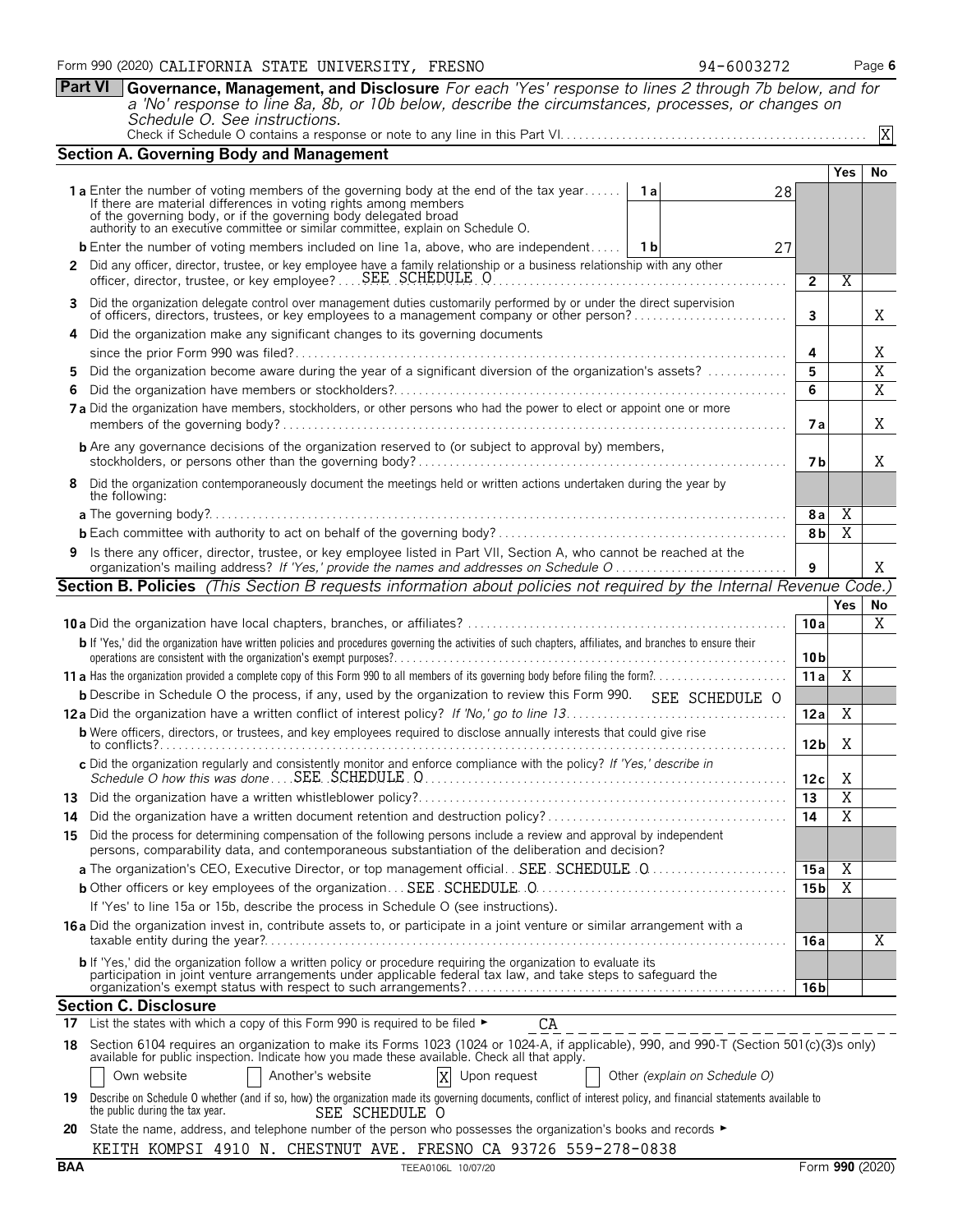| Form 990 (2020) CALIFORNIA STATE UNIVERSITY, FRESNO                                                                                                            | 94-6003272 | Page 7 |  |  |  |  |  |
|----------------------------------------------------------------------------------------------------------------------------------------------------------------|------------|--------|--|--|--|--|--|
| Part VII   Compensation of Officers, Directors, Trustees, Key Employees, Highest Compensated Employees, and<br><b>Independent Contractors</b>                  |            |        |  |  |  |  |  |
|                                                                                                                                                                |            |        |  |  |  |  |  |
| Section A. Officers, Directors, Trustees, Key Employees, and Highest Compensated Employees                                                                     |            |        |  |  |  |  |  |
| 1 a Complete this table for all persons required to be listed. Report compensation for the calendar year ending with or within the<br>organization's tax year. |            |        |  |  |  |  |  |

? List all of the organization's **current** officers, directors, trustees (whether individuals or organizations), regardless of amount of compensation. Enter -0- in columns (D), (E), and (F) if no compensation was paid.

? List all of the organization's **current** key employees, if any. See instructions for definition of 'key employee.'

? List the organization's five **current** highest compensated employees (other than an officer, director, trustee, or key employee) who received reportable compensation (Box 5 of Form W-2 and/or Box 7 of Form 1099-MISC) of more than \$100,000 from the organization and any related organizations.

? List all of the organization's **former** officers, key employees, and highest compensated employees who received more than \$100,000 of reportable compensation from the organization and any related organizations.

? List all of the organization's **former directors or trustees** that received, in the capacity as a former director or trustee of the organization, more than \$10,000 of reportable compensation from the organization and any related organizations.

See instructions for the order in which to list the persons above.

Check this box if neither the organization nor any related organization compensated any current officer, director, or trustee.

|                       |                                    | (C)                                                                                               |                                     |                                                                                                             |                |              |                                  |        |                                                            |                                                                 |                                                                       |
|-----------------------|------------------------------------|---------------------------------------------------------------------------------------------------|-------------------------------------|-------------------------------------------------------------------------------------------------------------|----------------|--------------|----------------------------------|--------|------------------------------------------------------------|-----------------------------------------------------------------|-----------------------------------------------------------------------|
| (A)<br>Name and title |                                    |                                                                                                   |                                     | Position (do not check more<br>than one box, unless person<br>is both an officer and a<br>director/trustee) |                |              |                                  |        | (D)<br>Reportable<br>compensation from<br>the organization | (E)<br>Reportable<br>compensation from<br>related organizations | (F)<br>Estimated amount<br>of other                                   |
|                       |                                    | per<br>week<br>(list any<br>hours for<br>related<br>organiza<br>tions<br>below<br>dotted<br>line) | Individual trustee<br>direct<br>ថ្ម | nstitutional trustee                                                                                        | <b>Officer</b> | Key employee | Highest compensated<br> employee | Former | (W-2/1099-MISC)                                            | (W-2/1099-MISC)                                                 | compensation from<br>the organization<br>and related<br>organizations |
|                       | (1) DR. JOSEPH CASTRO (THRU 12/20) | $\overline{2}$                                                                                    |                                     |                                                                                                             |                |              |                                  |        |                                                            |                                                                 |                                                                       |
|                       | SECRETARY                          | $\overline{38}$                                                                                   | X                                   |                                                                                                             | X              |              |                                  |        | $\mathbf 0$ .                                              | 360, 423.                                                       | 144,055.                                                              |
|                       | (2) DEBBIE ASTONE                  | $\overline{5}$                                                                                    |                                     |                                                                                                             |                |              |                                  |        |                                                            |                                                                 |                                                                       |
|                       | EXECUTIVE DIR.                     | 35                                                                                                |                                     |                                                                                                             | X              |              |                                  |        | $\mathbf{0}$ .                                             | 267,864.                                                        | 119,053.                                                              |
|                       | (3) KEITH KOMPSI                   | 40                                                                                                |                                     |                                                                                                             |                |              |                                  |        |                                                            |                                                                 |                                                                       |
|                       | DIR FINL SERV                      | $\Omega$                                                                                          |                                     |                                                                                                             | X              |              |                                  |        | $\mathbf{0}$                                               | 124,489.                                                        | 72,726.                                                               |
|                       | (4) DAVID FOSTER                   | 40                                                                                                |                                     |                                                                                                             |                |              |                                  |        |                                                            |                                                                 |                                                                       |
|                       | PROJECT DIRECTOR                   | $\Omega$                                                                                          |                                     |                                                                                                             |                |              | X                                |        | 118,778.                                                   | 0.                                                              | 24,872.                                                               |
|                       | (5) EDUARDO GONZALEZ<br>INTERIM ED | 40<br>$\Omega$                                                                                    |                                     |                                                                                                             |                |              | X                                |        |                                                            | $0$ .                                                           |                                                                       |
|                       | (6) BARBARA FOSTER                 | 40                                                                                                |                                     |                                                                                                             |                |              |                                  |        | 108,616                                                    |                                                                 | 30,659.                                                               |
|                       | PROJECT DIRECTOR                   | 0                                                                                                 |                                     |                                                                                                             |                |              | X                                |        | 125,510                                                    | 0.                                                              | 3,082.                                                                |
|                       | (7) CHRISTOPHER MORSE              | $\overline{c}$                                                                                    |                                     |                                                                                                             |                |              |                                  |        |                                                            |                                                                 |                                                                       |
|                       | <b>DIRECTOR</b>                    | $\Omega$                                                                                          | X                                   |                                                                                                             |                |              |                                  |        | 0                                                          | 0.                                                              | 0.                                                                    |
|                       | (8) ROD HIGGINS                    | $\overline{c}$                                                                                    |                                     |                                                                                                             |                |              |                                  |        |                                                            |                                                                 |                                                                       |
|                       | <b>DIRECTOR</b>                    | $\Omega$                                                                                          | X                                   |                                                                                                             |                |              |                                  |        | 0                                                          | 0.                                                              | 0.                                                                    |
|                       | (9) DR. ERIC HANSON                | $\overline{c}$                                                                                    |                                     |                                                                                                             |                |              |                                  |        |                                                            |                                                                 |                                                                       |
|                       | VICE CHAIR                         | 0                                                                                                 | X                                   |                                                                                                             | X              |              |                                  |        | 0                                                          | 0.                                                              | 0.                                                                    |
|                       | (10) LARRY JOHANSON                | $\overline{2}$                                                                                    |                                     |                                                                                                             |                |              |                                  |        |                                                            |                                                                 |                                                                       |
|                       | <b>DIRECTOR</b>                    | $\mathbf 0$                                                                                       | X                                   |                                                                                                             |                |              |                                  |        | 0                                                          | 0.                                                              | 0.                                                                    |
|                       | (11) DENNIS PARNAGIAN              | $\overline{2}$                                                                                    |                                     |                                                                                                             |                |              |                                  |        |                                                            |                                                                 |                                                                       |
|                       | <b>DIRECTOR</b>                    | $\Omega$                                                                                          | $\rm X$                             |                                                                                                             |                |              |                                  |        | $\mathbf 0$                                                | 0.                                                              | $\boldsymbol{0}$ .                                                    |
|                       | (12) DARIUS ASSEMI                 | $\overline{2}$                                                                                    |                                     |                                                                                                             |                |              |                                  |        |                                                            |                                                                 |                                                                       |
|                       | <b>DIRECTOR</b>                    | 0                                                                                                 | X                                   |                                                                                                             |                |              |                                  |        | $\mathbf 0$                                                | 0.                                                              | $0_{\cdot}$                                                           |
|                       | (13) JOHN E. HORSTMANN             | $\overline{2}$                                                                                    |                                     |                                                                                                             |                |              |                                  |        |                                                            |                                                                 |                                                                       |
|                       | <b>DIRECTOR</b>                    | $\overline{0}$                                                                                    | X                                   |                                                                                                             |                |              |                                  |        | $\mathbf{0}$                                               | 0.                                                              | 0.                                                                    |
|                       | (14) JASON LIAO                    | $\overline{2}$                                                                                    |                                     |                                                                                                             |                |              |                                  |        |                                                            |                                                                 |                                                                       |
|                       | <b>DIRECTOR</b>                    | $\overline{0}$                                                                                    | X                                   |                                                                                                             |                |              |                                  |        | $\overline{0}$                                             | 0.                                                              | $0$ .                                                                 |
| <b>BAA</b>            |                                    | TEEA0107L 10/07/20                                                                                |                                     |                                                                                                             |                |              |                                  |        |                                                            |                                                                 | Form 990 (2020)                                                       |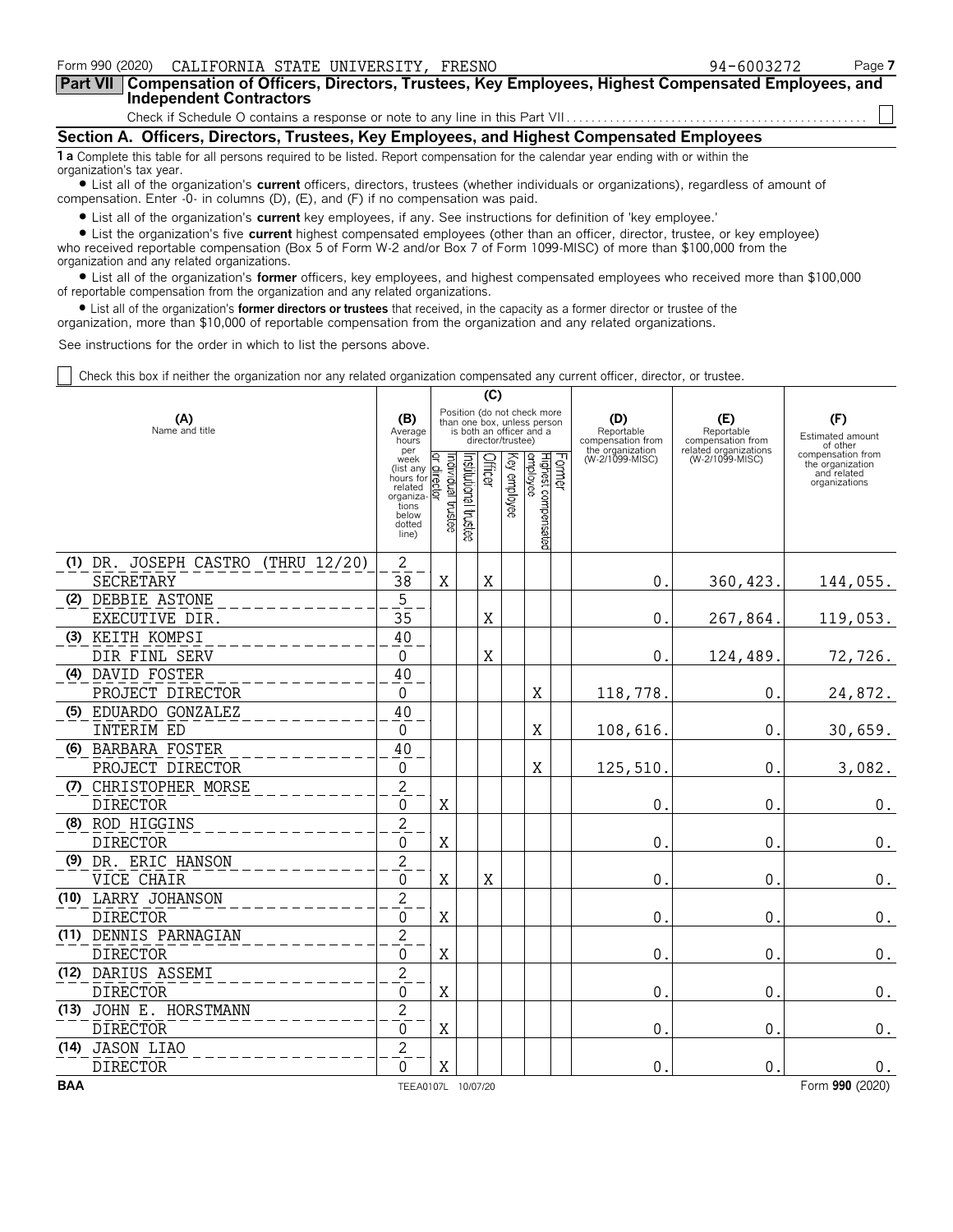#### Form 990 (2020) Page **8** CALIFORNIA STATE UNIVERSITY, FRESNO 94-6003272

| Part VII Section A. Officers, Directors, Trustees, Key Employees, and Highest Compensated Employees (continued)                                                                                                                                        |                                                                                             |                                |                       |          |              |                                                                                                 |                                                            |                                                                 |                                                                       |  |
|--------------------------------------------------------------------------------------------------------------------------------------------------------------------------------------------------------------------------------------------------------|---------------------------------------------------------------------------------------------|--------------------------------|-----------------------|----------|--------------|-------------------------------------------------------------------------------------------------|------------------------------------------------------------|-----------------------------------------------------------------|-----------------------------------------------------------------------|--|
|                                                                                                                                                                                                                                                        | (B)                                                                                         |                                |                       | (C)      |              |                                                                                                 |                                                            |                                                                 |                                                                       |  |
| (A)<br>Name and title                                                                                                                                                                                                                                  | Average<br>hours<br>per<br>week                                                             |                                |                       | Position |              | (do not check more than one<br>box, unless person is both an<br>officer and a director/trustee) | (D)<br>Reportable<br>compensation from<br>the organization | (E)<br>Reportable<br>compensation from<br>related organizations | (F)<br>Estimated amount<br>of other                                   |  |
|                                                                                                                                                                                                                                                        | (list any<br>hours <sup>7</sup><br>for<br>related<br>organiza<br>- tions<br>below<br>dotted | Individual trustee<br>director | Institutional trustee | Officer  | Key employee | Former<br> Highest compensated<br> employee                                                     | (W-2/1099-MISC)                                            | (W-2/1099-MISC)                                                 | compensation from<br>the organization<br>and related<br>organizations |  |
|                                                                                                                                                                                                                                                        | line)                                                                                       |                                |                       |          |              |                                                                                                 |                                                            |                                                                 |                                                                       |  |
| (15) MAURINE JONES                                                                                                                                                                                                                                     | $\overline{2}$                                                                              |                                |                       |          |              |                                                                                                 |                                                            |                                                                 |                                                                       |  |
| <b>DIRECTOR</b>                                                                                                                                                                                                                                        | 0                                                                                           | Χ                              |                       |          |              |                                                                                                 | 0.                                                         | 0.                                                              | 0.                                                                    |  |
| (16) CLAUDE C. LAVAL III                                                                                                                                                                                                                               | $\overline{2}$                                                                              |                                |                       |          |              |                                                                                                 |                                                            |                                                                 |                                                                       |  |
| <b>DIRECTOR</b>                                                                                                                                                                                                                                        | $\mathbf 0$                                                                                 | Χ                              |                       |          |              |                                                                                                 | $\mathbf{0}$                                               | $0$ .                                                           | $0$ .                                                                 |  |
| (17) DEBRA NALCHAJIAN-COHEN                                                                                                                                                                                                                            | $\overline{2}$                                                                              |                                |                       |          |              |                                                                                                 |                                                            |                                                                 |                                                                       |  |
| <b>DIRECTOR</b>                                                                                                                                                                                                                                        | 0                                                                                           | X                              |                       |          |              |                                                                                                 | $0$ .                                                      | $0$ .                                                           | $0$ .                                                                 |  |
| (18) DR. WILLIAM M. LYLES<br><b>DIRECTOR</b>                                                                                                                                                                                                           | $\overline{2}$<br>0                                                                         | Χ                              |                       |          |              |                                                                                                 | 0.                                                         | 0.                                                              | $0$ .                                                                 |  |
| (19) DR. JIMENEZ-SANDOVAL (BEG 1/21)                                                                                                                                                                                                                   | $\overline{2}$                                                                              |                                |                       |          |              |                                                                                                 |                                                            |                                                                 |                                                                       |  |
| SECRETARY                                                                                                                                                                                                                                              | 38                                                                                          | X                              |                       | X        |              |                                                                                                 | 0.                                                         | 0.                                                              | $0$ .                                                                 |  |
| (20) VINCI RICCHIUTI                                                                                                                                                                                                                                   | $\overline{2}$                                                                              |                                |                       |          |              |                                                                                                 |                                                            |                                                                 |                                                                       |  |
| <b>CHAIR</b>                                                                                                                                                                                                                                           | 0                                                                                           | X                              |                       | X        |              |                                                                                                 | 0.                                                         | 0.                                                              | 0.                                                                    |  |
| (21) RICHARD F. SPENCER                                                                                                                                                                                                                                | $\overline{2}$                                                                              |                                |                       |          |              |                                                                                                 |                                                            |                                                                 |                                                                       |  |
| <b>DIRECTOR</b>                                                                                                                                                                                                                                        | $\boldsymbol{0}$                                                                            | X                              |                       |          |              |                                                                                                 | $\overline{0}$ .                                           | 0.                                                              | $0$ .                                                                 |  |
| (22) KYLE STEPHENSON                                                                                                                                                                                                                                   | $\overline{2}$                                                                              |                                |                       |          |              |                                                                                                 |                                                            |                                                                 |                                                                       |  |
| TREASURER                                                                                                                                                                                                                                              | $\boldsymbol{0}$                                                                            | X                              |                       | X        |              |                                                                                                 | 0                                                          | 0.                                                              | $0_{.}$                                                               |  |
| (23) A. EMORY WISHON III                                                                                                                                                                                                                               | $\overline{2}$                                                                              |                                |                       |          |              |                                                                                                 |                                                            |                                                                 |                                                                       |  |
| <b>DIRECTOR</b>                                                                                                                                                                                                                                        | $\mathbf 0$                                                                                 | X                              |                       |          |              |                                                                                                 | 0.                                                         | $0$ .                                                           | $0$ .                                                                 |  |
| (24) CAROL CHANDLER                                                                                                                                                                                                                                    | $\overline{2}$                                                                              |                                |                       |          |              |                                                                                                 |                                                            |                                                                 |                                                                       |  |
| <b>DIRECTOR</b>                                                                                                                                                                                                                                        | 0                                                                                           | Χ                              |                       |          |              |                                                                                                 | $0$ .                                                      | $0$ .                                                           | $0$ .                                                                 |  |
| (25) DORA WESTERLUND                                                                                                                                                                                                                                   | $\overline{2}$                                                                              |                                |                       |          |              |                                                                                                 |                                                            |                                                                 |                                                                       |  |
| <b>DIRECTOR</b>                                                                                                                                                                                                                                        | $\overline{0}$                                                                              | $\mathbf X$                    |                       |          |              |                                                                                                 | 0.                                                         | 0.                                                              | 0.                                                                    |  |
| 1 b Subtotal.                                                                                                                                                                                                                                          |                                                                                             |                                |                       |          |              |                                                                                                 | 352,904.                                                   | 752,776.                                                        | 394, 447.                                                             |  |
|                                                                                                                                                                                                                                                        |                                                                                             |                                |                       |          |              |                                                                                                 | 0.                                                         | 0.                                                              | 0.                                                                    |  |
| 2 Total number of individuals (including but not limited to those listed above) who received more than \$100,000 of reportable compensation                                                                                                            |                                                                                             |                                |                       |          |              |                                                                                                 | 352,904.                                                   | 752,776.                                                        | 394,447.                                                              |  |
| from the organization $\blacktriangleright$<br>3                                                                                                                                                                                                       |                                                                                             |                                |                       |          |              |                                                                                                 |                                                            |                                                                 |                                                                       |  |
|                                                                                                                                                                                                                                                        |                                                                                             |                                |                       |          |              |                                                                                                 |                                                            |                                                                 | <b>Yes</b><br>No                                                      |  |
| 3<br>Did the organization list any former officer, director, trustee, key employee, or highest compensated employee                                                                                                                                    |                                                                                             |                                |                       |          |              |                                                                                                 |                                                            |                                                                 | 3<br>Χ                                                                |  |
| 4<br>For any individual listed on line 1a, is the sum of reportable compensation and other compensation from<br>the organization and related organizations greater than \$150,000? If 'Yes,' complete Schedule J for                                   |                                                                                             |                                |                       |          |              |                                                                                                 |                                                            |                                                                 | 4<br>Χ                                                                |  |
| Did any person listed on line 1a receive or accrue compensation from any unrelated organization or individual<br>5                                                                                                                                     |                                                                                             |                                |                       |          |              |                                                                                                 |                                                            |                                                                 | 5<br>Χ                                                                |  |
| <b>Section B. Independent Contractors</b>                                                                                                                                                                                                              |                                                                                             |                                |                       |          |              |                                                                                                 |                                                            |                                                                 |                                                                       |  |
| Complete this table for your five highest compensated independent contractors that received more than \$100,000 of<br>compensation from the organization. Report compensation for the calendar year ending with or within the organization's tax year. |                                                                                             |                                |                       |          |              |                                                                                                 |                                                            |                                                                 |                                                                       |  |
| (A)<br>Name and business address                                                                                                                                                                                                                       |                                                                                             |                                |                       |          |              |                                                                                                 | (B)<br>Description of services                             |                                                                 | (C)<br>Compensation                                                   |  |
|                                                                                                                                                                                                                                                        |                                                                                             |                                |                       |          |              |                                                                                                 |                                                            |                                                                 |                                                                       |  |
|                                                                                                                                                                                                                                                        |                                                                                             |                                |                       |          |              |                                                                                                 |                                                            |                                                                 |                                                                       |  |
|                                                                                                                                                                                                                                                        |                                                                                             |                                |                       |          |              |                                                                                                 |                                                            |                                                                 |                                                                       |  |
| 2 Total number of independent contractors (including but not limited to those listed above) who received more than                                                                                                                                     |                                                                                             |                                |                       |          |              |                                                                                                 |                                                            |                                                                 |                                                                       |  |
| \$100,000 of compensation from the organization $\blacktriangleright$ 0                                                                                                                                                                                |                                                                                             |                                |                       |          |              |                                                                                                 |                                                            |                                                                 |                                                                       |  |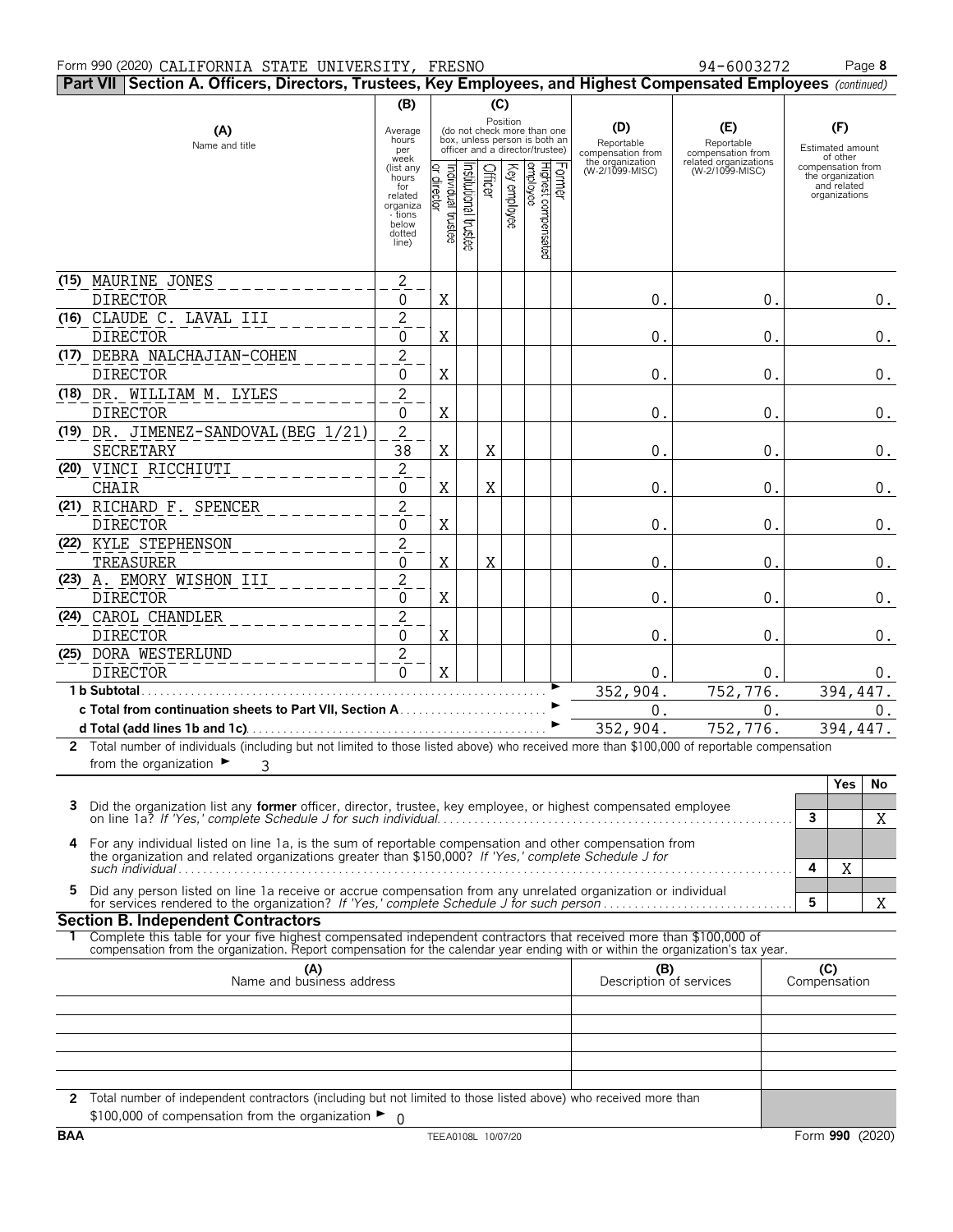# Form 990 **Continuation Sheet for Form 990 Continuation Sheet for Form 990**

Department of the Treasury **2020** Department of the Treasury<br>Internal Revenue Service

Name of the Organization **Employler Identification number Employler Identification number** 

| CALIFORNIA STATE UNIVERSITY, FRESNO                                                                              |                                                                                                                  |                                    |                       |         |              |                                                                    |        |                                                                        | 94-6003272                                                                  |                                                                                                          |
|------------------------------------------------------------------------------------------------------------------|------------------------------------------------------------------------------------------------------------------|------------------------------------|-----------------------|---------|--------------|--------------------------------------------------------------------|--------|------------------------------------------------------------------------|-----------------------------------------------------------------------------|----------------------------------------------------------------------------------------------------------|
| Part VII Continuation: Officers, Directors, Trustees, Key Employees, and<br><b>Highest Compensated Employees</b> |                                                                                                                  |                                    |                       |         |              |                                                                    |        |                                                                        |                                                                             |                                                                                                          |
| (A)                                                                                                              | (B)                                                                                                              | (C)                                |                       |         |              |                                                                    |        | (D)                                                                    | (E)                                                                         | (F)                                                                                                      |
| Name and title                                                                                                   | Average<br>hours per<br>week<br>(list any<br>hours for<br>related<br>organiza-<br>tions<br>below<br>dotted line) | Individual trustee<br> or director | Institutional trustee | Officer | Key employee | Position (check all that apply)<br>Highest compensated<br>employee | Former | Reportable<br>compensation from<br>the organization<br>(W-2/1099-MISC) | Reportable<br>compensation from<br>related organizations<br>(W-2/1099-MISC) | Estimated<br>amount of other<br>compensation<br>from the<br>organization<br>and related<br>organizations |
| NAT DIBUDUO                                                                                                      | $\overline{2}$                                                                                                   |                                    |                       |         |              |                                                                    |        |                                                                        |                                                                             |                                                                                                          |
| <b>DIRECTOR</b>                                                                                                  | $\pmb{0}$                                                                                                        | X                                  |                       |         |              |                                                                    |        | $\boldsymbol{0}$                                                       | 0.                                                                          | $\boldsymbol{0}$ .                                                                                       |
| <b>JOAN EATON</b>                                                                                                | $\overline{2}$                                                                                                   |                                    |                       |         |              |                                                                    |        |                                                                        |                                                                             |                                                                                                          |
| <b>DIRECTOR</b>                                                                                                  | $\boldsymbol{0}$                                                                                                 | Χ                                  |                       |         |              |                                                                    |        | $0$ .                                                                  | $\mathsf{O}$ .                                                              | $\boldsymbol{0}$ .                                                                                       |
| BILL SMITTCAMP                                                                                                   | $\overline{2}$                                                                                                   |                                    |                       |         |              |                                                                    |        |                                                                        |                                                                             |                                                                                                          |
| <b>DIRECTOR</b>                                                                                                  | 0                                                                                                                | Χ                                  |                       |         |              |                                                                    |        | 0.                                                                     | $0$ .                                                                       | $\boldsymbol{0}$ .                                                                                       |
| DR. JOAN OTOMO-CORGEL                                                                                            | $\overline{2}$                                                                                                   |                                    |                       |         |              |                                                                    |        |                                                                        |                                                                             |                                                                                                          |
| <b>DIRECTOR</b>                                                                                                  | $\pmb{0}$                                                                                                        | X                                  |                       |         |              |                                                                    |        | 0.                                                                     | $\mathsf{O}$ .                                                              | $\boldsymbol{0}$ .                                                                                       |
| GEORGE SOARES                                                                                                    | $\overline{2}$                                                                                                   |                                    |                       |         |              |                                                                    |        |                                                                        |                                                                             |                                                                                                          |
| <b>DIRECTOR</b><br>KIM RUIZ-BECK                                                                                 | $\boldsymbol{0}$                                                                                                 | Χ                                  |                       |         |              |                                                                    |        | $0$ .                                                                  | $\mathsf{O}$ .                                                              | $\boldsymbol{0}$ .                                                                                       |
| <b>DIRECTOR</b>                                                                                                  | $\overline{2}$<br>$\mathbf 0$                                                                                    | X                                  |                       |         |              |                                                                    |        | 0.                                                                     | 0.                                                                          | $\boldsymbol{0}$ .                                                                                       |
| MARK RUOF                                                                                                        | $\overline{2}$                                                                                                   |                                    |                       |         |              |                                                                    |        |                                                                        |                                                                             |                                                                                                          |
| <b>DIRECTOR</b>                                                                                                  | 0                                                                                                                | Χ                                  |                       |         |              |                                                                    |        | $0$ .                                                                  | $\mathsf{O}$ .                                                              | $\boldsymbol{0}$ .                                                                                       |
| LORRAINE SALAZAR                                                                                                 | $\overline{2}$                                                                                                   |                                    |                       |         |              |                                                                    |        |                                                                        |                                                                             |                                                                                                          |
| <b>DIRECTOR</b>                                                                                                  | $\pmb{0}$                                                                                                        | Χ                                  |                       |         |              |                                                                    |        | 0.                                                                     | 0.                                                                          | $\boldsymbol{0}$ .                                                                                       |
| <b>BILL SHAUGHNESSY</b>                                                                                          | $\overline{2}$                                                                                                   |                                    |                       |         |              |                                                                    |        |                                                                        |                                                                             |                                                                                                          |
| <b>DIRECTOR</b>                                                                                                  | $\mathbf 0$                                                                                                      | X                                  |                       |         |              |                                                                    |        | 0.                                                                     | 0.                                                                          | $\boldsymbol{0}$ .                                                                                       |
|                                                                                                                  |                                                                                                                  |                                    |                       |         |              |                                                                    |        |                                                                        |                                                                             |                                                                                                          |
|                                                                                                                  |                                                                                                                  |                                    |                       |         |              |                                                                    |        |                                                                        |                                                                             |                                                                                                          |
|                                                                                                                  |                                                                                                                  |                                    |                       |         |              |                                                                    |        |                                                                        |                                                                             |                                                                                                          |
|                                                                                                                  |                                                                                                                  |                                    |                       |         |              |                                                                    |        |                                                                        |                                                                             |                                                                                                          |
|                                                                                                                  |                                                                                                                  |                                    |                       |         |              |                                                                    |        |                                                                        |                                                                             |                                                                                                          |
|                                                                                                                  |                                                                                                                  |                                    |                       |         |              |                                                                    |        |                                                                        |                                                                             |                                                                                                          |
|                                                                                                                  |                                                                                                                  |                                    |                       |         |              |                                                                    |        |                                                                        |                                                                             |                                                                                                          |
|                                                                                                                  |                                                                                                                  |                                    |                       |         |              |                                                                    |        |                                                                        |                                                                             |                                                                                                          |
|                                                                                                                  |                                                                                                                  |                                    |                       |         |              |                                                                    |        |                                                                        |                                                                             |                                                                                                          |
|                                                                                                                  |                                                                                                                  |                                    |                       |         |              |                                                                    |        |                                                                        |                                                                             |                                                                                                          |
|                                                                                                                  |                                                                                                                  |                                    |                       |         |              |                                                                    |        |                                                                        |                                                                             |                                                                                                          |
|                                                                                                                  |                                                                                                                  |                                    |                       |         |              |                                                                    |        |                                                                        |                                                                             |                                                                                                          |
|                                                                                                                  |                                                                                                                  |                                    |                       |         |              |                                                                    |        |                                                                        |                                                                             |                                                                                                          |
|                                                                                                                  |                                                                                                                  |                                    |                       |         |              |                                                                    |        |                                                                        |                                                                             |                                                                                                          |
|                                                                                                                  |                                                                                                                  |                                    |                       |         |              |                                                                    |        |                                                                        |                                                                             |                                                                                                          |
|                                                                                                                  |                                                                                                                  |                                    |                       |         |              |                                                                    |        |                                                                        |                                                                             |                                                                                                          |
|                                                                                                                  |                                                                                                                  |                                    |                       |         |              |                                                                    |        |                                                                        |                                                                             |                                                                                                          |
|                                                                                                                  |                                                                                                                  |                                    |                       |         |              |                                                                    |        |                                                                        |                                                                             |                                                                                                          |
|                                                                                                                  |                                                                                                                  |                                    |                       |         |              |                                                                    |        |                                                                        |                                                                             |                                                                                                          |
|                                                                                                                  |                                                                                                                  |                                    |                       |         |              |                                                                    |        |                                                                        |                                                                             |                                                                                                          |
|                                                                                                                  |                                                                                                                  |                                    |                       |         |              |                                                                    |        |                                                                        |                                                                             |                                                                                                          |
|                                                                                                                  |                                                                                                                  |                                    |                       |         |              |                                                                    |        |                                                                        |                                                                             |                                                                                                          |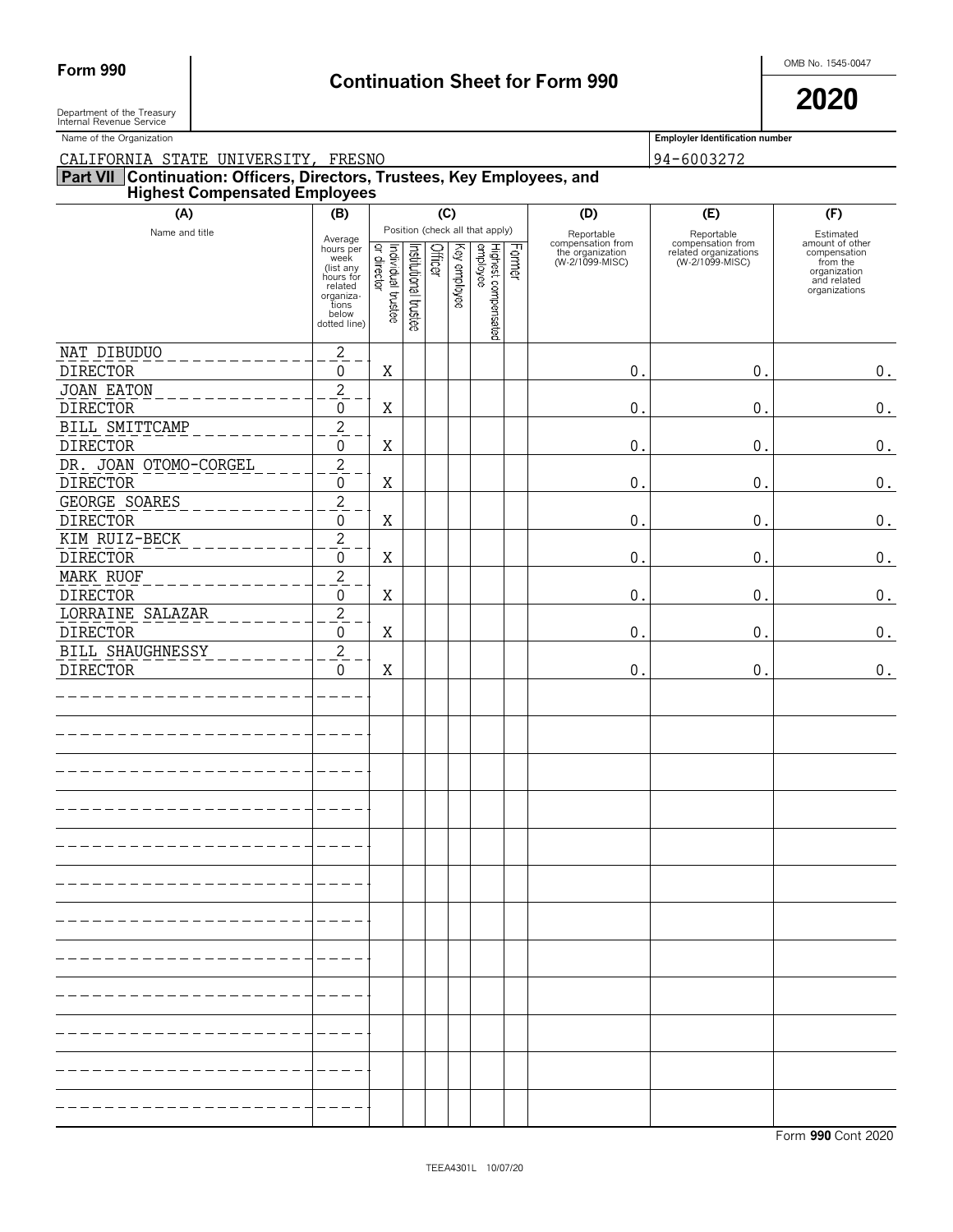#### Form 990 (2020) Page **9** CALIFORNIA STATE UNIVERSITY, FRESNO 94-6003272

#### **Part VIII Statement of Revenue**

|                                                           |    |                                                                                     |                       | (A)<br>Total revenue | (B)<br>Related or<br>exempt<br>function<br>revenue | (C)<br>Unrelated<br>business<br>revenue | (D)<br>Revenue<br>excluded from tax<br>under sections<br>512-514 |
|-----------------------------------------------------------|----|-------------------------------------------------------------------------------------|-----------------------|----------------------|----------------------------------------------------|-----------------------------------------|------------------------------------------------------------------|
|                                                           |    | 1a Federated campaigns<br>1a                                                        |                       |                      |                                                    |                                         |                                                                  |
|                                                           |    | 1 <sub>b</sub><br><b>b</b> Membership dues                                          |                       |                      |                                                    |                                         |                                                                  |
|                                                           |    | 1 <sub>c</sub><br>c Fundraising events                                              |                       |                      |                                                    |                                         |                                                                  |
|                                                           |    | 1 <sub>d</sub><br>d Related organizations                                           |                       |                      |                                                    |                                         |                                                                  |
|                                                           |    | <b>e</b> Government grants (contributions)<br>1e                                    | 37,841,722.           |                      |                                                    |                                         |                                                                  |
|                                                           |    | f All other contributions, gifts, grants, and<br>similar amounts not included above |                       |                      |                                                    |                                         |                                                                  |
|                                                           |    | 1f<br>g Noncash contributions included in                                           | 21, 736, 767.         |                      |                                                    |                                         |                                                                  |
| Contributions, Gifts, Grants<br>and Other Similar Amounts |    | 1 <sub>g</sub>                                                                      |                       |                      |                                                    |                                         |                                                                  |
|                                                           |    | h Total. Add lines 1a-1f                                                            |                       | 59, 578, 489.        |                                                    |                                         |                                                                  |
|                                                           |    |                                                                                     | <b>Business Code</b>  |                      |                                                    |                                         |                                                                  |
|                                                           |    | 2a INCOME FOR CAMPUS SUPPORT                                                        | 611710                | 7, 112, 175.         | 7, 112, 175.                                       |                                         |                                                                  |
|                                                           |    | <b>b</b> NON-OPERATING REVENUE                                                      | 611710                | 3,166,680.           | 3,166,680.                                         |                                         |                                                                  |
|                                                           |    | ENDOWMENT MANAGEMENT FEES                                                           | 611710                | 1,561,000.           | 1,561,000.                                         |                                         |                                                                  |
|                                                           |    | <b>d</b> HANDLING FEES                                                              | 611710                | 166,037.             | 166,037.                                           |                                         |                                                                  |
|                                                           |    | f All other program service revenue                                                 |                       |                      |                                                    |                                         |                                                                  |
| Program Service Revenue                                   |    |                                                                                     | $\blacktriangleright$ |                      |                                                    |                                         |                                                                  |
|                                                           | 3  | Investment income (including dividends, interest, and                               |                       | 12,005,892.          |                                                    |                                         |                                                                  |
|                                                           |    |                                                                                     |                       | 18,557,224.          |                                                    |                                         | 18,557,224.                                                      |
|                                                           | 4  | Income from investment of tax-exempt bond proceeds                                  |                       |                      |                                                    |                                         |                                                                  |
|                                                           | 5  |                                                                                     |                       |                      |                                                    |                                         |                                                                  |
|                                                           |    | (i) Real                                                                            | (ii) Personal         |                      |                                                    |                                         |                                                                  |
|                                                           |    | 6a<br><b>6a</b> Gross rents                                                         |                       |                      |                                                    |                                         |                                                                  |
|                                                           |    | 6 <sub>b</sub><br><b>b</b> Less: rental expenses                                    |                       |                      |                                                    |                                         |                                                                  |
|                                                           |    | c Rental income or (loss) 6c                                                        |                       |                      |                                                    |                                         |                                                                  |
|                                                           |    | d Net rental income or (loss)                                                       |                       |                      |                                                    |                                         |                                                                  |
|                                                           |    | (i) Securities<br>7 a Gross amount from                                             | (ii) Other            |                      |                                                    |                                         |                                                                  |
|                                                           |    | sales of assets<br>7a 8,880,053.<br>other than inventory                            |                       |                      |                                                    |                                         |                                                                  |
|                                                           |    | <b>b</b> Less: cost or other basis<br>7 <sub>b</sub><br>and sales expenses          |                       |                      |                                                    |                                         |                                                                  |
|                                                           |    | 16974029.<br><b>c</b> Gain or $(\text{loss})$<br>7c                                 |                       |                      |                                                    |                                         |                                                                  |
|                                                           |    | $-8093976.$<br><b>d</b> Net gain or (loss)                                          | ▶                     | $-8,093,976.$        |                                                    |                                         | $-8,093,976.$                                                    |
|                                                           |    |                                                                                     |                       |                      |                                                    |                                         |                                                                  |
|                                                           |    | <b>8a</b> Gross income from fundraising events<br>(not including $\sharp$           |                       |                      |                                                    |                                         |                                                                  |
|                                                           |    | of contributions reported on line 1c).                                              |                       |                      |                                                    |                                         |                                                                  |
|                                                           |    | See Part IV, line 18                                                                | 8а                    |                      |                                                    |                                         |                                                                  |
| <b>Other Revenue</b>                                      |    | <b>b</b> Less: direct expenses                                                      | 8b                    |                      |                                                    |                                         |                                                                  |
|                                                           |    | c Net income or (loss) from fundraising events                                      |                       |                      |                                                    |                                         |                                                                  |
|                                                           |    | 9 a Gross income from gaming activities.                                            |                       |                      |                                                    |                                         |                                                                  |
|                                                           |    | See Part IV, line $19 \ldots $                                                      | 9а                    |                      |                                                    |                                         |                                                                  |
|                                                           |    | <b>b</b> Less: direct expenses                                                      | 9 <sub>b</sub>        |                      |                                                    |                                         |                                                                  |
|                                                           |    | c Net income or (loss) from gaming activities                                       | ٠                     |                      |                                                    |                                         |                                                                  |
|                                                           |    | <b>10a</b> Gross sales of inventory, less<br>returns and allowances $\ldots$ ,      |                       |                      |                                                    |                                         |                                                                  |
|                                                           |    | <b>b</b> Less: $cost$ of goods sold                                                 | 10a<br>10b            |                      |                                                    |                                         |                                                                  |
|                                                           |    | c Net income or (loss) from sales of inventory                                      |                       |                      |                                                    |                                         |                                                                  |
|                                                           |    |                                                                                     | <b>Business Code</b>  |                      |                                                    |                                         |                                                                  |
| Miscellaneous                                             |    | 11a MISC AND OTHER FEES                                                             | 900099                | 1,373.               | 1,373.                                             |                                         |                                                                  |
| Revenue                                                   | h  |                                                                                     |                       |                      |                                                    |                                         |                                                                  |
|                                                           |    |                                                                                     |                       |                      |                                                    |                                         |                                                                  |
|                                                           |    | d All other revenue                                                                 |                       |                      |                                                    |                                         |                                                                  |
|                                                           |    | e Total. Add lines 11a-11d                                                          | $\blacktriangleright$ | 1,373.               |                                                    |                                         |                                                                  |
|                                                           | 12 | Total revenue. See instructions                                                     |                       |                      | 82,049,002. 12,007,265.                            | 0.                                      | 10, 463, 248.                                                    |
| <b>BAA</b>                                                |    |                                                                                     |                       | TEEA0109L 10/07/20   |                                                    |                                         | Form 990 (2020)                                                  |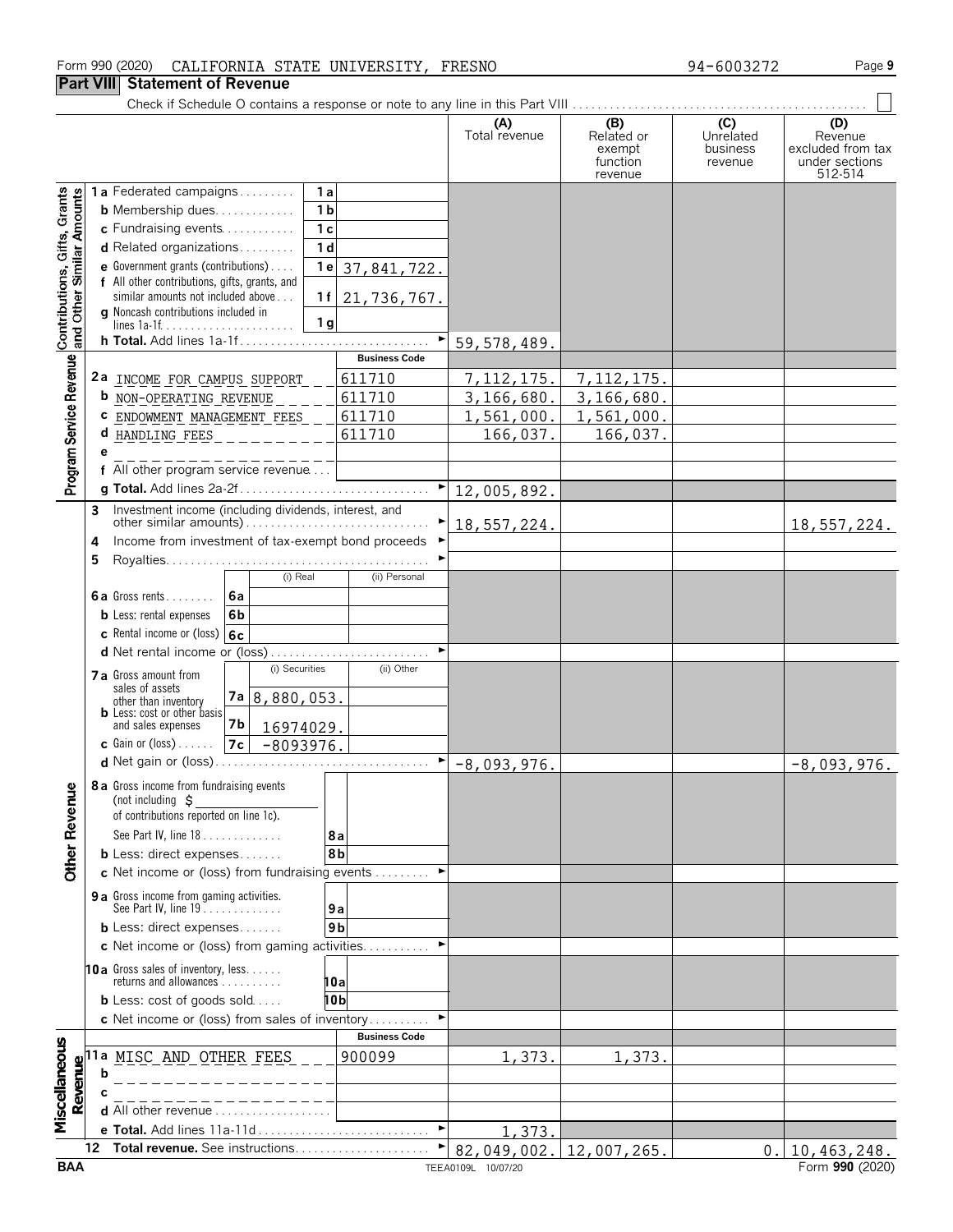### Form 990 (2020) Page **10** CALIFORNIA STATE UNIVERSITY, FRESNO 94-6003272

**Part IX | Statement of Functional Expenses** *Section 501(c)(3) and 501(c)(4) organizations must complete all columns. All other organizations must complete column (A).*

|                | Do not include amounts reported on lines<br>6b, 7b, 8b, 9b, and 10b of Part VIII.                                                                                                                                                  | (A)<br>Total expenses | (B)<br>Program service<br>expenses | $\overline{C}$<br>Management and<br>general expenses | $\overline{(\mathsf{D})}$<br>Fundraising<br>expenses |  |  |  |  |  |  |
|----------------|------------------------------------------------------------------------------------------------------------------------------------------------------------------------------------------------------------------------------------|-----------------------|------------------------------------|------------------------------------------------------|------------------------------------------------------|--|--|--|--|--|--|
| 1.             | Grants and other assistance to domestic<br>organizations and domestic governments.<br>See Part IV. line $21, \ldots, \ldots, \ldots, \ldots, \ldots, \ldots$                                                                       |                       |                                    |                                                      |                                                      |  |  |  |  |  |  |
| $\overline{2}$ | Grants and other assistance to domestic<br>individuals. See Part IV, line 22                                                                                                                                                       | 6,710,637.            | 6,710,637.                         |                                                      |                                                      |  |  |  |  |  |  |
|                | 3 Grants and other assistance to foreign<br>organizations, foreign governments, and for-<br>eign individuals. See Part IV, lines 15 and 16.                                                                                        |                       |                                    |                                                      |                                                      |  |  |  |  |  |  |
| 5              | 4 Benefits paid to or for members<br>Compensation of current officers, directors,<br>trustees, and key employees                                                                                                                   | 197,215.              | 0.                                 | 197,215.                                             | $0$ .                                                |  |  |  |  |  |  |
| 6              | Compensation not included above to<br>disqualified persons (as defined under<br>section $4958(f)(1)$ and persons described                                                                                                         | 0.                    | 0.                                 | 0.                                                   | $0$ .                                                |  |  |  |  |  |  |
| 7              | Other salaries and wages                                                                                                                                                                                                           | 15,589,948.           | 15,087,105.                        | 502,843.                                             |                                                      |  |  |  |  |  |  |
| 8              | Pension plan accruals and contributions<br>(include section $401(k)$ and $403(b)$                                                                                                                                                  |                       |                                    |                                                      |                                                      |  |  |  |  |  |  |
| 9              | Other employee benefits                                                                                                                                                                                                            | 3, 911, 023.          | 3,296,636.                         | 614,387.                                             |                                                      |  |  |  |  |  |  |
| 10             | Payroll taxes                                                                                                                                                                                                                      | 978,805.              | 935,401.                           | 43,404.                                              |                                                      |  |  |  |  |  |  |
|                | 11 Fees for services (nonemployees):                                                                                                                                                                                               |                       |                                    |                                                      |                                                      |  |  |  |  |  |  |
|                | a Management                                                                                                                                                                                                                       |                       |                                    |                                                      |                                                      |  |  |  |  |  |  |
|                |                                                                                                                                                                                                                                    |                       |                                    |                                                      |                                                      |  |  |  |  |  |  |
|                |                                                                                                                                                                                                                                    |                       |                                    |                                                      |                                                      |  |  |  |  |  |  |
|                |                                                                                                                                                                                                                                    |                       |                                    |                                                      |                                                      |  |  |  |  |  |  |
|                | e Professional fundraising services. See Part IV, line 17.                                                                                                                                                                         |                       |                                    |                                                      |                                                      |  |  |  |  |  |  |
|                | f Investment management fees                                                                                                                                                                                                       | 556,961.              |                                    | 556,961.                                             |                                                      |  |  |  |  |  |  |
|                | <b>g</b> Other. (If line 11g amount exceeds 10% of line 25, column                                                                                                                                                                 |                       |                                    |                                                      |                                                      |  |  |  |  |  |  |
|                | (A) amount, list line 11g expenses on Schedule $0.$ )                                                                                                                                                                              |                       |                                    |                                                      |                                                      |  |  |  |  |  |  |
|                | 12 Advertising and promotion                                                                                                                                                                                                       |                       |                                    |                                                      |                                                      |  |  |  |  |  |  |
| 13             | Office expenses                                                                                                                                                                                                                    |                       |                                    |                                                      |                                                      |  |  |  |  |  |  |
| 14             | Information technology                                                                                                                                                                                                             |                       |                                    |                                                      |                                                      |  |  |  |  |  |  |
| 15             |                                                                                                                                                                                                                                    |                       |                                    |                                                      |                                                      |  |  |  |  |  |  |
| 16             | Occupancy                                                                                                                                                                                                                          |                       |                                    |                                                      |                                                      |  |  |  |  |  |  |
| 17             |                                                                                                                                                                                                                                    |                       |                                    |                                                      |                                                      |  |  |  |  |  |  |
| 18             | Payments of travel or entertainment<br>expenses for any federal, state, or local                                                                                                                                                   |                       |                                    |                                                      |                                                      |  |  |  |  |  |  |
|                | 19 Conferences, conventions, and meetings                                                                                                                                                                                          |                       |                                    |                                                      |                                                      |  |  |  |  |  |  |
| 20             | $Interest. \ldots \ldots \ldots \ldots \ldots \ldots \ldots \ldots \ldots \ldots$                                                                                                                                                  |                       |                                    |                                                      |                                                      |  |  |  |  |  |  |
| 21             | Payments to affiliates                                                                                                                                                                                                             |                       |                                    |                                                      |                                                      |  |  |  |  |  |  |
| 22             | Depreciation, depletion, and amortization                                                                                                                                                                                          |                       |                                    |                                                      |                                                      |  |  |  |  |  |  |
| 23             | Insurance                                                                                                                                                                                                                          |                       |                                    |                                                      |                                                      |  |  |  |  |  |  |
| 24             | Other expenses. Itemize expenses not<br>covered above (List miscellaneous expenses<br>on line 24e. If line 24e amount exceeds 10%<br>of line 25, column (A) amount, list line 24e                                                  |                       |                                    |                                                      |                                                      |  |  |  |  |  |  |
|                | a <u>OTHER COSTS</u>                                                                                                                                                                                                               | <u>15,908,300</u>     | 9,962,412                          | 5,585,888.                                           | 360,000.                                             |  |  |  |  |  |  |
|                | <b>b CAMPUS SUPPORT</b>                                                                                                                                                                                                            | 10,797,479.           | 10,797,479                         |                                                      |                                                      |  |  |  |  |  |  |
|                | C DONATIONS-AGENCY ACCOUNTS                                                                                                                                                                                                        | 3,764,154.            |                                    | 3,764,154.                                           |                                                      |  |  |  |  |  |  |
|                | d OVERHEAD                                                                                                                                                                                                                         | 3,222,209.            | 3,222,209                          |                                                      |                                                      |  |  |  |  |  |  |
|                |                                                                                                                                                                                                                                    | 1, 114, 818.          | 1, 114, 818.                       |                                                      |                                                      |  |  |  |  |  |  |
| 25             | Total functional expenses. Add lines 1 through 24e                                                                                                                                                                                 | 62,751,549.           | 51, 126, 697.                      | 11,264,852.                                          | 360,000.                                             |  |  |  |  |  |  |
| 26             | Joint costs. Complete this line only if<br>the organization reported in column (B)<br>joint costs from a combined educational<br>campaign and fundraising solicitation.<br>Check here $\blacktriangleright$ $\Box$<br>if following |                       |                                    |                                                      |                                                      |  |  |  |  |  |  |

SOP 98-2 (ASC 958-720)...................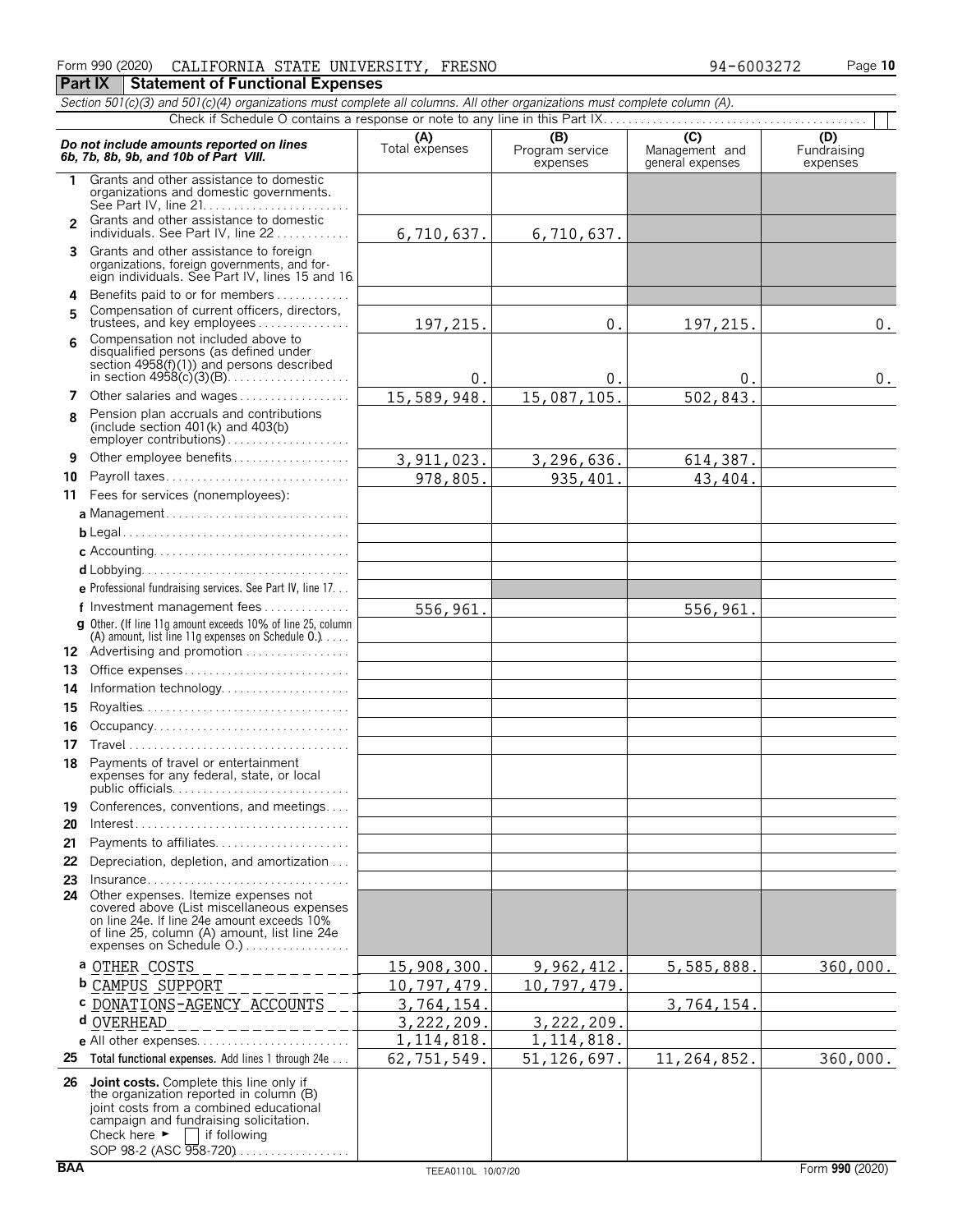#### Form 990 (2020) Page **11** CALIFORNIA STATE UNIVERSITY, FRESNO 94-6003272

|                             | <b>Part X</b> | <b>Balance Sheet</b>                                                                                                                                                                                            |                    |                |                            |                |                              |
|-----------------------------|---------------|-----------------------------------------------------------------------------------------------------------------------------------------------------------------------------------------------------------------|--------------------|----------------|----------------------------|----------------|------------------------------|
|                             |               |                                                                                                                                                                                                                 |                    |                |                            |                |                              |
|                             |               |                                                                                                                                                                                                                 |                    |                | (A)<br>Beginning of year   |                | (B)<br>End of year           |
|                             | 1             |                                                                                                                                                                                                                 |                    |                | 346,792.                   | 1              | 1,614,913.                   |
|                             | 2             |                                                                                                                                                                                                                 |                    |                | 55,627,260.                | $\mathbf{2}$   | 74,832,866.                  |
|                             | 3             |                                                                                                                                                                                                                 |                    |                | 21, 418, 848.              | 3              | 19,447,049.                  |
|                             | 4             |                                                                                                                                                                                                                 |                    |                | 8,461,582.                 | 4              | 9,254,039.                   |
|                             | 5             | Loans and other receivables from any current or former officer, director, trustee, key employee, creator or founder, substantial contributor, or 35% controlled entity or family member of any of these persons |                    |                |                            | 5              |                              |
|                             | 6             | Loans and other receivables from other disqualified persons (as defined under                                                                                                                                   |                    |                |                            |                |                              |
|                             |               | section 4958(f)(1)), and persons described in section $4958(c)(3)(B)$                                                                                                                                           |                    |                |                            | 6              |                              |
|                             | 7             |                                                                                                                                                                                                                 |                    |                | 374,348.                   | 7              | 366,728.                     |
|                             | 8             |                                                                                                                                                                                                                 |                    |                |                            | 8              |                              |
| Assets                      | 9             |                                                                                                                                                                                                                 |                    |                | 124, 910.                  | 9              | 130, 373.                    |
|                             |               |                                                                                                                                                                                                                 |                    | 1,057,049.     |                            |                |                              |
|                             |               |                                                                                                                                                                                                                 |                    | 588,326.       | 477,278.                   | 10c            | 468,723.                     |
|                             | 11            |                                                                                                                                                                                                                 |                    |                | 153,083,306.               | 11             | 199, 466, 595.               |
|                             | 12            |                                                                                                                                                                                                                 |                    |                |                            | 12             |                              |
|                             | 13            | Investments - program-related. See Part IV, line 11                                                                                                                                                             |                    |                |                            | 13             |                              |
|                             | 14            |                                                                                                                                                                                                                 |                    |                |                            | 14             |                              |
|                             | 15            |                                                                                                                                                                                                                 |                    |                |                            | 15             |                              |
|                             | 16            |                                                                                                                                                                                                                 |                    | 239, 914, 324. | 16                         | 305, 581, 286. |                              |
|                             | 17            |                                                                                                                                                                                                                 |                    | 5,160,467.     | 17                         | 6, 141, 583.   |                              |
|                             | 18            |                                                                                                                                                                                                                 |                    | 18             |                            |                |                              |
|                             | 19            |                                                                                                                                                                                                                 | 6,105,707.         | 19             | 6,464,740.                 |                |                              |
|                             | 20            |                                                                                                                                                                                                                 |                    |                |                            | 20             |                              |
|                             | 21            | Escrow or custodial account liability. Complete Part IV of Schedule D.                                                                                                                                          |                    |                |                            | 21             |                              |
| Liabilities                 | 22            | Loans and other payables to any current or former officer, director, trustee, key employee, creator or founder, substantial contributor, or 35%<br>controlled entity or family member of any of these persons   |                    |                |                            | 22             |                              |
|                             | 23            | Secured mortgages and notes payable to unrelated third parties                                                                                                                                                  |                    |                | 2,000,000                  | 23             | 2,000,000.                   |
|                             | 24            | Unsecured notes and loans payable to unrelated third parties                                                                                                                                                    |                    |                |                            | 24             |                              |
|                             | 25            | Other liabilities (including federal income tax, payables to related third parties, and other liabilities not included on lines 17-24). Complete Part X of Schedule D.                                          |                    |                | 3, 141, 558.               | 25             | 3,901,215.                   |
|                             | 26            |                                                                                                                                                                                                                 |                    |                | 16, 407, 732.              | 26             | 18,507,538.                  |
|                             |               | Organizations that follow FASB ASC 958, check here ►<br>and complete lines 27, 28, 32, and 33.                                                                                                                  | X                  |                |                            |                |                              |
|                             | 27            |                                                                                                                                                                                                                 |                    |                | 8,170,146.                 | 27             | 16,062,037.                  |
|                             | 28            |                                                                                                                                                                                                                 |                    |                | $\overline{215,336,446}$ . | 28             | $\overline{271}$ , 011, 711. |
| Net Assets or Fund Balances |               | Organizations that do not follow FASB ASC 958, check here ►<br>and complete lines 29 through 33.                                                                                                                |                    |                |                            |                |                              |
|                             | 29            | Capital stock or trust principal, or current funds                                                                                                                                                              |                    |                |                            | 29             |                              |
|                             | 30            | Paid-in or capital surplus, or land, building, or equipment fund                                                                                                                                                |                    |                |                            | 30             |                              |
|                             | 31            | Retained earnings, endowment, accumulated income, or other funds                                                                                                                                                |                    |                |                            | 31             |                              |
|                             | 32            |                                                                                                                                                                                                                 |                    |                | 223, 506, 592.             | 32             | 287, 073, 748.               |
|                             | 33            |                                                                                                                                                                                                                 |                    |                | 239, 914, 324.             | 33             | $\overline{305, 581, 286}$ . |
| <b>BAA</b>                  |               |                                                                                                                                                                                                                 | TEEA0111L 10/07/20 |                |                            |                | Form 990 (2020)              |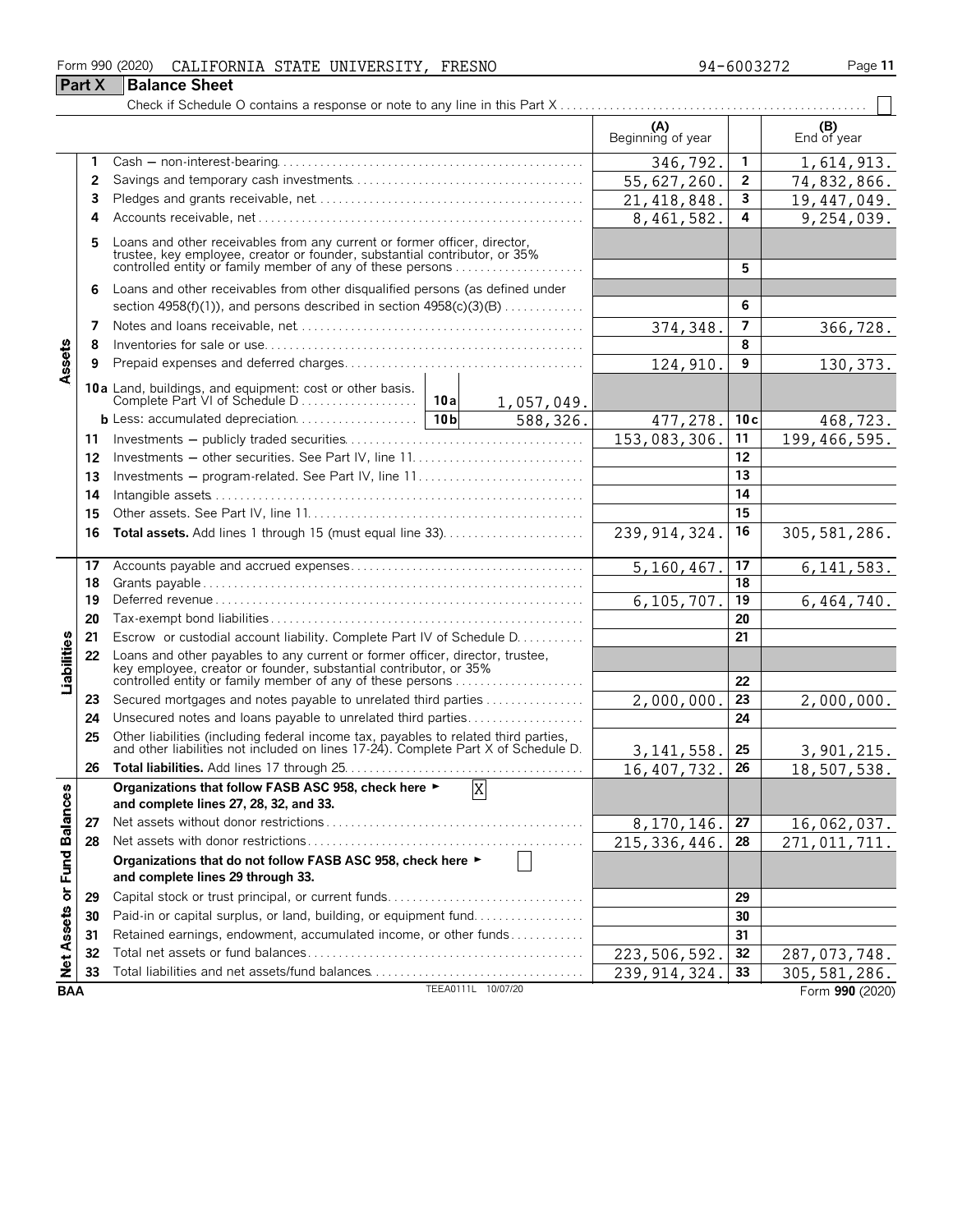|            |                | Form 990 (2020) | CALIFORNIA STATE UNIVERSITY, FRESNO                                                                                                                                                                                           | 94-6003272     |                |            | Page 12         |
|------------|----------------|-----------------|-------------------------------------------------------------------------------------------------------------------------------------------------------------------------------------------------------------------------------|----------------|----------------|------------|-----------------|
|            | <b>Part XI</b> |                 | <b>Reconciliation of Net Assets</b>                                                                                                                                                                                           |                |                |            |                 |
|            |                |                 |                                                                                                                                                                                                                               |                |                |            | ΙX              |
| 1          |                |                 |                                                                                                                                                                                                                               | $\mathbf{1}$   | 82,049,002.    |            |                 |
| 2          |                |                 |                                                                                                                                                                                                                               | $\overline{2}$ | 62,751,549.    |            |                 |
| 3          |                |                 |                                                                                                                                                                                                                               | 3              | 19,297,453.    |            |                 |
| Δ          |                |                 | Net assets or fund balances at beginning of year (must equal Part X, line 32, column (A))                                                                                                                                     | 4              | 223,506,592.   |            |                 |
| 5          |                |                 |                                                                                                                                                                                                                               | 5              | 44, 329, 519.  |            |                 |
| 6          |                |                 |                                                                                                                                                                                                                               | 6              |                |            |                 |
| 7          |                |                 |                                                                                                                                                                                                                               | 7              |                |            |                 |
| 8          |                |                 |                                                                                                                                                                                                                               | 8              |                |            |                 |
| 9          |                |                 | Other changes in net assets or fund balances (explain on Schedule O). SEE SCHEDULE O                                                                                                                                          | 9              |                | $-59,816.$ |                 |
| 10         |                |                 | Net assets or fund balances at end of year. Combine lines 3 through 9 (must equal Part X, line 32,                                                                                                                            |                |                |            |                 |
|            |                |                 |                                                                                                                                                                                                                               | 10             | 287,073,748.   |            |                 |
|            |                |                 | <b>Part XII Financial Statements and Reporting</b>                                                                                                                                                                            |                |                |            |                 |
|            |                |                 |                                                                                                                                                                                                                               |                |                |            |                 |
|            |                |                 |                                                                                                                                                                                                                               |                |                | Yes        | No              |
|            |                |                 | Accounting method used to prepare the Form 990:<br>Cash<br>Other<br>X Accrual                                                                                                                                                 |                |                |            |                 |
|            |                |                 | If the organization changed its method of accounting from a prior year or checked 'Other,' explain                                                                                                                            |                |                |            |                 |
|            |                | in Schedule O.  |                                                                                                                                                                                                                               |                |                |            |                 |
|            |                |                 | 2a Were the organization's financial statements compiled or reviewed by an independent accountant?                                                                                                                            |                | 2a             |            | X               |
|            |                |                 | If 'Yes,' check a box below to indicate whether the financial statements for the year were compiled or reviewed on a                                                                                                          |                |                |            |                 |
|            |                |                 | separate basis, consolidated basis, or both:                                                                                                                                                                                  |                |                |            |                 |
|            |                | Separate basis  | Consolidated basis<br>Both consolidated and separate basis                                                                                                                                                                    |                |                |            |                 |
|            |                |                 | <b>b</b> Were the organization's financial statements audited by an independent accountant?                                                                                                                                   |                | 2 <sub>b</sub> | Χ          |                 |
|            |                |                 | If 'Yes,' check a box below to indicate whether the financial statements for the year were audited on a separate                                                                                                              |                |                |            |                 |
|            |                |                 | basis, consolidated basis, or both:<br>Consolidated basis<br>X Both consolidated and separate basis<br>Separate basis                                                                                                         |                |                |            |                 |
|            |                |                 |                                                                                                                                                                                                                               |                |                |            |                 |
|            |                |                 | c If 'Yes' to line 2a or 2b, does the organization have a committee that assumes responsibility for oversight of the audit,<br>review, or compilation of its financial statements and selection of an independent accountant? |                | 2c             | X          |                 |
|            |                | on Schedule O.  | If the organization changed either its oversight process or selection process during the tax year, explain                                                                                                                    |                |                |            |                 |
|            |                |                 | 3a As a result of a federal award, was the organization required to undergo an audit or audits as set forth in the Single                                                                                                     |                |                |            |                 |
|            |                |                 |                                                                                                                                                                                                                               |                | 3a             | Χ          |                 |
|            |                |                 | b If 'Yes,' did the organization undergo the required audit or audits? If the organization did not undergo the required audit                                                                                                 |                |                |            |                 |
|            |                |                 | or audits, explain why on Schedule O and describe any steps taken to undergo such audits<br>TEEA0112L 10/19/20                                                                                                                |                | 3b             | X          |                 |
| <b>BAA</b> |                |                 |                                                                                                                                                                                                                               |                |                |            | Form 990 (2020) |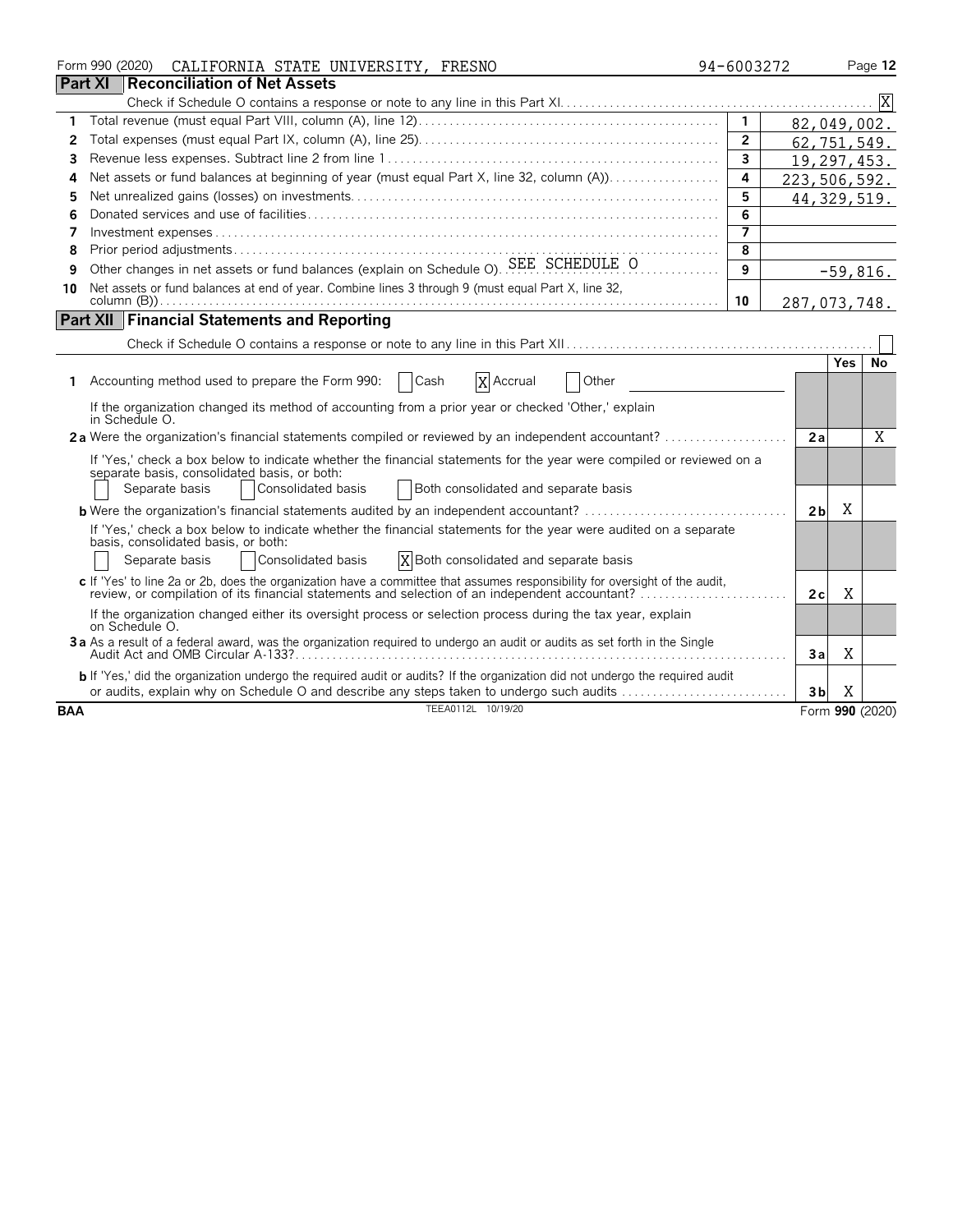# **OMB No. 1545-0047**<br>
Complete if the organization is a section 501(c)(3) organization or a section<br> **SCOLE A**<br> **SCOLE A**<br> **SCOLE A**<br> **SCOLE A**<br> **SCOLE A**<br> **SCOLE A**<br> **SCOLE A**<br> **SCOLE A**<br> **SCOLE A**<br> **SCOLE A**<br> **SCOLE A**<br>

**COMPOSCHEDULE A**<br>
(Form 990 or 990-EZ) Complete if the organization is a section 501(c)(3) organization or a section<br>
4947(a)(1) nonexempt charitable trust.

► Attach to Form 990 or Form 990-EZ.<br> **Commodation of the latest information** 

|              | Department of the Treasury<br>Internal Revenue Service                                                                                                                                                                                                                                                                                      |                                               |                                                            | ► Go to www.irs.gov/Form990 for instructions and the latest information.                                                                                                                                                                                                                                                                                                                                                                                                                                                                        |                                                                      | Inspection                     |                                                      |                                                    |  |  |  |  |
|--------------|---------------------------------------------------------------------------------------------------------------------------------------------------------------------------------------------------------------------------------------------------------------------------------------------------------------------------------------------|-----------------------------------------------|------------------------------------------------------------|-------------------------------------------------------------------------------------------------------------------------------------------------------------------------------------------------------------------------------------------------------------------------------------------------------------------------------------------------------------------------------------------------------------------------------------------------------------------------------------------------------------------------------------------------|----------------------------------------------------------------------|--------------------------------|------------------------------------------------------|----------------------------------------------------|--|--|--|--|
|              | Name of the organization                                                                                                                                                                                                                                                                                                                    |                                               | CALIFORNIA STATE UNIVERSITY, FRESNO                        |                                                                                                                                                                                                                                                                                                                                                                                                                                                                                                                                                 |                                                                      | Employer identification number |                                                      |                                                    |  |  |  |  |
|              |                                                                                                                                                                                                                                                                                                                                             | FOUNDATION                                    |                                                            | 94-6003272                                                                                                                                                                                                                                                                                                                                                                                                                                                                                                                                      |                                                                      |                                |                                                      |                                                    |  |  |  |  |
| Part I       |                                                                                                                                                                                                                                                                                                                                             |                                               |                                                            | <b>Reason for Public Charity Status.</b> (All organizations must complete this part.) See instructions.                                                                                                                                                                                                                                                                                                                                                                                                                                         |                                                                      |                                |                                                      |                                                    |  |  |  |  |
| 1            |                                                                                                                                                                                                                                                                                                                                             |                                               |                                                            | The organization is not a private foundation because it is: (For lines 1 through 12, check only one box.)<br>A church, convention of churches, or association of churches described in section 170(b)(1)(A)(i).                                                                                                                                                                                                                                                                                                                                 |                                                                      |                                |                                                      |                                                    |  |  |  |  |
| 2            |                                                                                                                                                                                                                                                                                                                                             |                                               |                                                            | A school described in section 170(b)(1)(A)(ii). (Attach Schedule E (Form 990 or 990-EZ).)                                                                                                                                                                                                                                                                                                                                                                                                                                                       |                                                                      |                                |                                                      |                                                    |  |  |  |  |
| 3            |                                                                                                                                                                                                                                                                                                                                             |                                               |                                                            | A hospital or a cooperative hospital service organization described in section 170(b)(1)(A)(iii).                                                                                                                                                                                                                                                                                                                                                                                                                                               |                                                                      |                                |                                                      |                                                    |  |  |  |  |
| 4            |                                                                                                                                                                                                                                                                                                                                             |                                               |                                                            | A medical research organization operated in conjunction with a hospital described in section 170(b)(1)(A)(iii). Enter the hospital's                                                                                                                                                                                                                                                                                                                                                                                                            |                                                                      |                                |                                                      |                                                    |  |  |  |  |
|              | name, city, and state:                                                                                                                                                                                                                                                                                                                      |                                               |                                                            | -----------------------------                                                                                                                                                                                                                                                                                                                                                                                                                                                                                                                   |                                                                      |                                |                                                      |                                                    |  |  |  |  |
| 5            | X                                                                                                                                                                                                                                                                                                                                           | section 170(b)(1)(A)(iv). (Complete Part II.) |                                                            | An organization operated for the benefit of a college or university owned or operated by a governmental unit described in                                                                                                                                                                                                                                                                                                                                                                                                                       |                                                                      |                                |                                                      |                                                    |  |  |  |  |
| 6            | A federal, state, or local government or governmental unit described in section 170(b)(1)(A)(v).                                                                                                                                                                                                                                            |                                               |                                                            |                                                                                                                                                                                                                                                                                                                                                                                                                                                                                                                                                 |                                                                      |                                |                                                      |                                                    |  |  |  |  |
| 7            | An organization that normally receives a substantial part of its support from a governmental unit or from the general public described<br>in section 170(b)(1)(A)(vi). (Complete Part II.)                                                                                                                                                  |                                               |                                                            |                                                                                                                                                                                                                                                                                                                                                                                                                                                                                                                                                 |                                                                      |                                |                                                      |                                                    |  |  |  |  |
| 8            | A community trust described in section 170(b)(1)(A)(vi). (Complete Part II.)                                                                                                                                                                                                                                                                |                                               |                                                            |                                                                                                                                                                                                                                                                                                                                                                                                                                                                                                                                                 |                                                                      |                                |                                                      |                                                    |  |  |  |  |
| 9            | An agricultural research organization described in <b>section 170(b)(1)(A)(ix)</b> operated in conjunction with a land-grant college<br>or university or a non-land-grant college of agriculture (see instructions). Enter the name, city, and state of the college or<br>university: $- - - - - - - - - - - - - - - - - - - - - - - - - -$ |                                               |                                                            |                                                                                                                                                                                                                                                                                                                                                                                                                                                                                                                                                 |                                                                      |                                |                                                      |                                                    |  |  |  |  |
| 10           |                                                                                                                                                                                                                                                                                                                                             |                                               | June 30, 1975. See section 509(a)(2). (Complete Part III.) | An organization that normally receives (1) more than 33-1/3% of its support from contributions, membership fees, and gross receipts<br>from activities related to its exempt functions, subject to certain exceptions; and (2) no more than 33-1/3% of its support from gross investment income and unrelated business taxable income (less section 511 tax) from bus                                                                                                                                                                           |                                                                      |                                |                                                      |                                                    |  |  |  |  |
| 11           |                                                                                                                                                                                                                                                                                                                                             |                                               |                                                            | An organization organized and operated exclusively to test for public safety. See section 509(a)(4).                                                                                                                                                                                                                                                                                                                                                                                                                                            |                                                                      |                                |                                                      |                                                    |  |  |  |  |
| 12<br>а      |                                                                                                                                                                                                                                                                                                                                             |                                               |                                                            | An organization organized and operated exclusively for the benefit of, to perform the functions of, or to carry out the purposes of one<br>or more publicly supported organizations described in section 509(a)(1) or section 509(a)(2). See section 509(a)(3). Check the box in<br>lines 12a through 12d that describes the type of supporting organization and complete lines 12e, 12f, and 12g.<br>Type I. A supporting organization operated, supervised, or controlled by its supported organization(s), typically by giving the supported |                                                                      |                                |                                                      |                                                    |  |  |  |  |
|              |                                                                                                                                                                                                                                                                                                                                             | complete Part IV, Sections A and B.           |                                                            | organization(s) the power to regularly appoint or elect a majority of the directors or trustees of the supporting organization. You must                                                                                                                                                                                                                                                                                                                                                                                                        |                                                                      |                                |                                                      |                                                    |  |  |  |  |
| b            |                                                                                                                                                                                                                                                                                                                                             | must complete Part IV, Sections A and C.      |                                                            | Type II. A supporting organization supervised or controlled in connection with its supported organization(s), by having control or<br>management of the supporting organization vested in the same persons that control or manage the supported organization(s). You                                                                                                                                                                                                                                                                            |                                                                      |                                |                                                      |                                                    |  |  |  |  |
| с            |                                                                                                                                                                                                                                                                                                                                             |                                               |                                                            | Type III functionally integrated. A supporting organization operated in connection with, and functionally integrated with, its supported<br>organization(s) (see instructions). You must complete Part IV, Sections A, D, and E.                                                                                                                                                                                                                                                                                                                |                                                                      |                                |                                                      |                                                    |  |  |  |  |
| d            |                                                                                                                                                                                                                                                                                                                                             |                                               |                                                            | Type III non-functionally integrated. A supporting organization operated in connection with its supported organization(s) that is not<br>functionally integrated. The organization generally must satisfy a distribution requirement and an attentiveness requirement (see<br>instructions). You must complete Part IV, Sections A and D, and Part V.                                                                                                                                                                                           |                                                                      |                                |                                                      |                                                    |  |  |  |  |
| е            |                                                                                                                                                                                                                                                                                                                                             |                                               |                                                            | Check this box if the organization received a written determination from the IRS that it is a Type I, Type II, Type III functionally<br>integrated, or Type III non-functionally integrated supporting organization.                                                                                                                                                                                                                                                                                                                            |                                                                      |                                |                                                      |                                                    |  |  |  |  |
|              |                                                                                                                                                                                                                                                                                                                                             |                                               |                                                            | g Provide the following information about the supported organization(s).                                                                                                                                                                                                                                                                                                                                                                                                                                                                        |                                                                      |                                |                                                      |                                                    |  |  |  |  |
|              | (i) Name of supported organization                                                                                                                                                                                                                                                                                                          |                                               | $(ii)$ $EIN$                                               | (iii) Type of organization<br>described on lines 1-10<br>above (see instructions))                                                                                                                                                                                                                                                                                                                                                                                                                                                              | (iv) is the<br>organization listed<br>in your governing<br>document? |                                | (v) Amount of monetary<br>support (see instructions) | (vi) Amount of other<br>support (see instructions) |  |  |  |  |
|              |                                                                                                                                                                                                                                                                                                                                             |                                               |                                                            |                                                                                                                                                                                                                                                                                                                                                                                                                                                                                                                                                 | Yes                                                                  | No                             |                                                      |                                                    |  |  |  |  |
| (A)          |                                                                                                                                                                                                                                                                                                                                             |                                               |                                                            |                                                                                                                                                                                                                                                                                                                                                                                                                                                                                                                                                 |                                                                      |                                |                                                      |                                                    |  |  |  |  |
| (B)          |                                                                                                                                                                                                                                                                                                                                             |                                               |                                                            |                                                                                                                                                                                                                                                                                                                                                                                                                                                                                                                                                 |                                                                      |                                |                                                      |                                                    |  |  |  |  |
| (C)          |                                                                                                                                                                                                                                                                                                                                             |                                               |                                                            |                                                                                                                                                                                                                                                                                                                                                                                                                                                                                                                                                 |                                                                      |                                |                                                      |                                                    |  |  |  |  |
| (D)          |                                                                                                                                                                                                                                                                                                                                             |                                               |                                                            |                                                                                                                                                                                                                                                                                                                                                                                                                                                                                                                                                 |                                                                      |                                |                                                      |                                                    |  |  |  |  |
| (E)          |                                                                                                                                                                                                                                                                                                                                             |                                               |                                                            |                                                                                                                                                                                                                                                                                                                                                                                                                                                                                                                                                 |                                                                      |                                |                                                      |                                                    |  |  |  |  |
| <b>Total</b> |                                                                                                                                                                                                                                                                                                                                             |                                               |                                                            |                                                                                                                                                                                                                                                                                                                                                                                                                                                                                                                                                 |                                                                      |                                |                                                      |                                                    |  |  |  |  |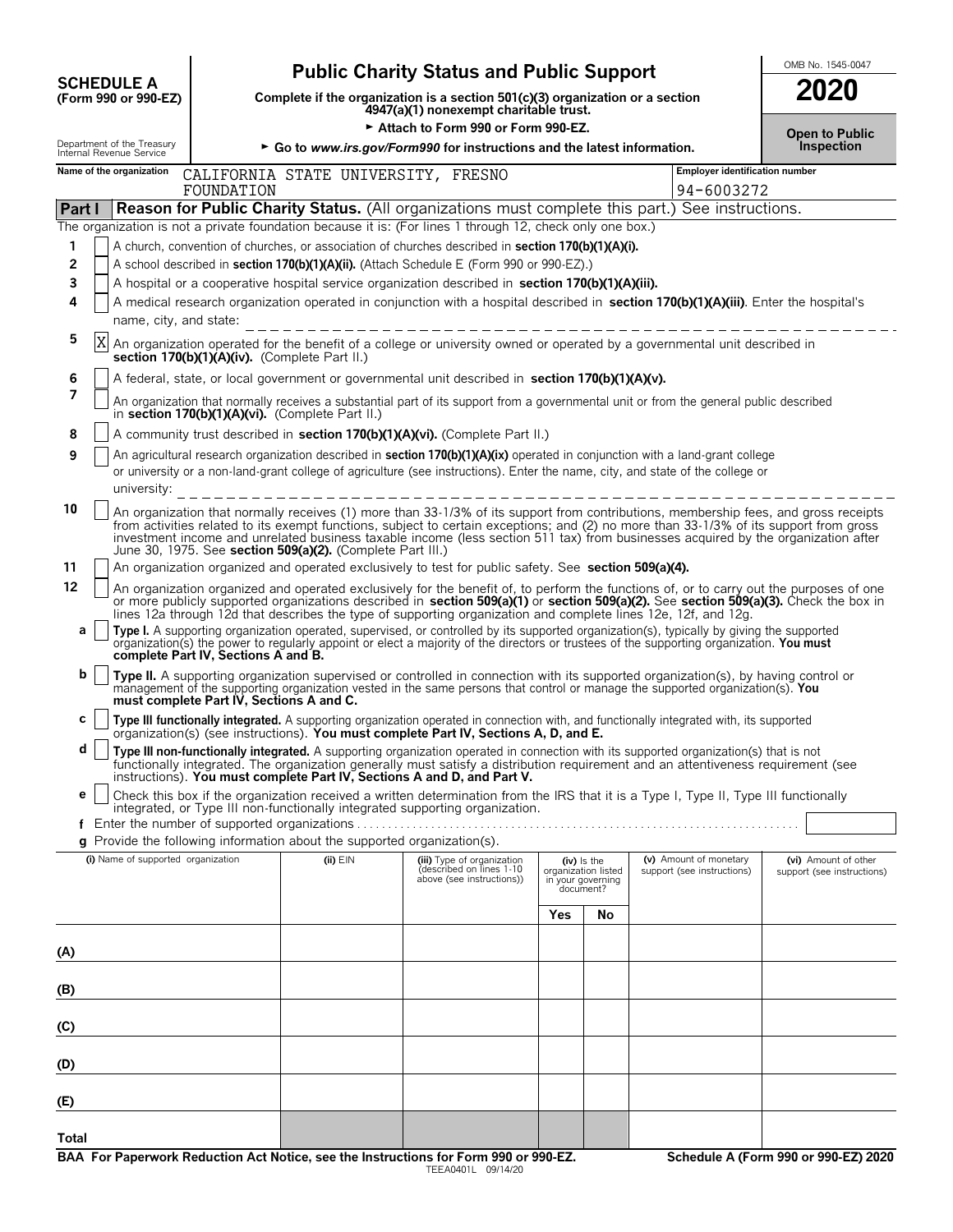#### Schedule A (Form 990 or 990-EZ) 2020 CALIFORNIA STATE UNIVERSITY, FRESNO  $94-6003272$  Page 2

**Part II Support Schedule for Organizations Described in Sections 170(b)(1)(A)(iv) and 170(b)(1)(A)(vi)** (Complete only if you checked the box on line 5, 7, or 8 of Part I or if the organization failed to qualify under Part III. If the organization fails to qualify under the tests listed below, please complete Part III.)

#### **Section A. Public Support**

|    | Calendar year (or fiscal year<br>beginning in) ►                                                                                                                                                                                                                                                                                                                                                 | (a) 2016   | (b) $2017$ | $(c)$ 2018 | $(d)$ 2019                                                                                 | (e) 2020  | (f) Total     |  |  |  |
|----|--------------------------------------------------------------------------------------------------------------------------------------------------------------------------------------------------------------------------------------------------------------------------------------------------------------------------------------------------------------------------------------------------|------------|------------|------------|--------------------------------------------------------------------------------------------|-----------|---------------|--|--|--|
|    | 1 Gifts, grants, contributions, and<br>membership fees received. (Do not<br>include any 'unusual grants.')                                                                                                                                                                                                                                                                                       | 43017252.  | 50891625.  | 57464994.  | 55522656.                                                                                  | 59578489. | 266475016.    |  |  |  |
|    | 2 Tax revenues levied for the<br>organization's benefit and<br>either paid to or expended<br>on its behalf                                                                                                                                                                                                                                                                                       |            |            |            |                                                                                            |           | 0.            |  |  |  |
|    | 3 The value of services or<br>facilities furnished by a<br>governmental unit to the<br>organization without charge                                                                                                                                                                                                                                                                               |            |            |            |                                                                                            |           | 0.            |  |  |  |
|    | 4 Total. Add lines 1 through 3                                                                                                                                                                                                                                                                                                                                                                   | 43017252.  | 50891625.  | 57464994.  | 55522656.                                                                                  | 59578489. | 266475016.    |  |  |  |
| 5. | The portion of total<br>contributions by each person<br>(other than a governmental<br>unit or publicly supported<br>organization) included on line 1<br>that exceeds 2% of the amount<br>shown on line 11, column (f)                                                                                                                                                                            |            |            |            |                                                                                            |           | 0.            |  |  |  |
|    | 6 Public support. Subtract line 5<br>from line $4$                                                                                                                                                                                                                                                                                                                                               |            |            |            |                                                                                            |           |               |  |  |  |
|    | <b>Section B. Total Support</b>                                                                                                                                                                                                                                                                                                                                                                  |            |            |            |                                                                                            |           |               |  |  |  |
|    | Calendar year (or fiscal year<br>(a) 2016<br>$(d)$ 2019<br>(f) Total<br>(b) 2017<br>$(c)$ 2018<br>(e) 2020<br>beginning in) $\rightarrow$                                                                                                                                                                                                                                                        |            |            |            |                                                                                            |           |               |  |  |  |
|    | <b>7</b> Amounts from line $4, \ldots, \ldots$                                                                                                                                                                                                                                                                                                                                                   | 43017252.  | 50891625.  | 57464994.  | 55522656.                                                                                  | 59578489. | 266475016.    |  |  |  |
| 8  | Gross income from interest.<br>dividends, payments received<br>on securities loans, rents,<br>royalties, and income from<br>similar sources                                                                                                                                                                                                                                                      | 9,610,055. | 11836245.  | 10906431.  | 11000107.                                                                                  | 18557224. | 61, 910, 062. |  |  |  |
| 9. | Net income from unrelated<br>business activities, whether or<br>not the business is regularly<br>carried on                                                                                                                                                                                                                                                                                      |            |            |            |                                                                                            |           | $0$ .         |  |  |  |
|    | 10 Other income. Do not include<br>gain or loss from the sale of<br>capital assets (Explain in Part VI.) SEE PART VI                                                                                                                                                                                                                                                                             |            |            |            | $1, 908, 193. \vert 1, 850, 480. \vert 1, 867, 537. \vert 1, 873, 633. \vert 1, 728, 410.$ |           | 9,228,253.    |  |  |  |
|    | 11 Total support. Add lines 7<br>through $10$                                                                                                                                                                                                                                                                                                                                                    |            |            |            |                                                                                            |           | 337613331.    |  |  |  |
|    |                                                                                                                                                                                                                                                                                                                                                                                                  |            |            |            |                                                                                            | 12        | 9,228,253.    |  |  |  |
|    | 13 First 5 years. If the Form 990 is for the organization's first, second, third, fourth, or fifth tax year as a section 501(c)(3)                                                                                                                                                                                                                                                               |            |            |            |                                                                                            |           | ►             |  |  |  |
|    | Section C. Computation of Public Support Percentage                                                                                                                                                                                                                                                                                                                                              |            |            |            |                                                                                            |           |               |  |  |  |
|    |                                                                                                                                                                                                                                                                                                                                                                                                  |            |            |            |                                                                                            |           | 78.93%        |  |  |  |
|    |                                                                                                                                                                                                                                                                                                                                                                                                  |            |            |            |                                                                                            | - 15      | 80.12%        |  |  |  |
|    | 16a 33-1/3% support test-2020. If the organization did not check the box on line 13, and line 14 is 33-1/3% or more, check this box                                                                                                                                                                                                                                                              |            |            |            |                                                                                            |           | X             |  |  |  |
|    | b 33-1/3% support test-2019. If the organization did not check a box on line 13 or 16a, and line 15 is 33-1/3% or more, check this box                                                                                                                                                                                                                                                           |            |            |            |                                                                                            |           |               |  |  |  |
|    | 17a 10%-facts-and-circumstances test-2020. If the organization did not check a box on line 13, 16a, or 16b, and line 14 is 10%<br>or more, and if the organization meets the facts-and-circumstances test, check this box and stop here. Explain in Part VI how<br>the organization meets the facts-and-circumstances test. The organization qualifies as a publicly supported organization      |            |            |            |                                                                                            |           |               |  |  |  |
|    | b 10%-facts-and-circumstances test-2019. If the organization did not check a box on line 13, 16a, 16b, or 17a, and line 15 is 10%<br>or more, and if the organization meets the facts-and-circumstances test, check this box and stop here. Explain in Part VI how the<br>organization meets the 'facts-and-circumstances' test. The organization qualifies as a publicly supported organization |            |            |            |                                                                                            |           |               |  |  |  |
|    | 18 Private foundation. If the organization did not check a box on line 13, 16a, 16b, 17a, or 17b, check this box and see instructions                                                                                                                                                                                                                                                            |            |            |            |                                                                                            |           |               |  |  |  |

**BAA Schedule A (Form 990 or 990-EZ) 2020**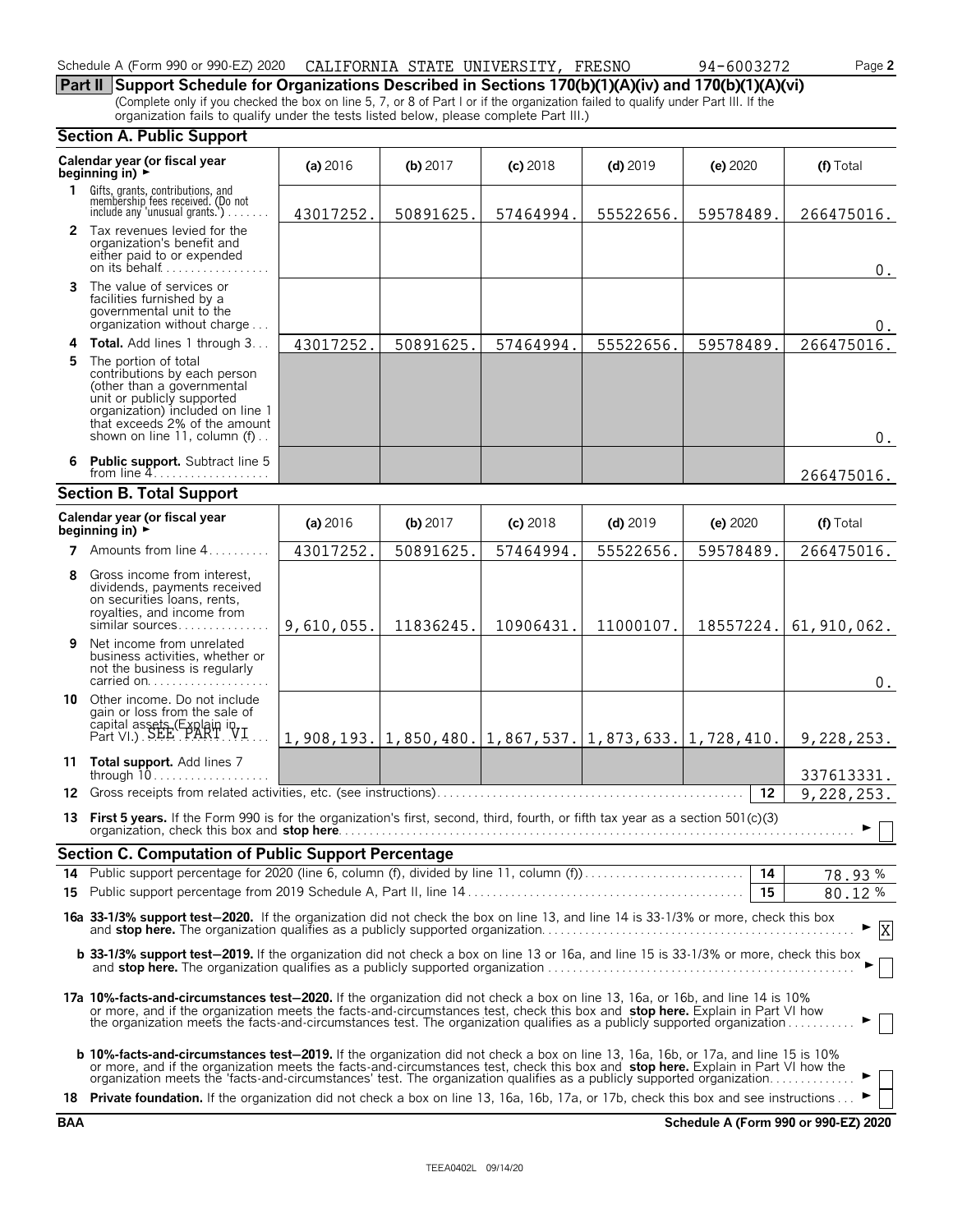## **Part III Support Schedule for Organizations Described in Section 509(a)(2)**

(Complete only if you checked the box on line 10 of Part I or if the organization failed to qualify under Part II. If the organization fails to qualify under the tests listed below, please complete Part II.)

|            | <b>Section A. Public Support</b>                                                                                                                                                                                                                                      |            |                    |            |            |                                      |           |
|------------|-----------------------------------------------------------------------------------------------------------------------------------------------------------------------------------------------------------------------------------------------------------------------|------------|--------------------|------------|------------|--------------------------------------|-----------|
|            | Calendar year (or fiscal year beginning in) $\blacktriangleright$<br>1 Gifts, grants, contributions,<br>and membership fees<br>received. (Do not include                                                                                                              | (a) $2016$ | (b) 2017           | $(c)$ 2018 | $(d)$ 2019 | (e) 2020                             | (f) Total |
|            | any 'unusual grants.')<br>2 Gross receipts from admissions,<br>merchandise sold or services<br>performed, or facilities<br>furnished in any activity that is<br>related to the organization's<br>$tax\text{-}exempt$ purpose $\ldots \ldots \ldots$                   |            |                    |            |            |                                      |           |
| 3.         | Gross receipts from activities<br>that are not an unrelated trade<br>or business under section 513.                                                                                                                                                                   |            |                    |            |            |                                      |           |
| 4          | Tax revenues levied for the<br>organization's benefit and<br>either paid to or expended on                                                                                                                                                                            |            |                    |            |            |                                      |           |
| 5.         | The value of services or<br>facilities furnished by a<br>governmental unit to the<br>organization without charge                                                                                                                                                      |            |                    |            |            |                                      |           |
| 6          | <b>Total.</b> Add lines 1 through 5<br><b>7a</b> Amounts included on lines 1,<br>2, and 3 received from<br>disqualified persons                                                                                                                                       |            |                    |            |            |                                      |           |
|            | <b>b</b> Amounts included on lines 2<br>and 3 received from other than<br>disqualified persons that<br>exceed the greater of \$5,000 or<br>1% of the amount on line 13<br>for the year $\dots\dots\dots\dots\dots\dots$                                               |            |                    |            |            |                                      |           |
|            | c Add lines 7a and 7b                                                                                                                                                                                                                                                 |            |                    |            |            |                                      |           |
|            | <b>Public support.</b> (Subtract line<br>7c from line 6.)                                                                                                                                                                                                             |            |                    |            |            |                                      |           |
|            | <b>Section B. Total Support</b>                                                                                                                                                                                                                                       |            |                    |            |            |                                      |           |
|            | Calendar year (or fiscal year beginning in) $\blacktriangleright$                                                                                                                                                                                                     | (a) 2016   | (b) $2017$         | $(c)$ 2018 | $(d)$ 2019 | (e) 2020                             | (f) Total |
| 9.         | Amounts from line 6                                                                                                                                                                                                                                                   |            |                    |            |            |                                      |           |
|            | <b>10a</b> Gross income from interest, dividends,<br>payments received on securities loans,<br>rents, royalties, and income from<br>similar sources                                                                                                                   |            |                    |            |            |                                      |           |
|            | <b>b</b> Unrelated business taxable<br>income (less section 511<br>taxes) from businesses<br>acquired after June 30, 1975                                                                                                                                             |            |                    |            |            |                                      |           |
|            | c Add lines 10a and $10b$<br><b>11</b> Net income from unrelated business<br>activities not included in line 10b,<br>whether or not the business is                                                                                                                   |            |                    |            |            |                                      |           |
|            | 12 Other income. Do not include<br>gain or loss from the sale of<br>capital assets (Explain in<br>Part VI.)                                                                                                                                                           |            |                    |            |            |                                      |           |
|            | 13 Total support. (Add lines 9,<br>10c, 11, and $12.$ )                                                                                                                                                                                                               |            |                    |            |            |                                      |           |
|            | 14 First 5 years. If the Form 990 is for the organization's first, second, third, fourth, or fifth tax year as a section 501(c)(3)<br>organization, check this box and <b>stop here</b>                                                                               |            |                    |            |            |                                      |           |
|            | Section C. Computation of Public Support Percentage                                                                                                                                                                                                                   |            |                    |            |            |                                      |           |
|            | 15 Public support percentage for 2020 (line 8, column (f), divided by line 13, column (f)                                                                                                                                                                             |            |                    |            |            | 15                                   | န့        |
|            |                                                                                                                                                                                                                                                                       |            |                    |            |            | 16                                   | နွ        |
|            | Section D. Computation of Investment Income Percentage                                                                                                                                                                                                                |            |                    |            |            |                                      |           |
| 17         | Investment income percentage for 2020 (line 10c, column (f), divided by line 13, column (f)                                                                                                                                                                           |            |                    |            |            | 17                                   | န့        |
| 18         |                                                                                                                                                                                                                                                                       |            |                    |            |            | 18                                   | နွ        |
|            | 19a 33-1/3% support tests-2020. If the organization did not check the box on line 14, and line 15 is more than 33-1/3%, and line 17                                                                                                                                   |            |                    |            |            |                                      |           |
|            | is not more than 33-1/3%, check this box and stop here. The organization qualifies as a publicly supported organization<br><b>b</b> 33-1/3% support tests-2019. If the organization did not check a box on line 14 or line 19a, and line 16 is more than 33-1/3%, and |            |                    |            |            |                                      |           |
|            | line 18 is not more than 33-1/3%, check this box and stop here. The organization qualifies as a publicly supported organization                                                                                                                                       |            |                    |            |            |                                      |           |
| 20         | Private foundation. If the organization did not check a box on line 14, 19a, or 19b, check this box and see instructions                                                                                                                                              |            |                    |            |            |                                      |           |
| <b>BAA</b> |                                                                                                                                                                                                                                                                       |            | TEEA0403L 09/14/20 |            |            | Schedule A (Form 990 or 990-EZ) 2020 |           |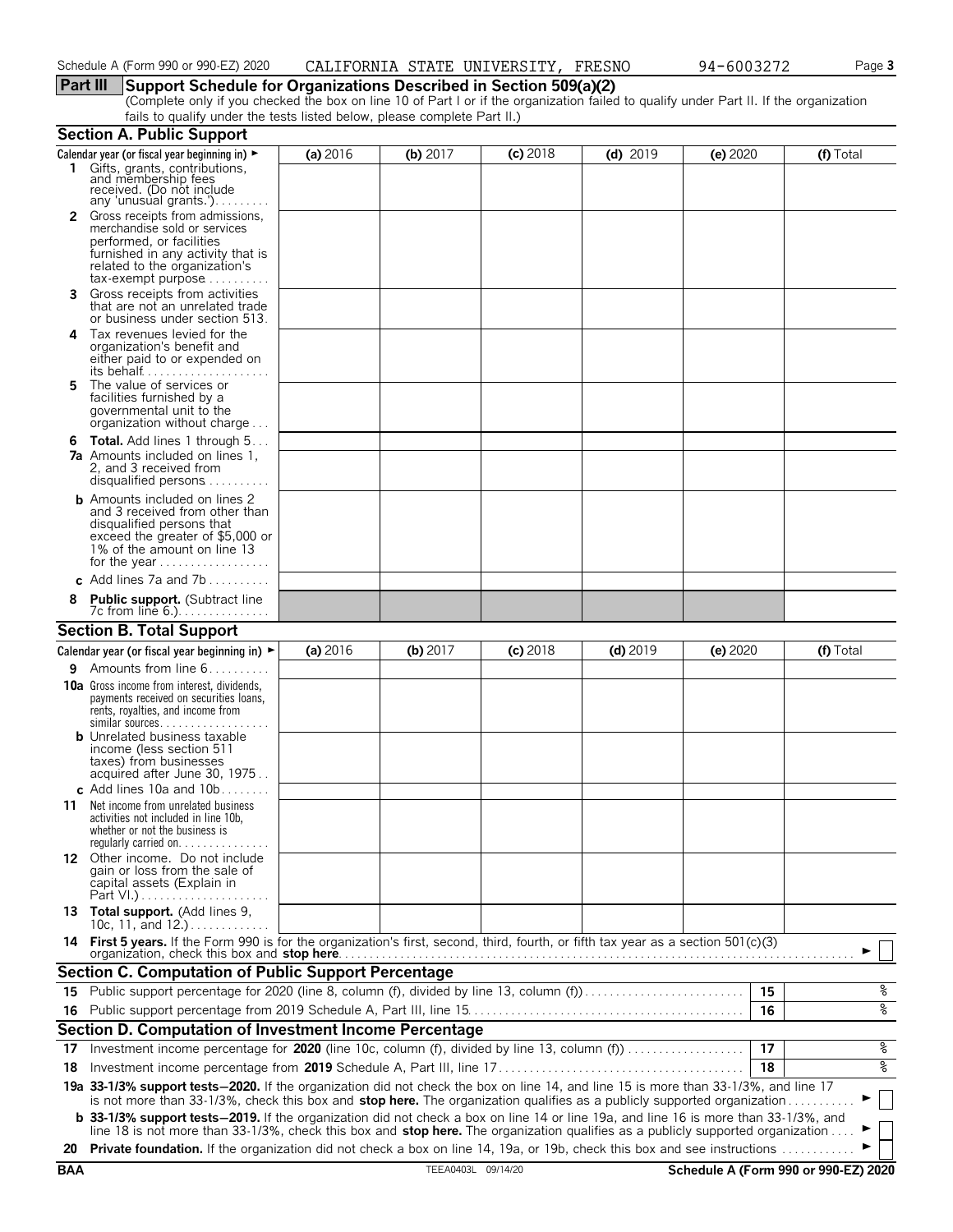#### **Part IV Supporting Organizations**

(Complete only if you checked a box in line 12 on Part I. If you checked box 12a, Part I, complete Sections A and B. If you checked box 12b, Part I, complete Sections A and C. If you checked box 12c, Part I, complete Sections A, D, and E. If you checked box 12d, Part I, complete Sections A and D, and complete Part V.)

#### **Section A. All Supporting Organizations**

|              |                                                                                                                                                                                                                                                                                                                                                                                                                                                                                                                                              |                | Yes | No |
|--------------|----------------------------------------------------------------------------------------------------------------------------------------------------------------------------------------------------------------------------------------------------------------------------------------------------------------------------------------------------------------------------------------------------------------------------------------------------------------------------------------------------------------------------------------------|----------------|-----|----|
|              | 1 Are all of the organization's supported organizations listed by name in the organization's governing documents?<br>If 'No,' describe in <b>Part VI</b> how the supported organizations are designated. If designated by class or purpose, describe<br>the designation. If historic and continuing relationship, explain.                                                                                                                                                                                                                   | 1              |     |    |
| $\mathbf{2}$ | Did the organization have any supported organization that does not have an IRS determination of status under section<br>509(a)(1) or (2)? If 'Yes,' explain in <b>Part VI</b> how the organization determined that the supported organization was<br>described in section $509(a)(1)$ or (2).                                                                                                                                                                                                                                                | $\overline{2}$ |     |    |
|              | 3a Did the organization have a supported organization described in section 501(c)(4), (5), or (6)? If 'Yes,' answer lines 3b<br>and 3c below.                                                                                                                                                                                                                                                                                                                                                                                                | 3a             |     |    |
|              | <b>b</b> Did the organization confirm that each supported organization qualified under section 501 $(c)(4)$ , $(5)$ , or $(6)$ and<br>satisfied the public support tests under section 509(a)(2)? If 'Yes,' describe in Part VI when and how the organization<br>made the determination.                                                                                                                                                                                                                                                     | 3b             |     |    |
|              | c Did the organization ensure that all support to such organizations was used exclusively for section $170(c)(2)(B)$<br>purposes? If 'Yes,' explain in Part VI what controls the organization put in place to ensure such use.                                                                                                                                                                                                                                                                                                               | 3c             |     |    |
|              | 4a Was any supported organization not organized in the United States ('foreign supported organization')? If 'Yes' and<br>if you checked box 12a or 12b in Part I, answer lines 4b and 4c below.                                                                                                                                                                                                                                                                                                                                              | 4a             |     |    |
|              | <b>b</b> Did the organization have ultimate control and discretion in deciding whether to make grants to the foreign supported<br>organization? If 'Yes,' describe in Part VI how the organization had such control and discretion despite being controlled<br>or supervised by or in connection with its supported organizations.                                                                                                                                                                                                           | 4b             |     |    |
|              | c Did the organization support any foreign supported organization that does not have an IRS determination under<br>sections 501(c)(3) and 509(a)(1) or (2)? If 'Yes,' explain in <b>Part VI</b> what controls the organization used to ensure that<br>all support to the foreign supported organization was used exclusively for section $170(c)(2)(B)$ purposes.                                                                                                                                                                            | 4с             |     |    |
|              | 5a Did the organization add, substitute, or remove any supported organizations during the tax year? If 'Yes,' answer lines<br>5b and 5c below (if applicable). Also, provide detail in Part VI, including (i) the names and EIN numbers of the<br>supported organizations added, substituted, or removed; (ii) the reasons for each such action; (iii) the<br>authority under the organization's organizing document authorizing such action; and (iv) how the action was<br>accomplished (such as by amendment to the organizing document). | 5a             |     |    |
|              | <b>b</b> Type I or Type II only. Was any added or substituted supported organization part of a class already designated in the<br>organization's organizing document?                                                                                                                                                                                                                                                                                                                                                                        | 5b             |     |    |
|              | c Substitutions only. Was the substitution the result of an event beyond the organization's control?                                                                                                                                                                                                                                                                                                                                                                                                                                         | 5c             |     |    |
|              | 6 Did the organization provide support (whether in the form of grants or the provision of services or facilities) to<br>anyone other than (i) its supported organizations, (ii) individuals that are part of the charitable class benefited by one<br>or more of its supported organizations, or (iii) other supporting organizations that also support or benefit one or more of<br>the filing organization's supported organizations? If 'Yes,' provide detail in Part VI.                                                                 | 6              |     |    |
|              | 7 Did the organization provide a grant, loan, compensation, or other similar payment to a substantial contributor<br>(as defined in section $4958(c)(3)(C)$ ), a family member of a substantial contributor, or a 35% controlled entity with<br>regard to a substantial contributor? If 'Yes,' complete Part I of Schedule L (Form 990 or 990-EZ).                                                                                                                                                                                           | 7              |     |    |
| 8            | Did the organization make a loan to a disqualified person (as defined in section 4958) not described in line 7? If 'Yes,'<br>complete Part I of Schedule L (Form 990 or 990-EZ).                                                                                                                                                                                                                                                                                                                                                             | 8              |     |    |
|              | 9a Was the organization controlled directly or indirectly at any time during the tax year by one or more disqualified persons,<br>as defined in section 4946 (other than foundation managers and organizations described in section 509(a)(1) or (2))?<br>If 'Yes,' provide detail in Part VI.                                                                                                                                                                                                                                               | 9а             |     |    |
|              | <b>b</b> Did one or more disqualified persons (as defined in line 9a) hold a controlling interest in any entity in which the<br>supporting organization had an interest? If 'Yes,' provide detail in Part VI.                                                                                                                                                                                                                                                                                                                                | 9b             |     |    |
|              | c Did a disqualified person (as defined in line 9a) have an ownership interest in, or derive any personal benefit from,<br>assets in which the supporting organization also had an interest? If 'Yes,' provide detail in Part VI.                                                                                                                                                                                                                                                                                                            | 9с             |     |    |
|              | 10a Was the organization subject to the excess business holdings rules of section 4943 because of section 4943(f) (regarding<br>certain Type II supporting organizations, and all Type III non-functionally integrated supporting organizations)? If 'Yes,'<br>answer line 10b below.                                                                                                                                                                                                                                                        | 10a            |     |    |
|              | <b>b</b> Did the organization have any excess business holdings in the tax year? (Use Schedule C, Form 4720, to determine<br>whether the organization had excess business holdings.).                                                                                                                                                                                                                                                                                                                                                        | 10b            |     |    |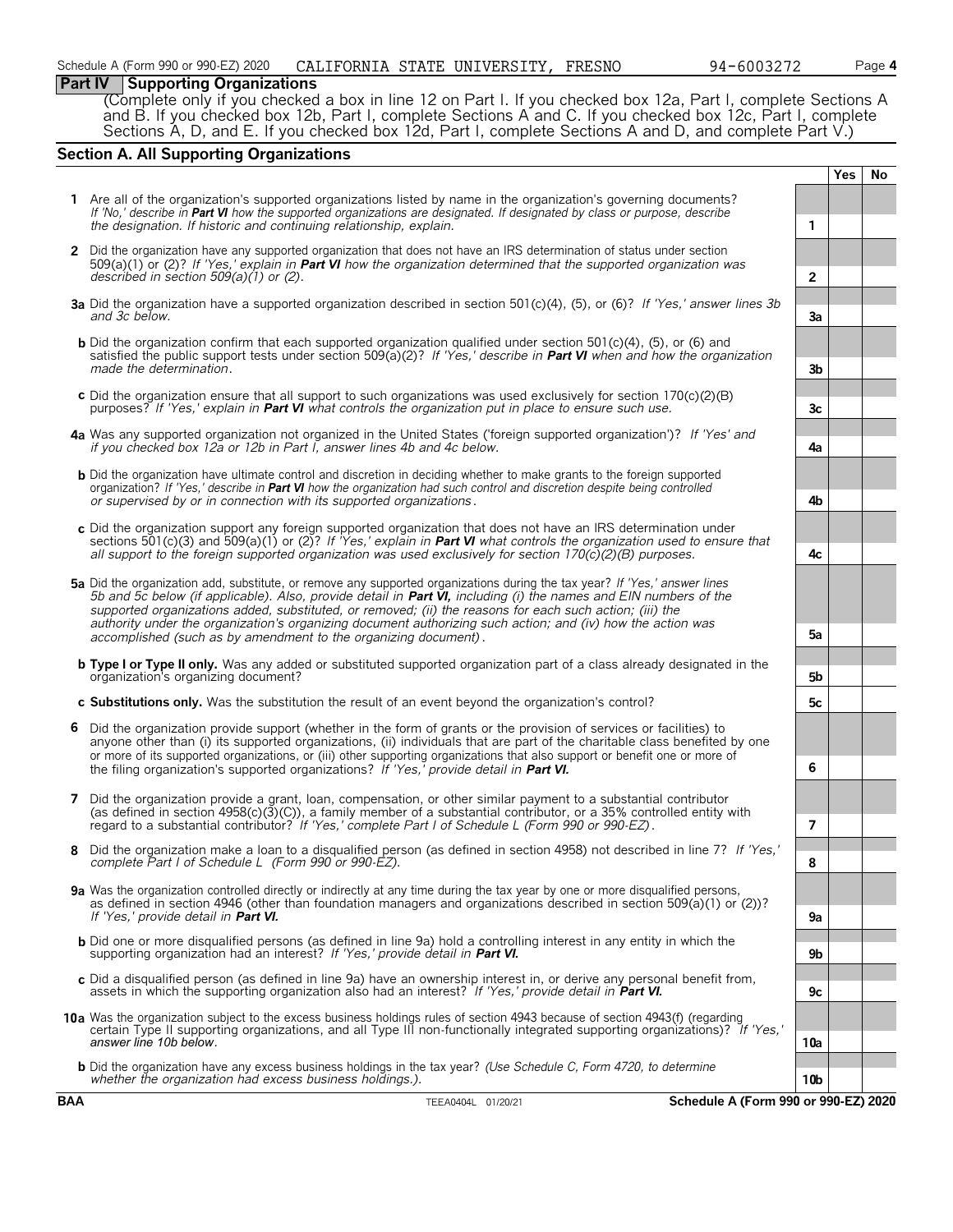#### Schedule A (Form 990 or 990-EZ) 2020 Page **5** CALIFORNIA STATE UNIVERSITY, FRESNO 94-6003272

| Part IV | <b>Supporting Organizations</b> (continued) |  |  |  |  |  |  |
|---------|---------------------------------------------|--|--|--|--|--|--|
|         |                                             |  |  |  |  |  |  |

| 11 Has the organization accepted a gift or contribution from any of the following persons?                                  |     |
|-----------------------------------------------------------------------------------------------------------------------------|-----|
| a A person who directly or indirectly controls, either alone or together with persons described in lines 11b and 11c below, |     |
| the governing body of a supported organization?                                                                             | 11a |

**b** A family member of a person described in line 11a above? **11b 11b** 

**c** A 35% controlled entity of a person described in line 11a or 11b above? *If 'Yes' to line 11a, 11b, or 11c, provide detail inPart VI.* **11c**

#### **Section B. Type I Supporting Organizations**

- **1** Did the governing body, members of the governing body, officers acting in their official capacity, or membership of one or more supported organizations have the power to regularly appoint or elect at least a majority of the organization's officers, directors, or trustees at all times during the tax year? *If 'No,' describe in Part VI how the supported organization(s) effectively operated, supervised, or controlled the organization's activities. If the organization had more than one supported organization, describe how the powers to appoint and/or remove officers, directors, or trustees were allocated among the supported organizations and what conditions or restrictions, if any, applied to such powers* **1** *during the tax* year.
- **2** Did the organization operate for the benefit of any supported organization other than the supported organization(s) that operated, supervised, or controlled the supporting organization? *If 'Yes,' explain in Part VI how providing such benefit carried out the purposes of the supported organization(s) that operated, supervised, or controlled the supporting organization.* **2**

#### **Section C. Type II Supporting Organizations**

**1** Were a majority of the organization's directors or trustees during the tax year also a majority of the directors or trustees of each of the organization's supported organization(s)? *If 'No,' describe in Part VI how control or management of the supporting organization was vested in the same persons that controlled or managed the supported organization(s).* **1**

#### **Section D. All Type III Supporting Organizations**

|                                                                                                                                                                                                                                                                                                                                                                                |   | res |  |
|--------------------------------------------------------------------------------------------------------------------------------------------------------------------------------------------------------------------------------------------------------------------------------------------------------------------------------------------------------------------------------|---|-----|--|
| Did the organization provide to each of its supported organizations, by the last day of the fifth month of the<br>organization's tax year, (i) a written notice describing the type and amount of support provided during the prior tax<br>year, (ii) a copy of the Form 990 that was most recently filed as of the date of notification, and (iii) copies of the              |   |     |  |
| organization's governing documents in effect on the date of notification, to the extent not previously provided?                                                                                                                                                                                                                                                               |   |     |  |
| 2 Were any of the organization's officers, directors, or trustees either (i) appointed or elected by the supported                                                                                                                                                                                                                                                             |   |     |  |
| organization(s) or (ii) serving on the governing body of a supported organization? If No, explain in <b>Part VI</b> how<br>the organization maintained a close and continuous working relationship with the supported organization(s).                                                                                                                                         | ົ |     |  |
| 3 By reason of the relationship described in line 2, above, did the organization's supported organizations have a significant<br>voice in the organization's investment policies and in directing the use of the organization's income or assets at<br>all times during the tax year? If 'Yes,' describe in Part VI the role the organization's supported organizations played |   |     |  |
| in this regard.                                                                                                                                                                                                                                                                                                                                                                |   |     |  |

#### **Section E. Type III Functionally Integrated Supporting Organizations**

- **1** Check the box next to the method that the organization used to satisfy the Integral Part Test during the year (see instructions).
- **a** The organization satisfied the Activities Test. *Complete line 2 below.*
- **b** The organization is the parent of each of its supported organizations. *Complete line 3 below.*
- **c** The organization supported a governmental entity. *Describe in Part VI how you supported a governmental entity (see instructions).*

#### **2** Activities Test. Answer lines 2a and 2b below. **Yes No Yes No**

- **a** Did substantially all of the organization's activities during the tax year directly further the exempt purposes of the supported organization(s) to which the organization was responsive? *If 'Yes,' then in Part VI identify those supported organizations and explain how these activities directly furthered their exempt purposes, how the organization was responsive to those supported organizations, and how the organization determined that these activities constituted substantially all of its activities.* **2a**
- **b** Did the activities described in line 2a, above, constitute activities that, but for the organization's involvement, one or more of the organization's supported organization(s) would have been engaged in? *If 'Yes,' explain in Part VI the reasons for the organization's position that its supported organization(s) would have engaged in these activities but for the organization's involvement.* **2b**
- **3** Parent of Supported Organizations. *Answer lines 3a and 3b below.*
- **a** Did the organization have the power to regularly appoint or elect a majority of the officers, directors, or trustees of each of the supported organizations? *If 'Yes' or 'No,' provide details in Part VI.* **3a**
- **b** Did the organization exercise a substantial degree of direction over the policies, programs, and activities of each of its supported organizations? *If 'Yes,' describe in Part VI the role played by the organization in this regard.* **3b**

#### **BAA** TEEA0405L 09/14/20 **Schedule A (Form 990 or 990-EZ) 2020**

| Yes | No                          |
|-----|-----------------------------|
|     |                             |
|     |                             |
|     |                             |
|     |                             |
| Yes | $\overline{\phantom{a}}$ No |
|     |                             |
|     |                             |

**Yes No**

**Yes No**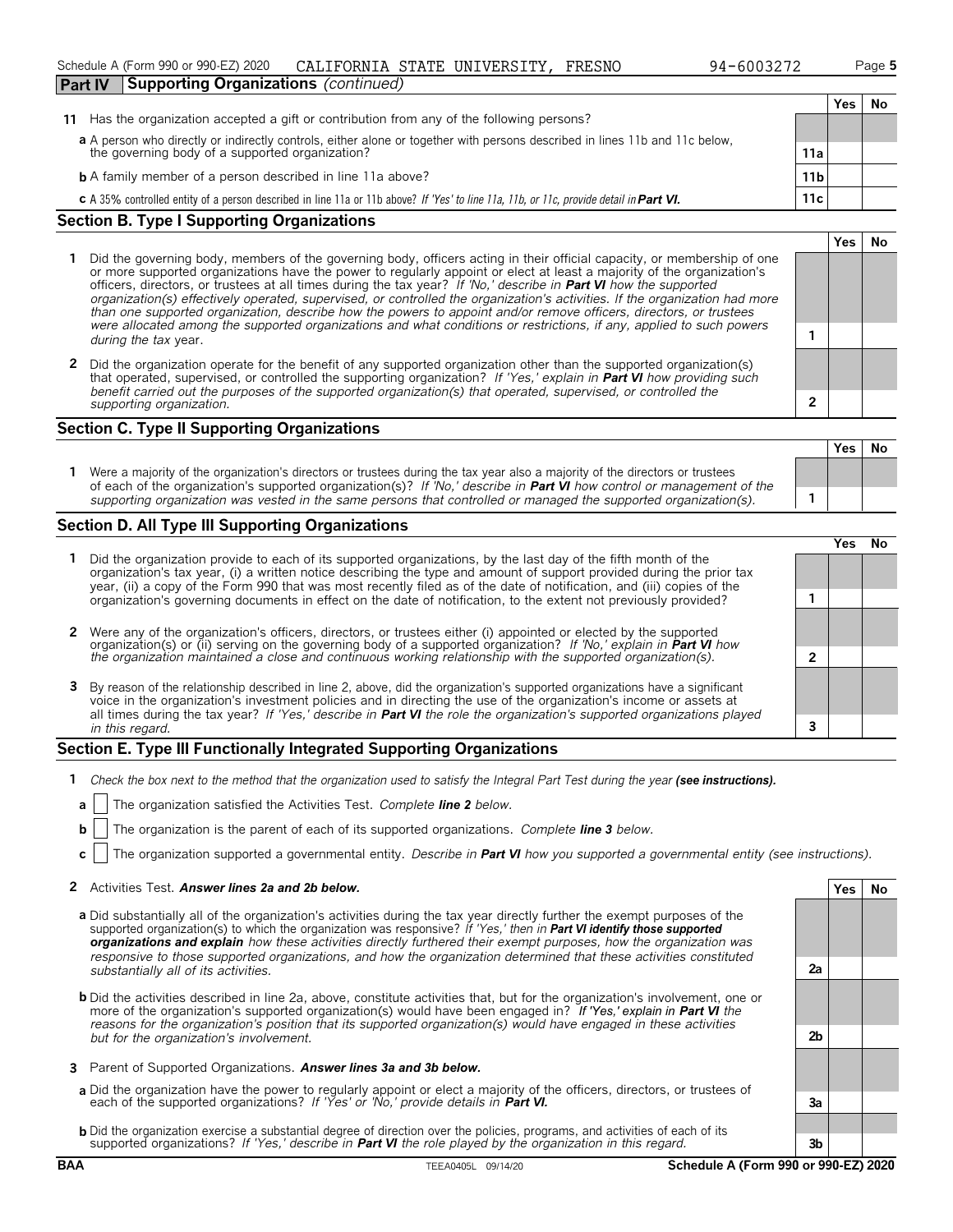### Schedule A (Form 990 or 990-EZ) 2020 CALIFORNIA STATE UNIVERSITY, FRESNO  $94-6003272$  Page 6

# **Part V Type III Non-Functionally Integrated 509(a)(3) Supporting Organizations**<br>**1**  $\Box$  Check has if the examization satisfied the Integral Part Test as a qualifying trust on New 20

| 1              | Check here if the organization satisfied the Integral Part Test as a qualifying trust on Nov. 20, 1970 (explain in Part VI). See<br><b>instructions.</b> All other Type III non-functionally integrated supporting organizations must complete Sections A through E. |                |                |                                |
|----------------|----------------------------------------------------------------------------------------------------------------------------------------------------------------------------------------------------------------------------------------------------------------------|----------------|----------------|--------------------------------|
|                | Section A - Adjusted Net Income                                                                                                                                                                                                                                      |                | (A) Prior Year | (B) Current Year<br>(optional) |
| 1.             | Net short-term capital gain                                                                                                                                                                                                                                          | 1              |                |                                |
| 2              | Recoveries of prior-year distributions                                                                                                                                                                                                                               | $\overline{2}$ |                |                                |
| 3              | Other gross income (see instructions)                                                                                                                                                                                                                                | 3              |                |                                |
| 4              | Add lines 1 through 3.                                                                                                                                                                                                                                               | 4              |                |                                |
| 5.             | Depreciation and depletion                                                                                                                                                                                                                                           | 5              |                |                                |
| 6              | Portion of operating expenses paid or incurred for production or collection of gross<br>income or for management, conservation, or maintenance of property held for<br>production of income (see instructions)                                                       | 6              |                |                                |
| 7              | Other expenses (see instructions)                                                                                                                                                                                                                                    | $\overline{7}$ |                |                                |
| 8              | <b>Adjusted Net Income</b> (subtract lines 5, 6, and 7 from line 4)                                                                                                                                                                                                  | 8              |                |                                |
|                | <b>Section B - Minimum Asset Amount</b>                                                                                                                                                                                                                              |                | (A) Prior Year | (B) Current Year<br>(optional) |
| 1.             | Aggregate fair market value of all non-exempt-use assets (see instructions for short<br>tax year or assets held for part of year):                                                                                                                                   |                |                |                                |
|                | <b>a</b> Average monthly value of securities                                                                                                                                                                                                                         | 1a             |                |                                |
|                | <b>b</b> Average monthly cash balances                                                                                                                                                                                                                               | 1 <sub>b</sub> |                |                                |
|                | c Fair market value of other non-exempt-use assets                                                                                                                                                                                                                   | 1 <sub>c</sub> |                |                                |
|                | <b>d Total</b> (add lines 1a, 1b, and 1c)                                                                                                                                                                                                                            | 1 <sub>d</sub> |                |                                |
|                | <b>e Discount</b> claimed for blockage or other factors<br>(explain in detail in Part VI):                                                                                                                                                                           |                |                |                                |
|                | <b>2</b> Acquisition indebtedness applicable to non-exempt-use assets                                                                                                                                                                                                | $\mathbf{2}$   |                |                                |
| 3              | Subtract line 2 from line 1d.                                                                                                                                                                                                                                        | 3              |                |                                |
| 4              | Cash deemed held for exempt use. Enter 0.015 of line 3 (for greater amount,<br>see instructions).                                                                                                                                                                    | 4              |                |                                |
| 5              | Net value of non-exempt-use assets (subtract line 4 from line 3)                                                                                                                                                                                                     | 5              |                |                                |
| 6              | Multiply line 5 by 0.035.                                                                                                                                                                                                                                            | 6              |                |                                |
| 7              | Recoveries of prior-year distributions                                                                                                                                                                                                                               | $\overline{7}$ |                |                                |
| 8              | Minimum Asset Amount (add line 7 to line 6)                                                                                                                                                                                                                          | 8              |                |                                |
|                | Section C - Distributable Amount                                                                                                                                                                                                                                     |                |                | <b>Current Year</b>            |
| 1.             | Adjusted net income for prior year (from Section A, line 8, column A)                                                                                                                                                                                                | $\mathbf{1}$   |                |                                |
| $\overline{2}$ | Enter 0.85 of line 1.                                                                                                                                                                                                                                                | $\overline{2}$ |                |                                |
| 3              | Minimum asset amount for prior year (from Section B, line 8, column A)                                                                                                                                                                                               | 3              |                |                                |
| 4              | Enter greater of line 2 or line 3.                                                                                                                                                                                                                                   | 4              |                |                                |
| 5              | Income tax imposed in prior year                                                                                                                                                                                                                                     | 5              |                |                                |
| 6              | Distributable Amount. Subtract line 5 from line 4, unless subject to emergency<br>temporary reduction (see instructions).                                                                                                                                            | 6              |                |                                |

**7**  $\mid$  Check here if the current year is the organization's first as a non-functionally integrated Type III supporting organization (see instructions).

**BAA Schedule A (Form 990 or 990-EZ) 2020**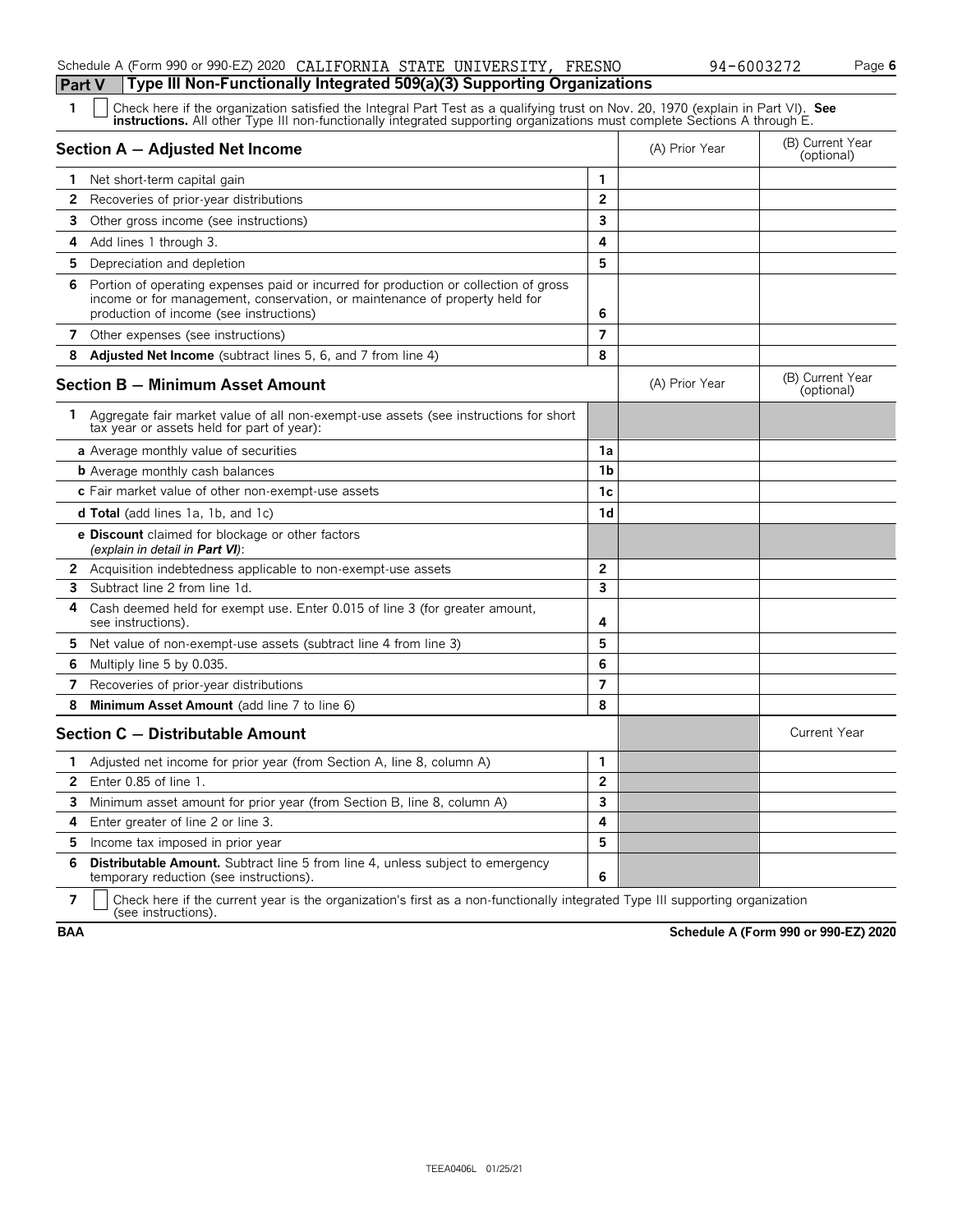|  | Schedule A (Form 990 or 990-EZ) 2020 |  | CALIFORNIA STATE UNIVERSITY, FRESNO | 94-6003272 | $P$ aqe, |
|--|--------------------------------------|--|-------------------------------------|------------|----------|
|--|--------------------------------------|--|-------------------------------------|------------|----------|

| Part V                | Type III Non-Functionally Integrated 509(a)(3) Supporting Organizations (continued)                                                                                           |                                       |                                       |              |                                         |
|-----------------------|-------------------------------------------------------------------------------------------------------------------------------------------------------------------------------|---------------------------------------|---------------------------------------|--------------|-----------------------------------------|
|                       | <b>Section D - Distributions</b>                                                                                                                                              |                                       |                                       |              | <b>Current Year</b>                     |
| 1.                    | Amounts paid to supported organizations to accomplish exempt purposes                                                                                                         |                                       |                                       | $\mathbf{1}$ |                                         |
| $\mathbf{2}^{\prime}$ | Amounts paid to perform activity that directly furthers exempt purposes of supported organizations,                                                                           |                                       |                                       |              |                                         |
|                       | in excess of income from activity                                                                                                                                             |                                       |                                       | $\mathbf{2}$ |                                         |
| 3                     | Administrative expenses paid to accomplish exempt purposes of supported organizations                                                                                         |                                       |                                       | 3            |                                         |
| 4                     | Amounts paid to acquire exempt-use assets                                                                                                                                     |                                       |                                       | 4            |                                         |
| 5                     | Qualified set-aside amounts (prior IRS approval required $-$ provide details in Part VI)                                                                                      |                                       |                                       | 5            |                                         |
| 6                     | Other distributions (describe in Part VI). See instructions.                                                                                                                  |                                       |                                       | 6            |                                         |
| 7                     | <b>Total annual distributions.</b> Add lines 1 through 6.                                                                                                                     |                                       |                                       | 7            |                                         |
| 8                     | Distributions to attentive supported organizations to which the organization is responsive (provide details<br>in Part VI). See instructions.                                 |                                       |                                       | 8            |                                         |
| 9                     | Distributable amount for 2020 from Section C, line 6                                                                                                                          |                                       |                                       | 9            |                                         |
|                       | 10 Line 8 amount divided by line 9 amount                                                                                                                                     |                                       |                                       | 10           |                                         |
|                       |                                                                                                                                                                               | $\left( i \right)$                    | (ii)                                  |              | (iii)                                   |
|                       | Section E - Distribution Allocations (see instructions)                                                                                                                       | <b>Excess</b><br><b>Distributions</b> | <b>Underdistributions</b><br>Pre-2020 |              | <b>Distributable</b><br>Amount for 2020 |
| 1                     | Distributable amount for 2020 from Section C. line 6                                                                                                                          |                                       |                                       |              |                                         |
| $\mathbf{2}$          | Underdistributions, if any, for years prior to 2020 (reasonable<br>cause required $-$ explain in <b>Part VI</b> ). See instructions.                                          |                                       |                                       |              |                                         |
|                       | 3 Excess distributions carryover, if any, to 2020                                                                                                                             |                                       |                                       |              |                                         |
|                       | a From 2015                                                                                                                                                                   |                                       |                                       |              |                                         |
|                       | <b>b</b> From 2016                                                                                                                                                            |                                       |                                       |              |                                         |
|                       | c From 2017.                                                                                                                                                                  |                                       |                                       |              |                                         |
|                       |                                                                                                                                                                               |                                       |                                       |              |                                         |
|                       | e From 2019                                                                                                                                                                   |                                       |                                       |              |                                         |
|                       | f Total of lines 3a through 3e                                                                                                                                                |                                       |                                       |              |                                         |
|                       | <b>g</b> Applied to underdistributions of prior years                                                                                                                         |                                       |                                       |              |                                         |
|                       | h Applied to 2020 distributable amount                                                                                                                                        |                                       |                                       |              |                                         |
|                       | <i>i</i> Carryover from 2015 not applied (see instructions)                                                                                                                   |                                       |                                       |              |                                         |
|                       | j Remainder. Subtract lines 3g, 3h, and 3i from line 3f.                                                                                                                      |                                       |                                       |              |                                         |
| 4                     | Distributions for 2020 from Section D,<br>\$<br>line $7:$                                                                                                                     |                                       |                                       |              |                                         |
|                       | a Applied to underdistributions of prior years                                                                                                                                |                                       |                                       |              |                                         |
|                       | <b>b</b> Applied to 2020 distributable amount                                                                                                                                 |                                       |                                       |              |                                         |
|                       | c Remainder. Subtract lines 4a and 4b from line 4.                                                                                                                            |                                       |                                       |              |                                         |
| 5.                    | Remaining underdistributions for years prior to 2020, if any.<br>Subtract lines 3g and 4a from line 2. For result greater than<br>zero, explain in Part VI. See instructions. |                                       |                                       |              |                                         |
|                       | 6 Remaining underdistributions for 2020. Subtract lines 3h and 4b<br>from line 1. For result greater than zero, explain in <b>Part VI</b> . See<br>instructions.              |                                       |                                       |              |                                         |
|                       | 7 Excess distributions carryover to 2021. Add lines 3j and 4c.                                                                                                                |                                       |                                       |              |                                         |
|                       | 8 Breakdown of line 7:                                                                                                                                                        |                                       |                                       |              |                                         |
|                       | $a$ Excess from 2016                                                                                                                                                          |                                       |                                       |              |                                         |
|                       | <b>b</b> Excess from $2017$                                                                                                                                                   |                                       |                                       |              |                                         |
|                       | $c$ Excess from 2018                                                                                                                                                          |                                       |                                       |              |                                         |
|                       | <b>d</b> Excess from $2019$ .                                                                                                                                                 |                                       |                                       |              |                                         |
|                       | <b>e</b> Excess from $2020$                                                                                                                                                   |                                       |                                       |              |                                         |

**BAA Schedule A (Form 990 or 990-EZ) 2020**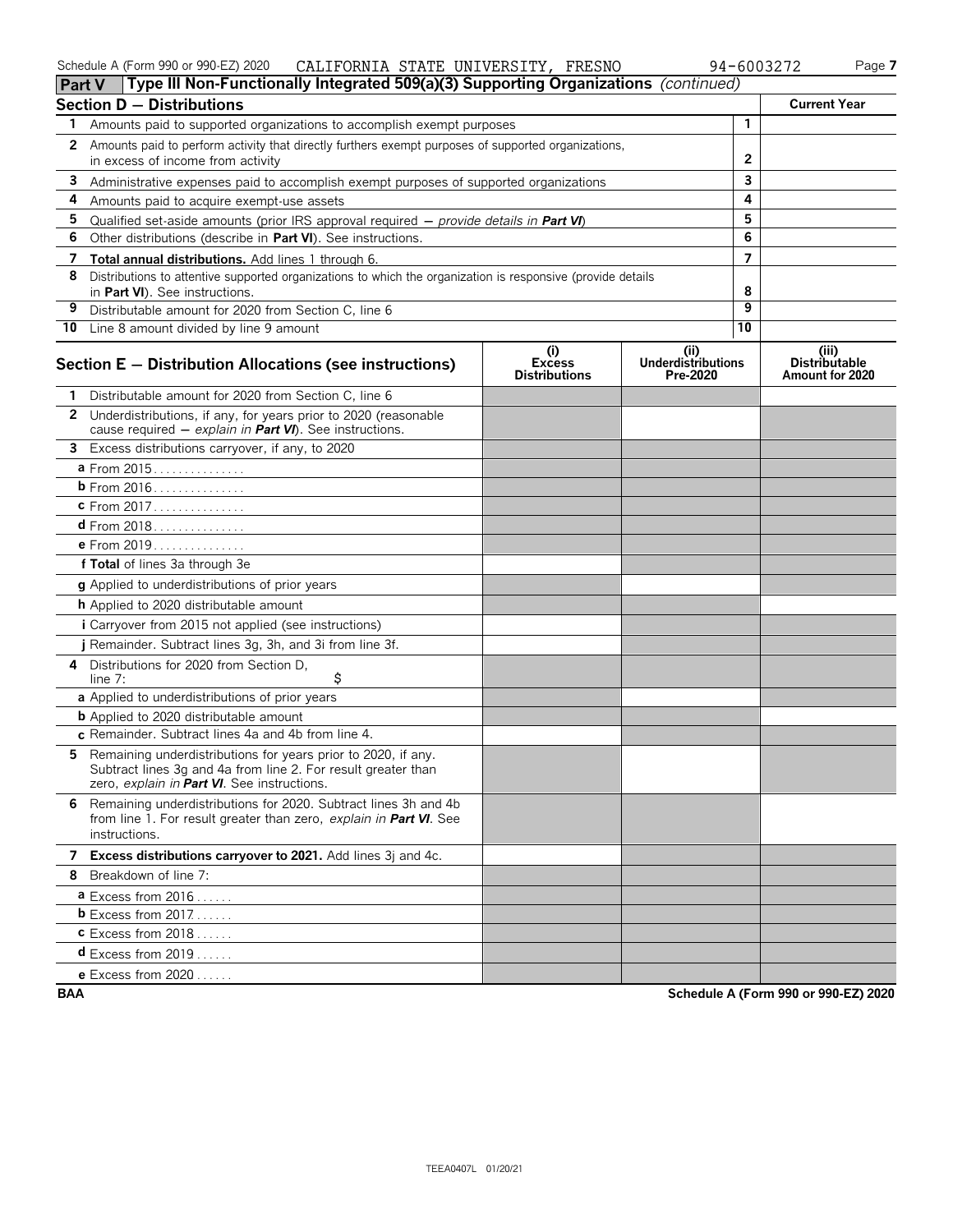#### **PART II, LINE 10 - OTHER INCOME**

| NATURE AND SOURCE   | 2020     | 2019     | 2018     | 2017     | 2016                                                                       |
|---------------------|----------|----------|----------|----------|----------------------------------------------------------------------------|
|                     |          |          |          |          |                                                                            |
| MANAGEMENT FEES     |          |          |          |          | $$1,561,000$ . $$1,561,000$ . $$1,561,000$ . $$1,561,000$ . $$1,561,000$ . |
| MISC AND OTHER FEES | 1,373.   | 776.     | 208.     | 1.052.   | 52,229.                                                                    |
| HANDLING FEES       | 166,037. | 311,857. | 306,329. | 288,428. | 294,964.                                                                   |
|                     |          |          |          |          | TOTAL \$1,728,410. \$1,873,633. \$1,867,537. \$1,850,480. \$1,908,193.     |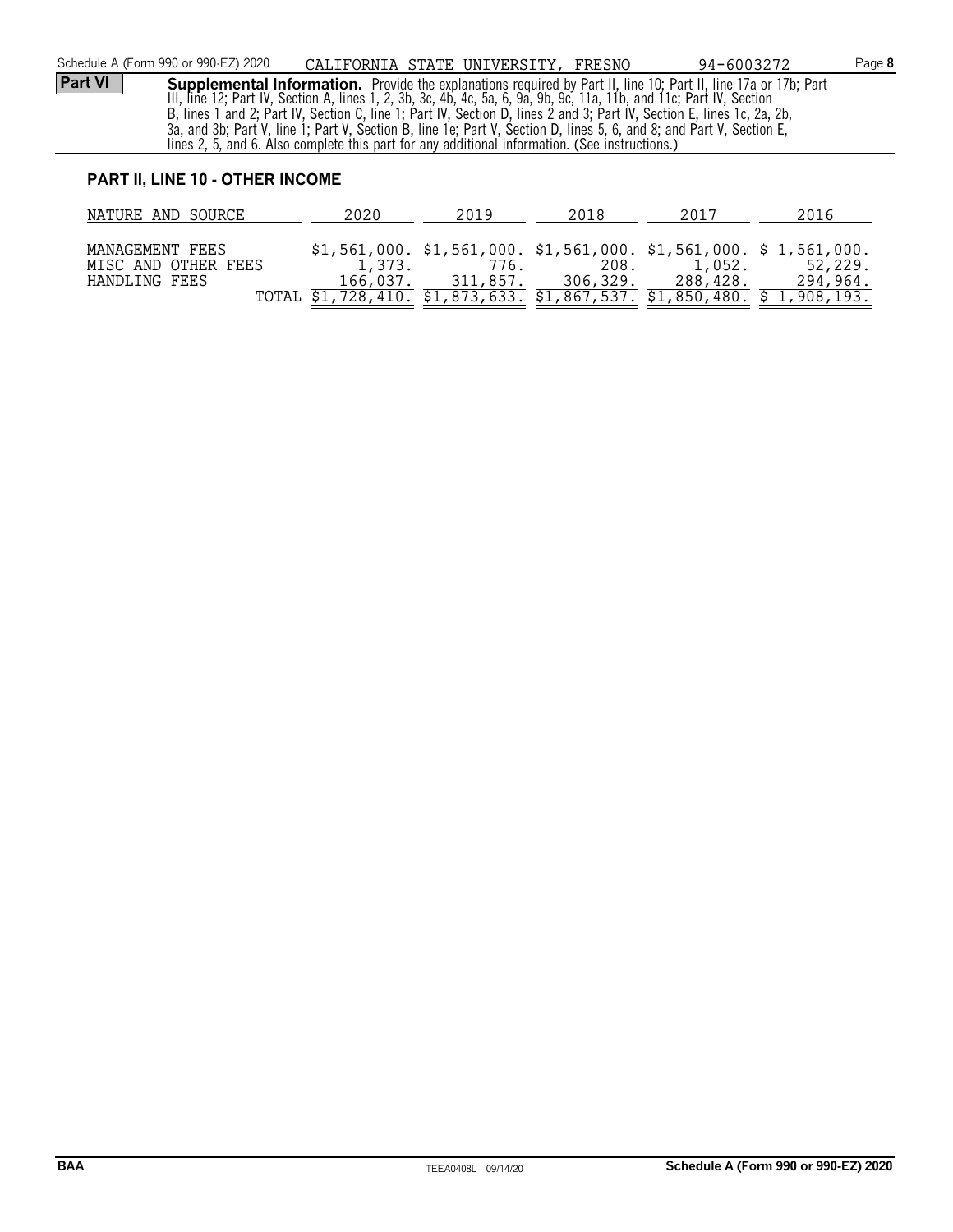| <b>Schedule B</b> |  |
|-------------------|--|
|-------------------|--|

## **(Form 990, 990-EZ,**

#### OMB No. 1545-0047 **Schedule B** PUBLIC DISCLOSURE COPY **Schedule of Contributors**

| (Form 990, 990-EZ,<br>or 990-PF)<br>Department of the Treasury<br>Internal Revenue Service | Attach to Form 990, Form 990-EZ, or Form 990-PF.<br>► Go to www.irs.gov/Form990 for the latest information. |                                       |
|--------------------------------------------------------------------------------------------|-------------------------------------------------------------------------------------------------------------|---------------------------------------|
|                                                                                            | Name of the organization CALIFORNIA STATE UNIVERSITY, FRESNO                                                | <b>Employer identification number</b> |
|                                                                                            | FOUNDATION                                                                                                  | 94-6003272                            |
| <b>Organization type</b> (check one):                                                      |                                                                                                             |                                       |
| Filers of:                                                                                 | Section:                                                                                                    |                                       |
| Form 990 or 990-EZ                                                                         | $X = 501(c)(3)$<br>(enter number) organization                                                              |                                       |
|                                                                                            | $4947(a)(1)$ nonexempt charitable trust not treated as a private foundation                                 |                                       |
|                                                                                            | 527 political organization                                                                                  |                                       |
| Form 990-PF                                                                                | 501(c)(3) exempt private foundation                                                                         |                                       |
|                                                                                            | 4947(a)(1) nonexempt charitable trust treated as a private foundation                                       |                                       |
|                                                                                            | 501(c)(3) taxable private foundation                                                                        |                                       |

Check if your organization is covered by the **General Rule** or a **Special Rule.**

Note: Only a section 501(c)(7), (8), or (10) organization can check boxes for both the General Rule and a Special Rule. See instructions.

#### **General Rule**

For an organization filing Form 990, 990-EZ, or 990-PF that received, during the year, contributions totaling \$5,000 or more (in money or property) from any one contributor. Complete Parts I and II. See instructions for determining a contributor's total contributions.

#### **Special Rules**

For an organization described in section 501(c)(3) filing Form 990 or 990-EZ that met the 33-1/3% support test of the regulations under sections 509(a)(1) and 170(b)(1)(A)(vi), that checked Schedule A (Form 990 or 990-EZ), Part II, line 13, 16a, or 16b, and that received from any one contributor, during the year, total contributions of the greater of ( **1**) \$5,000; or (**2**) 2% of the amount on (i) Form 990, Part VIII, line 1h; or (ii) Form 990-EZ, line 1. Complete Parts I and II. X

For an organization described in section 501(c)(7), (8), or (10) filing Form 990 or 990-EZ that received from any one contributor, during the year, total contributions of more than \$1,000 *exclusively* for religious, charitable, scientific, literary, or educational purposes, or for the prevention of cruelty to children or animals. Complete Parts I (entering 'N/A' in column (b) instead of the contributor name and address), II, and III.

For an organization described in section 501(c)(7), (8), or (10) filing Form 990 or 990-EZ that received from any one contributor, during the year, contributions *exclusively* for religious, charitable, etc., purposes, but no such contributions totaled more than \$1,000. If this box is checked, enter here the total contributions that were received during the year for an *exclusively* religious, charitable, etc., purpose. Don't complete any of the parts unless the **General Rule** applies to this organization because it received *nonexclusively* religious, charitable, etc., contributions totaling \$5,000 or more during the year . .  $\blacktriangleright$  \$

**Caution:** An organization that isn't covered by the General Rule and/or the Special Rules doesn't file Schedule B (Form 990, 990-EZ, or 990-PF), but it **must** answer 'No' on Part IV, line 2, of its Form 990; or check the box on line H of its Form 990-EZ or on its Form 990-PF, Part I, line 2, to certify that it doesn't meet the filing requirements of Schedule B (Form 990, 990-EZ, or 990-PF).

**BAA For Paperwork Reduction Act Notice, see the instructions for Form 990, 990-EZ, or 990-PF. Schedule B (Form 990, 990-EZ, or 990-PF) (2020)**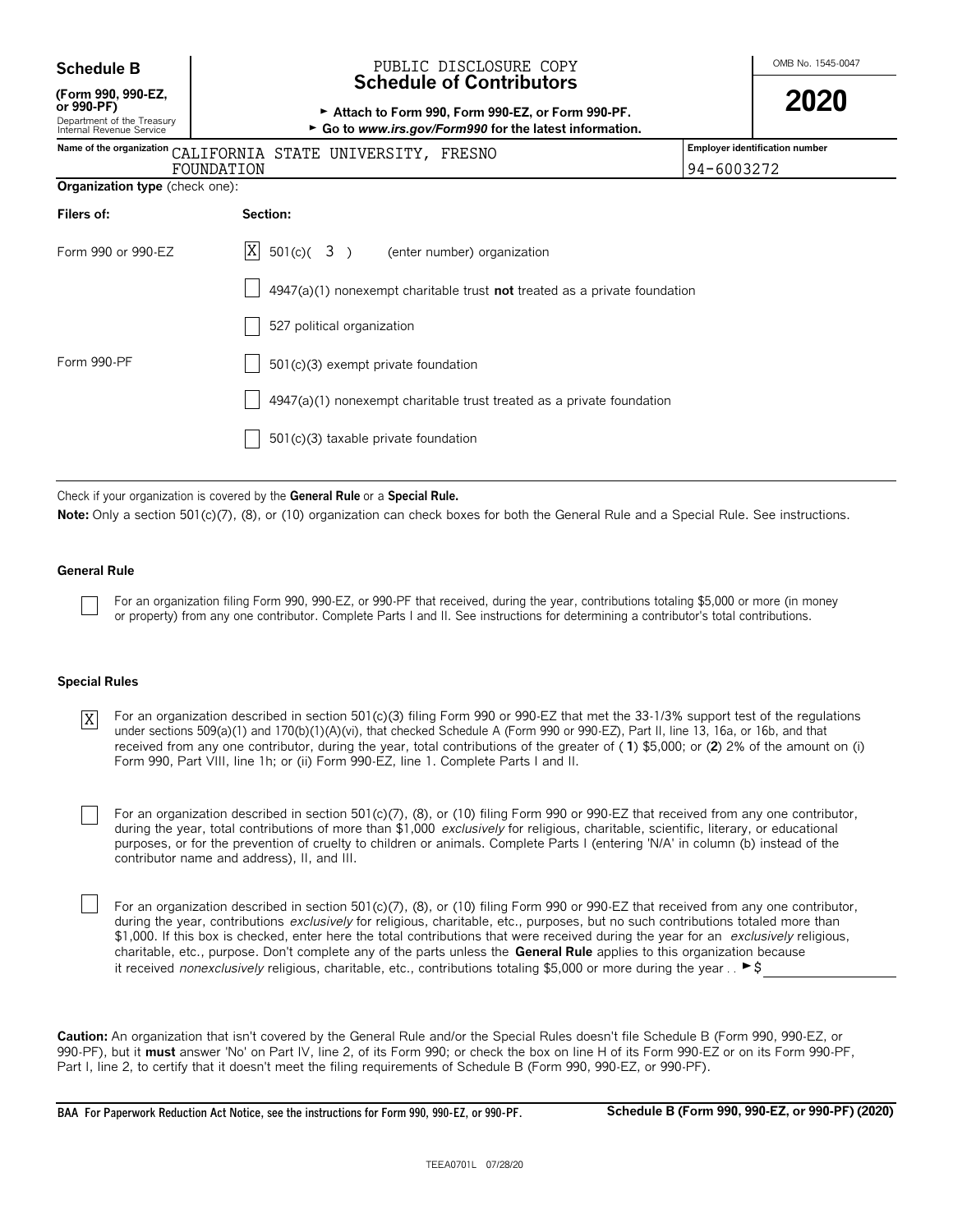| Schedule B (Form 990, 990-EZ, or 990-PF) (2020)                                                              |                                       | Page 2 |
|--------------------------------------------------------------------------------------------------------------|---------------------------------------|--------|
| Name of organization                                                                                         | <b>Employer identification number</b> |        |
| CALIFORNIA STATE UNIVERSITY, FRESNO                                                                          | 94-6003272                            |        |
| <b>Part I</b> Contributors (see instructions). Use duplicate copies of Part I if additional space is needed. |                                       |        |

| (a)<br>No. | (b)<br>Name, address, and ZIP + 4 | (c)<br>Total<br>contributions | (d)<br>Type of contribution                                                           |
|------------|-----------------------------------|-------------------------------|---------------------------------------------------------------------------------------|
| 1          |                                   | Ş<br>5,500,000.               | Person<br>Χ<br>Payroll<br>Noncash<br>(Complete Part II for<br>noncash contributions.) |
| (a)<br>No. | (b)<br>Name, address, and ZIP + 4 | (c)<br>Total<br>contributions | (d)<br>Type of contribution                                                           |
|            |                                   |                               | Person<br>Payroll<br>Noncash<br>(Complete Part II for<br>noncash contributions.)      |
| (a)<br>No. | (b)<br>Name, address, and ZIP + 4 | (c)<br>Total<br>contributions | (d)<br>Type of contribution                                                           |
|            |                                   |                               | Person<br>Payroll<br>Noncash<br>(Complete Part II for<br>noncash contributions.)      |
| (a)<br>No. | (b)<br>Name, address, and ZIP + 4 | (c)<br>Total<br>contributions | (d)<br>Type of contribution                                                           |
|            |                                   |                               | Person<br>Payroll<br>Noncash<br>(Complete Part II for<br>noncash contributions.)      |
| (a)<br>Ňó. | (b)<br>Name, address, and ZIP + 4 | (c)<br>Total<br>contributions | (d)<br>Type of contribution                                                           |
|            |                                   |                               | Person<br>Payroll<br>Noncash<br>(Complete Part II for<br>noncash contributions.)      |
| (a)<br>No. | (b)<br>Name, address, and ZIP + 4 | (c)<br>Total<br>contributions | (d)<br>Type of contribution                                                           |
|            |                                   |                               | Person<br>Payroll<br>Noncash<br>(Complete Part II for<br>noncash contributions.)      |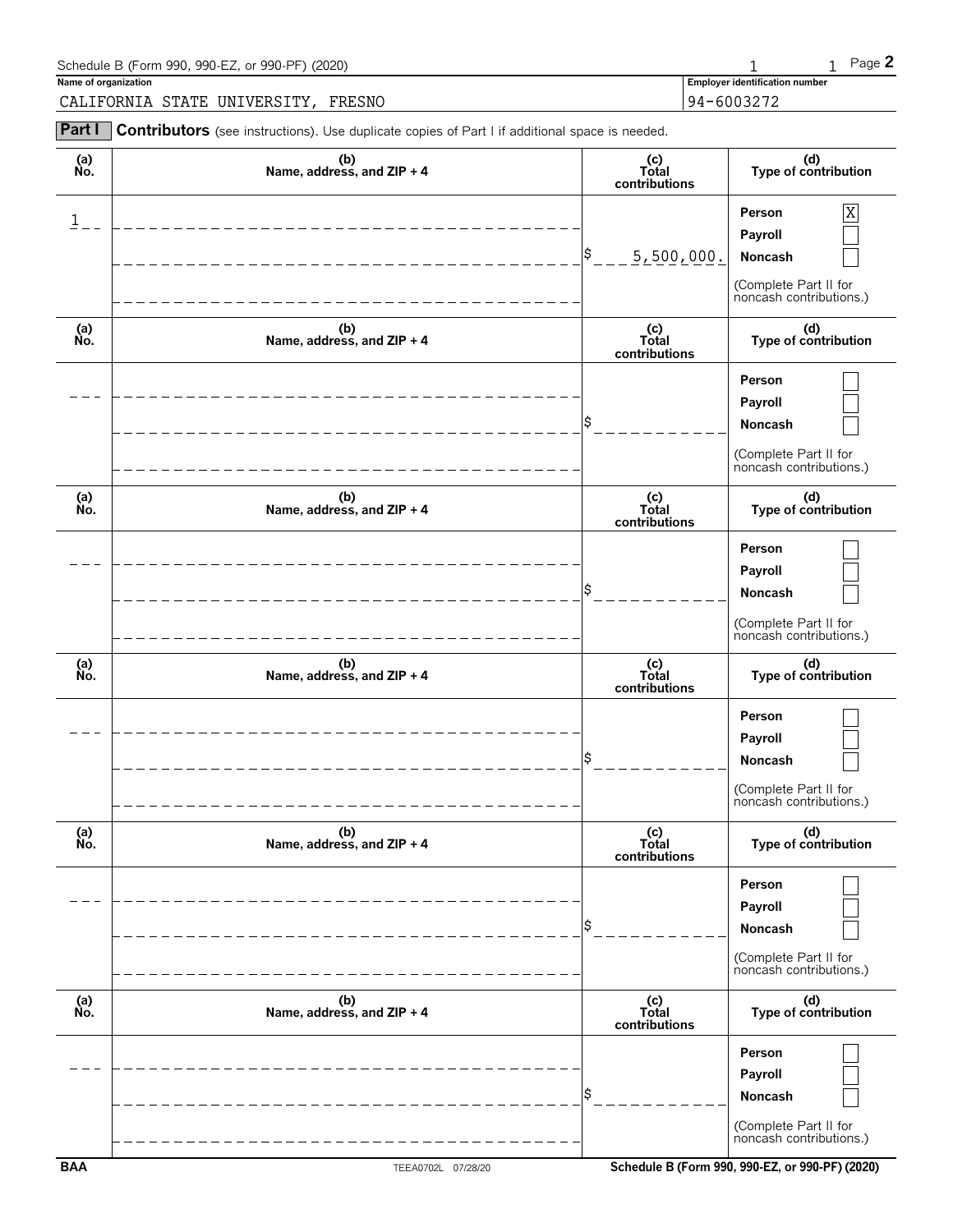| Schedule B (Form 990, 990-EZ, or 990-PF) (2020) |            |                                | Page $3$ |
|-------------------------------------------------|------------|--------------------------------|----------|
| Name of organization                            |            | Employer identification number |          |
| FRESNO<br>UNIVERSITY<br>CALIFORNIA STATE        | 94-6003272 |                                |          |

**Part II** Noncash Property (see instructions). Use duplicate copies of Part II if additional space is needed.

| (a) $No.$ from<br>Part I  | (b)<br>Description of noncash property given | (c)<br>FMV (or estimate)<br>(See instructions.) | (d)<br>Date received |
|---------------------------|----------------------------------------------|-------------------------------------------------|----------------------|
|                           | N/A<br>________________________              |                                                 |                      |
|                           |                                              | \$                                              |                      |
| (a) No.<br>from<br>Part I | (b)<br>Description of noncash property given | (c)<br>FMV (or estimate)<br>(See instructions.) | (d)<br>Date received |
|                           |                                              |                                                 |                      |
|                           |                                              | \$                                              |                      |
| (a) No.<br>from<br>Part I | (b)<br>Description of noncash property given | (c)<br>FMV (or estimate)<br>(See instructions.) | (d)<br>Date received |
|                           |                                              |                                                 |                      |
|                           |                                              | \$                                              |                      |
| (a) $No.$ from<br>Part I  | (b)<br>Description of noncash property given | (c)<br>FMV (or estimate)<br>(See instructions.) | (d)<br>Date received |
|                           |                                              |                                                 |                      |
|                           |                                              | \$                                              |                      |
| (a) No.<br>from<br>Part I | (b)<br>Description of noncash property given | (c)<br>FMV (or estimate)<br>(See instructions.) | (d)<br>Date received |
|                           |                                              |                                                 |                      |
|                           |                                              | \$                                              |                      |
| (a) No.<br>from<br>Part I | (b)<br>Description of noncash property given | (c)<br>FMV (or estimate)<br>(See instructions.) | (d)<br>Date received |
|                           |                                              |                                                 |                      |
|                           |                                              | \$                                              |                      |
| <b>BAA</b>                |                                              | Schedule B (Form 990, 990-EZ, or 990-PF) (2020) |                      |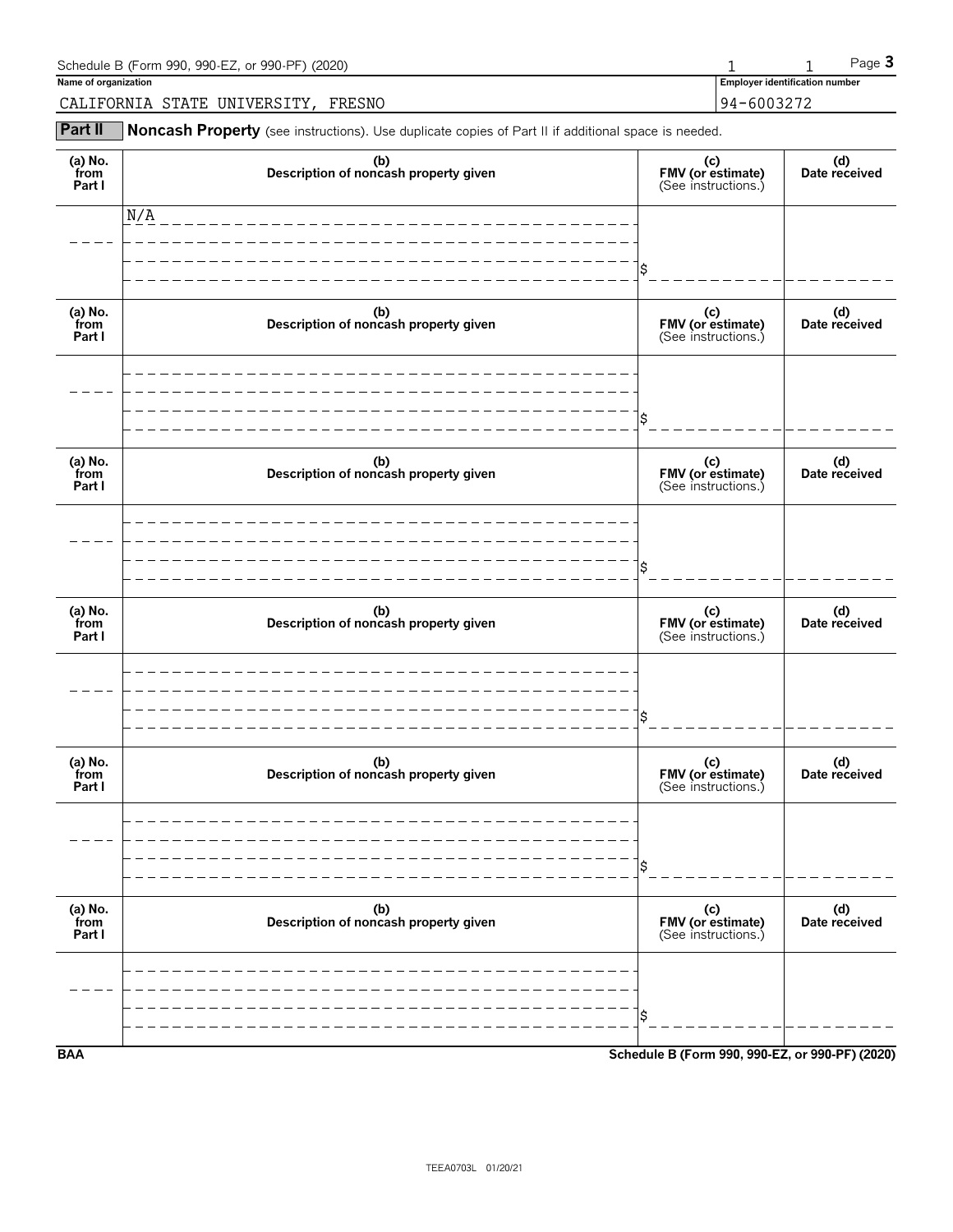|                           | Schedule B (Form 990, 990-EZ, or 990-PF) (2020)                                                                                                                                                                                                  |                       |                                                                                                                                                                                                                                                                                                                                                                                          | Page 4 |  |  |  |  |  |  |
|---------------------------|--------------------------------------------------------------------------------------------------------------------------------------------------------------------------------------------------------------------------------------------------|-----------------------|------------------------------------------------------------------------------------------------------------------------------------------------------------------------------------------------------------------------------------------------------------------------------------------------------------------------------------------------------------------------------------------|--------|--|--|--|--|--|--|
| Name of organization      |                                                                                                                                                                                                                                                  |                       | <b>Employer identification number</b>                                                                                                                                                                                                                                                                                                                                                    |        |  |  |  |  |  |  |
|                           | CALIFORNIA STATE UNIVERSITY, FRESNO                                                                                                                                                                                                              |                       | 94-6003272                                                                                                                                                                                                                                                                                                                                                                               |        |  |  |  |  |  |  |
|                           | or (10) that total more than \$1,000 for the year from any one contributor. Complete columns (a) through (e) and<br>the following line entry. For organizations completing Part III, enter the total of exclusively religious, charitable, etc., |                       | Part III   Exclusively religious, charitable, etc., contributions to organizations described in section 501(c)(7), (8),                                                                                                                                                                                                                                                                  |        |  |  |  |  |  |  |
|                           | contributions of \$1,000 or less for the year. (Enter this information once. See instructions.)<br>Use duplicate copies of Part III if additional space is needed.                                                                               |                       | $\triangleright$ \$ $\bigcup$ $\bigcup$ $\bigcup$ $\bigcup$ $\bigcup$ $\bigcup$ $\bigcup$ $\bigcup$ $\bigcup$ $\bigcup$ $\bigcup$ $\bigcup$ $\bigcup$ $\bigcup$ $\bigcup$ $\bigcup$ $\bigcup$ $\bigcup$ $\bigcup$ $\bigcup$ $\bigcup$ $\bigcup$ $\bigcup$ $\bigcup$ $\bigcup$ $\bigcup$ $\bigcup$ $\bigcup$ $\bigcup$ $\bigcup$ $\bigcup$ $\bigcup$ $\bigcup$ $\bigcup$ $\bigcup$ $\big$ | N/A    |  |  |  |  |  |  |
| (a)<br>No. from<br>Part I | (b) Purpose of gift                                                                                                                                                                                                                              | (c) Use of gift       | (d) Description of how gift is held                                                                                                                                                                                                                                                                                                                                                      |        |  |  |  |  |  |  |
|                           | N/A<br>_ _ _ _ _ _ _ _ _ _ _ _ _ _ _                                                                                                                                                                                                             | _____________________ |                                                                                                                                                                                                                                                                                                                                                                                          |        |  |  |  |  |  |  |
|                           |                                                                                                                                                                                                                                                  |                       |                                                                                                                                                                                                                                                                                                                                                                                          |        |  |  |  |  |  |  |
|                           |                                                                                                                                                                                                                                                  |                       |                                                                                                                                                                                                                                                                                                                                                                                          |        |  |  |  |  |  |  |
|                           |                                                                                                                                                                                                                                                  | (e) Transfer of gift  |                                                                                                                                                                                                                                                                                                                                                                                          |        |  |  |  |  |  |  |
|                           | Transferee's name, address, and ZIP + 4                                                                                                                                                                                                          |                       | Relationship of transferor to transferee                                                                                                                                                                                                                                                                                                                                                 |        |  |  |  |  |  |  |
|                           |                                                                                                                                                                                                                                                  |                       |                                                                                                                                                                                                                                                                                                                                                                                          |        |  |  |  |  |  |  |
|                           |                                                                                                                                                                                                                                                  |                       |                                                                                                                                                                                                                                                                                                                                                                                          |        |  |  |  |  |  |  |
| (a)<br>No. from<br>Part I | (b) Purpose of gift                                                                                                                                                                                                                              | (c) Use of gift       | (d) Description of how gift is held                                                                                                                                                                                                                                                                                                                                                      |        |  |  |  |  |  |  |
|                           |                                                                                                                                                                                                                                                  |                       |                                                                                                                                                                                                                                                                                                                                                                                          |        |  |  |  |  |  |  |
|                           |                                                                                                                                                                                                                                                  |                       |                                                                                                                                                                                                                                                                                                                                                                                          |        |  |  |  |  |  |  |
|                           |                                                                                                                                                                                                                                                  |                       |                                                                                                                                                                                                                                                                                                                                                                                          |        |  |  |  |  |  |  |
|                           | (e) Transfer of gift                                                                                                                                                                                                                             |                       |                                                                                                                                                                                                                                                                                                                                                                                          |        |  |  |  |  |  |  |
|                           | Transferee's name, address, and ZIP + 4                                                                                                                                                                                                          |                       | Relationship of transferor to transferee                                                                                                                                                                                                                                                                                                                                                 |        |  |  |  |  |  |  |
|                           |                                                                                                                                                                                                                                                  |                       |                                                                                                                                                                                                                                                                                                                                                                                          |        |  |  |  |  |  |  |
|                           |                                                                                                                                                                                                                                                  |                       |                                                                                                                                                                                                                                                                                                                                                                                          |        |  |  |  |  |  |  |
| (a)<br>No. from<br>Part I | (b) Purpose of gift                                                                                                                                                                                                                              | (c) Use of gift       | (d) Description of how gift is held                                                                                                                                                                                                                                                                                                                                                      |        |  |  |  |  |  |  |
|                           |                                                                                                                                                                                                                                                  |                       |                                                                                                                                                                                                                                                                                                                                                                                          |        |  |  |  |  |  |  |
|                           |                                                                                                                                                                                                                                                  | (e) Transfer of gift  |                                                                                                                                                                                                                                                                                                                                                                                          |        |  |  |  |  |  |  |
|                           | Transferee's name, address, and ZIP + 4                                                                                                                                                                                                          |                       | Relationship of transferor to transferee                                                                                                                                                                                                                                                                                                                                                 |        |  |  |  |  |  |  |
|                           |                                                                                                                                                                                                                                                  |                       |                                                                                                                                                                                                                                                                                                                                                                                          |        |  |  |  |  |  |  |
|                           |                                                                                                                                                                                                                                                  |                       |                                                                                                                                                                                                                                                                                                                                                                                          |        |  |  |  |  |  |  |
|                           |                                                                                                                                                                                                                                                  |                       |                                                                                                                                                                                                                                                                                                                                                                                          |        |  |  |  |  |  |  |
| (a)<br>No. from<br>Part I | (b) Purpose of gift                                                                                                                                                                                                                              | (c) Use of gift       | (d) Description of how gift is held                                                                                                                                                                                                                                                                                                                                                      |        |  |  |  |  |  |  |
|                           |                                                                                                                                                                                                                                                  |                       |                                                                                                                                                                                                                                                                                                                                                                                          |        |  |  |  |  |  |  |
|                           |                                                                                                                                                                                                                                                  |                       |                                                                                                                                                                                                                                                                                                                                                                                          |        |  |  |  |  |  |  |
|                           |                                                                                                                                                                                                                                                  |                       |                                                                                                                                                                                                                                                                                                                                                                                          |        |  |  |  |  |  |  |
|                           | Transferee's name, address, and ZIP + 4                                                                                                                                                                                                          | (e) Transfer of gift  |                                                                                                                                                                                                                                                                                                                                                                                          |        |  |  |  |  |  |  |
|                           |                                                                                                                                                                                                                                                  |                       | Relationship of transferor to transferee                                                                                                                                                                                                                                                                                                                                                 |        |  |  |  |  |  |  |
|                           |                                                                                                                                                                                                                                                  |                       |                                                                                                                                                                                                                                                                                                                                                                                          |        |  |  |  |  |  |  |
|                           |                                                                                                                                                                                                                                                  |                       |                                                                                                                                                                                                                                                                                                                                                                                          |        |  |  |  |  |  |  |
| <b>BAA</b>                |                                                                                                                                                                                                                                                  |                       | Schedule B (Form 990, 990-EZ, or 990-PF) (2020)                                                                                                                                                                                                                                                                                                                                          |        |  |  |  |  |  |  |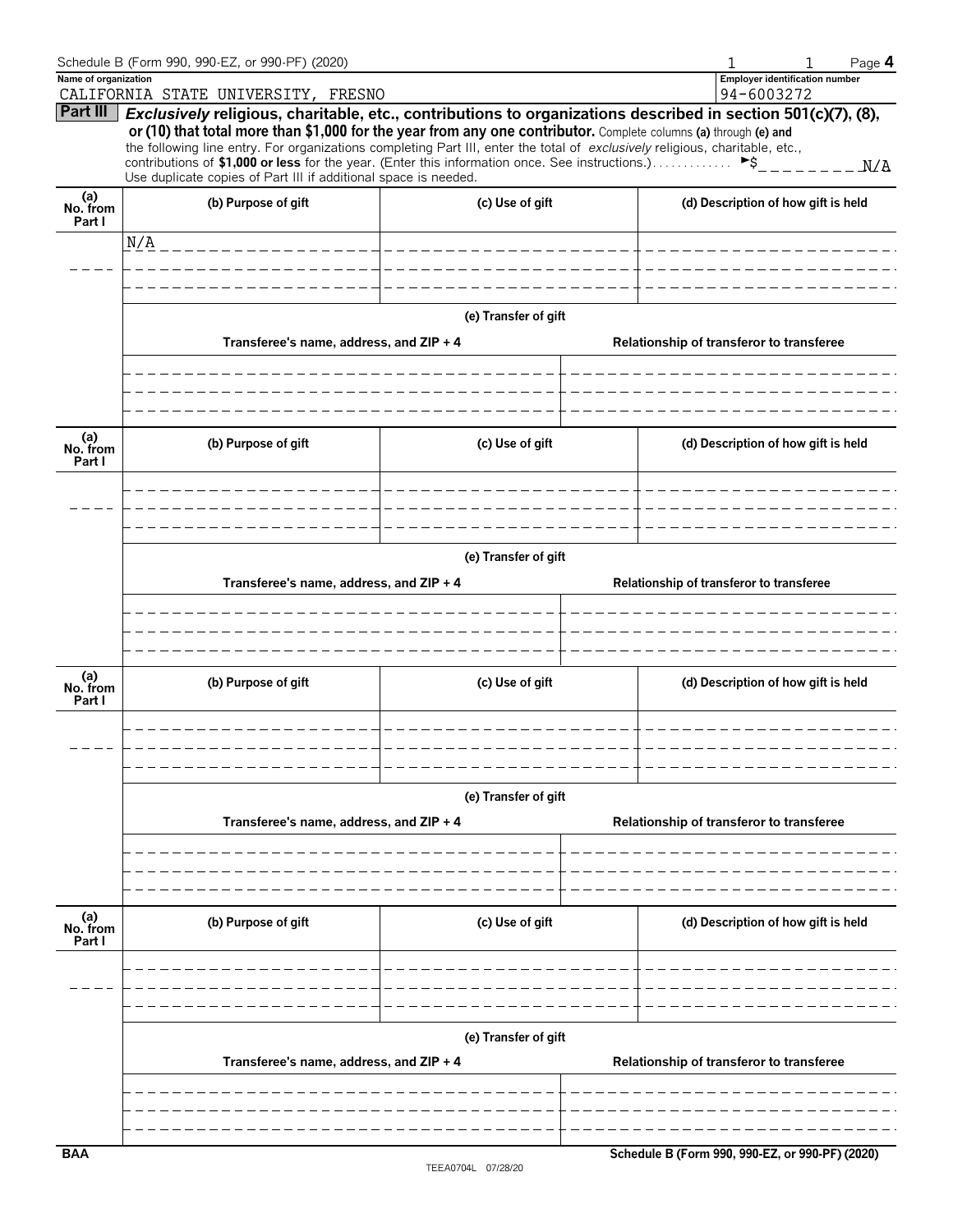|         | <b>Supplemental Financial Statements</b><br><b>SCHEDULE D</b> |                                                                                                   |                                                                                                                                                                                                                                                                                                                                                                                        |                                                    |                |                              | OMB No. 1545-0047              |                                 |  |  |
|---------|---------------------------------------------------------------|---------------------------------------------------------------------------------------------------|----------------------------------------------------------------------------------------------------------------------------------------------------------------------------------------------------------------------------------------------------------------------------------------------------------------------------------------------------------------------------------------|----------------------------------------------------|----------------|------------------------------|--------------------------------|---------------------------------|--|--|
|         | (Form 990)                                                    |                                                                                                   | Complete if the organization answered 'Yes' on Form 990,<br>Part IV, line 6, 7, 8, 9, 10, 11a, 11b, 11c, 11d, 11e, 11f, 12a, or 12b.                                                                                                                                                                                                                                                   |                                                    |                |                              |                                | 2020                            |  |  |
|         | Department of the Treasury<br>Internal Revenue Service        |                                                                                                   | ► Attach to Form 990.<br>► Go to www.irs.gov/Form990 for instructions and the latest information.                                                                                                                                                                                                                                                                                      |                                                    |                |                              | <b>Inspection</b>              | <b>Open to Public</b>           |  |  |
|         | Name of the organization                                      |                                                                                                   |                                                                                                                                                                                                                                                                                                                                                                                        |                                                    |                |                              | Employer identification number |                                 |  |  |
|         | FOUNDATION                                                    | CALIFORNIA STATE UNIVERSITY, FRESNO                                                               |                                                                                                                                                                                                                                                                                                                                                                                        |                                                    |                | 94-6003272                   |                                |                                 |  |  |
| Part I  |                                                               |                                                                                                   | Organizations Maintaining Donor Advised Funds or Other Similar Funds or Accounts.<br>Complete if the organization answered 'Yes' on Form 990, Part IV, line 6.                                                                                                                                                                                                                         |                                                    |                |                              |                                |                                 |  |  |
|         |                                                               |                                                                                                   | (a) Donor advised funds                                                                                                                                                                                                                                                                                                                                                                |                                                    |                | (b) Funds and other accounts |                                |                                 |  |  |
|         |                                                               | Total number at end of year                                                                       |                                                                                                                                                                                                                                                                                                                                                                                        |                                                    |                |                              |                                |                                 |  |  |
| 2       |                                                               | Aggregate value of contributions to (during year)                                                 |                                                                                                                                                                                                                                                                                                                                                                                        |                                                    |                |                              |                                |                                 |  |  |
| 3<br>4  |                                                               | Aggregate value of grants from (during year)<br>Aggregate value at end of year                    |                                                                                                                                                                                                                                                                                                                                                                                        |                                                    |                |                              |                                |                                 |  |  |
| 5       |                                                               |                                                                                                   | Did the organization inform all donors and donor advisors in writing that the assets held in donor advised funds                                                                                                                                                                                                                                                                       |                                                    |                |                              |                                |                                 |  |  |
| 6       |                                                               |                                                                                                   | are the organization's property, subject to the organization's exclusive legal control?<br>Did the organization inform all grantees, donors, and donor advisors in writing that grant funds can be used only                                                                                                                                                                           |                                                    |                |                              | Yes                            | No                              |  |  |
|         |                                                               |                                                                                                   | for charitable purposes and not for the benefit of the donor or donor advisor, or for any other purpose conferring                                                                                                                                                                                                                                                                     |                                                    |                |                              | Yes                            | No                              |  |  |
| Part II |                                                               | <b>Conservation Easements.</b>                                                                    |                                                                                                                                                                                                                                                                                                                                                                                        |                                                    |                |                              |                                |                                 |  |  |
|         |                                                               |                                                                                                   | Complete if the organization answered 'Yes' on Form 990, Part IV, line 7.                                                                                                                                                                                                                                                                                                              |                                                    |                |                              |                                |                                 |  |  |
| 1.      |                                                               |                                                                                                   | Purpose(s) of conservation easements held by the organization (check all that apply).                                                                                                                                                                                                                                                                                                  |                                                    |                |                              |                                |                                 |  |  |
|         |                                                               | Preservation of land for public use (for example, recreation or education)                        |                                                                                                                                                                                                                                                                                                                                                                                        | Preservation of a historically important land area |                |                              |                                |                                 |  |  |
|         |                                                               | Protection of natural habitat                                                                     |                                                                                                                                                                                                                                                                                                                                                                                        | Preservation of a certified historic structure     |                |                              |                                |                                 |  |  |
| 2       |                                                               | Preservation of open space                                                                        | Complete lines 2a through 2d if the organization held a qualified conservation contribution in the form of a conservation easement on the                                                                                                                                                                                                                                              |                                                    |                |                              |                                |                                 |  |  |
|         | last day of the tax year.                                     |                                                                                                   |                                                                                                                                                                                                                                                                                                                                                                                        |                                                    |                |                              |                                | Held at the End of the Tax Year |  |  |
|         |                                                               |                                                                                                   |                                                                                                                                                                                                                                                                                                                                                                                        |                                                    | 2a             |                              |                                |                                 |  |  |
|         |                                                               |                                                                                                   |                                                                                                                                                                                                                                                                                                                                                                                        |                                                    | 2 <sub>b</sub> |                              |                                |                                 |  |  |
|         |                                                               |                                                                                                   | <b>c</b> Number of conservation easements on a certified historic structure included in (a) $\dots$                                                                                                                                                                                                                                                                                    |                                                    | 2c             |                              |                                |                                 |  |  |
|         |                                                               |                                                                                                   | <b>d</b> Number of conservation easements included in (c) acquired after 7/25/06, and not on a historic                                                                                                                                                                                                                                                                                |                                                    | 2d             |                              |                                |                                 |  |  |
| 3       | tax year $\blacktriangleright$                                |                                                                                                   | Number of conservation easements modified, transferred, released, extinguished, or terminated by the organization during the                                                                                                                                                                                                                                                           |                                                    |                |                              |                                |                                 |  |  |
| 4       |                                                               | Number of states where property subject to conservation easement is located $\blacktriangleright$ |                                                                                                                                                                                                                                                                                                                                                                                        |                                                    |                |                              |                                |                                 |  |  |
|         |                                                               |                                                                                                   | Does the organization have a written policy regarding the periodic monitoring, inspection, handling of violations,                                                                                                                                                                                                                                                                     |                                                    |                |                              | <b>Yes</b>                     | No                              |  |  |
| 6       |                                                               |                                                                                                   | Staff and volunteer hours devoted to monitoring, inspecting, handling of violations, and enforcing conservation easements during the year                                                                                                                                                                                                                                              |                                                    |                |                              |                                |                                 |  |  |
| 7       | ►\$                                                           |                                                                                                   | Amount of expenses incurred in monitoring, inspecting, handling of violations, and enforcing conservation easements during the year                                                                                                                                                                                                                                                    |                                                    |                |                              |                                |                                 |  |  |
| 8       |                                                               |                                                                                                   | Does each conservation easement reported on line 2(d) above satisfy the requirements of section 170(h)(4)(B)(i)                                                                                                                                                                                                                                                                        |                                                    |                |                              | $\mathsf{Yes}$                 | No                              |  |  |
| 9       | conservation easements.                                       |                                                                                                   | In Part XIII, describe how the organization reports conservation easements in its revenue and expense statement and balance sheet, and<br>include, if applicable, the text of the footnote to the organization's financial statements that describes the organization's accounting for                                                                                                 |                                                    |                |                              |                                |                                 |  |  |
|         | <b>Part III</b>                                               |                                                                                                   | Organizations Maintaining Collections of Art, Historical Treasures, or Other Similar Assets.<br>Complete if the organization answered 'Yes' on Form 990, Part IV, line 8.                                                                                                                                                                                                              |                                                    |                |                              |                                |                                 |  |  |
|         |                                                               |                                                                                                   | 1a If the organization elected, as permitted under FASB ASC 958, not to report in its revenue statement and balance sheet works of art,<br>historical treasures, or other similar assets held for public exhibition, education, or research in furtherance of public service, provide in<br>Part XIII the text of the footnote to its financial statements that describes these items. |                                                    |                |                              |                                |                                 |  |  |
|         |                                                               | following amounts relating to these items:                                                        | b If the organization elected, as permitted under FASB ASC 958, to report in its revenue statement and balance sheet works of art,<br>historical treasures, or other similar assets held for public exhibition, education, or research in furtherance of public service, provide the                                                                                                   |                                                    |                |                              |                                |                                 |  |  |
|         |                                                               |                                                                                                   |                                                                                                                                                                                                                                                                                                                                                                                        |                                                    |                |                              |                                |                                 |  |  |
|         |                                                               |                                                                                                   |                                                                                                                                                                                                                                                                                                                                                                                        |                                                    |                | $\triangleright$ \$          |                                |                                 |  |  |
| 2       |                                                               |                                                                                                   | If the organization received or held works of art, historical treasures, or other similar assets for financial gain, provide the following<br>amounts required to be reported under FASB ASC 958 relating to these items:                                                                                                                                                              |                                                    |                | $\blacktriangleright$ \$     |                                |                                 |  |  |
|         |                                                               |                                                                                                   |                                                                                                                                                                                                                                                                                                                                                                                        |                                                    |                | $\triangleright$ \$          |                                |                                 |  |  |
|         |                                                               |                                                                                                   | BAA For Paperwork Reduction Act Notice, see the Instructions for Form 990.                                                                                                                                                                                                                                                                                                             |                                                    |                |                              |                                | Schedule D (Form 990) 2020      |  |  |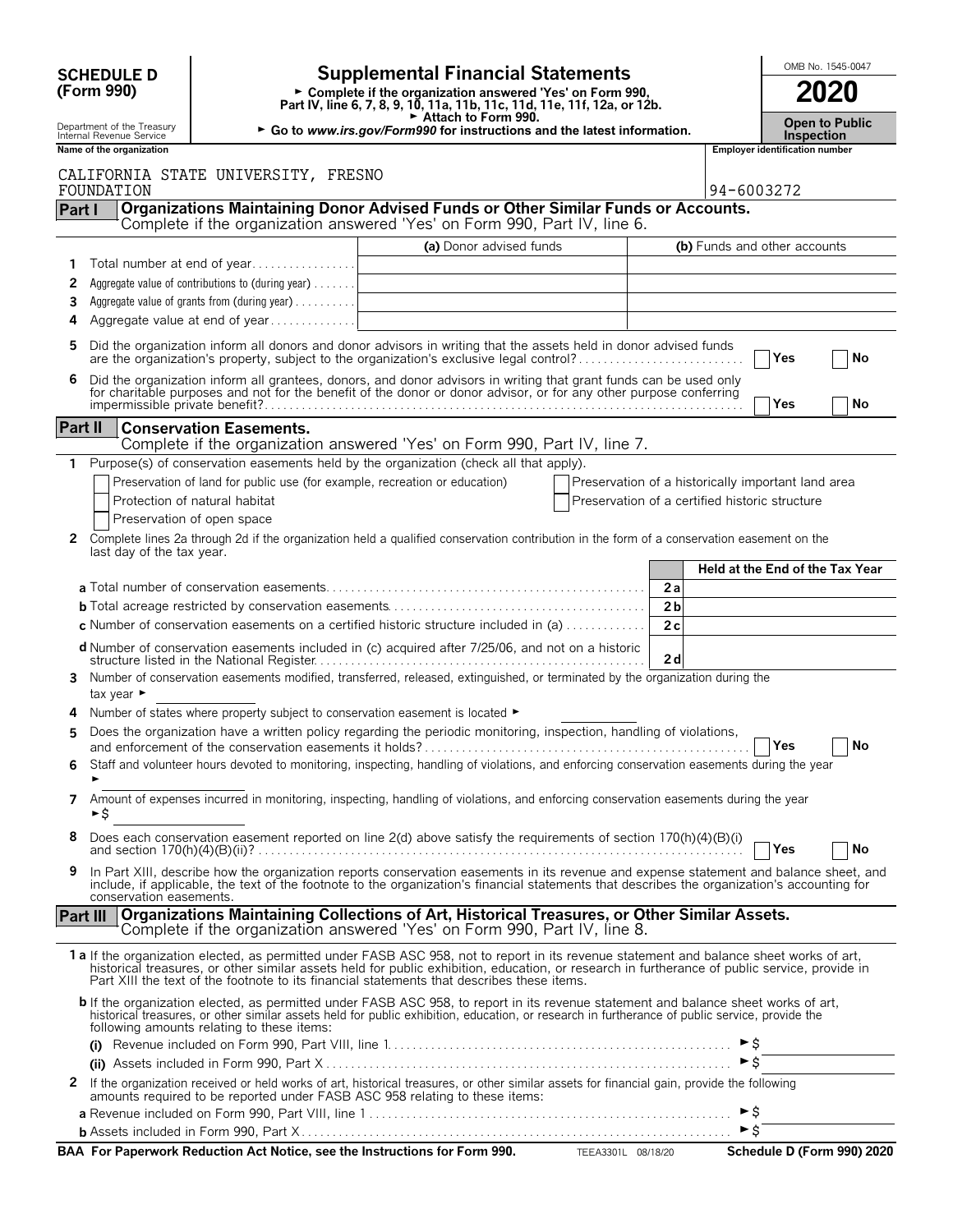| Schedule D (Form 990) 2020 CALIFORNIA STATE UNIVERSITY, FRESNO                                                                                                                               |                  |                                         |                                    | 94-6003272                      | Page 2                     |
|----------------------------------------------------------------------------------------------------------------------------------------------------------------------------------------------|------------------|-----------------------------------------|------------------------------------|---------------------------------|----------------------------|
| Organizations Maintaining Collections of Art, Historical Treasures, or Other Similar Assets (continued)<br><b>Part III</b>                                                                   |                  |                                         |                                    |                                 |                            |
| Using the organization's acquisition, accession, and other records, check any of the following that make significant use of its collection<br>3                                              |                  |                                         |                                    |                                 |                            |
| items (check all that apply):<br>Public exhibition<br>a                                                                                                                                      |                  |                                         | Loan or exchange program           |                                 |                            |
| Scholarly research<br>b                                                                                                                                                                      |                  | Other<br>е                              |                                    |                                 |                            |
| Preservation for future generations<br>С                                                                                                                                                     |                  |                                         |                                    |                                 |                            |
| Provide a description of the organization's collections and explain how they further the organization's exempt purpose in<br>4<br>Part XIII.                                                 |                  |                                         |                                    |                                 |                            |
| During the year, did the organization solicit or receive donations of art, historical treasures, or other similar assets<br>5.                                                               |                  |                                         |                                    |                                 |                            |
| to be sold to raise funds rather than to be maintained as part of the organization's collection?                                                                                             |                  |                                         |                                    |                                 | Yes<br>No                  |
| <b>Escrow and Custodial Arrangements.</b> Complete if the organization answered 'Yes' on Form 990, Part IV,<br><b>Part IV</b><br>line 9, or reported an amount on Form 990, Part X, line 21. |                  |                                         |                                    |                                 |                            |
| 1 a Is the organization an agent, trustee, custodian or other intermediary for contributions or other assets not included                                                                    |                  |                                         |                                    |                                 |                            |
|                                                                                                                                                                                              |                  |                                         |                                    |                                 | Yes<br>No                  |
| <b>b</b> If 'Yes,' explain the arrangement in Part XIII and complete the following table:                                                                                                    |                  |                                         |                                    |                                 |                            |
|                                                                                                                                                                                              |                  |                                         |                                    |                                 | Amount                     |
|                                                                                                                                                                                              |                  |                                         |                                    | 1 с                             |                            |
|                                                                                                                                                                                              |                  |                                         |                                    | 1 d<br>1 <sub>e</sub>           |                            |
|                                                                                                                                                                                              |                  |                                         |                                    | 1f                              |                            |
| 2a Did the organization include an amount on Form 990, Part X, line 21, for escrow or custodial account liability?                                                                           |                  |                                         |                                    |                                 | Yes<br>No                  |
| <b>b</b> If 'Yes,' explain the arrangement in Part XIII. Check here if the explanation has been provided on Part XIII                                                                        |                  |                                         |                                    |                                 |                            |
|                                                                                                                                                                                              |                  |                                         |                                    |                                 |                            |
| <b>Part V</b><br><b>Endowment Funds.</b> Complete if the organization answered 'Yes' on Form 990, Part IV, line 10.                                                                          |                  |                                         |                                    |                                 |                            |
|                                                                                                                                                                                              | (a) Current year | (b) Prior year                          | (c) Two years back                 | (d) Three years back            | (e) Four years back        |
| <b>1 a</b> Beginning of year balance<br><b>b</b> Contributions.                                                                                                                              | 153, 324, 068.   | 154, 946, 376.                          | 146,589,099.                       | 137, 329, 753.                  | 132, 135, 865.             |
|                                                                                                                                                                                              | 12,722,949.      | 3,084,690.                              | 5, 918, 249.                       | 6,968,934.                      | 1, 149, 493.               |
| c Net investment earnings, gains,<br>and losses                                                                                                                                              | 43, 436, 521.    | 3,488,908.                              | 10,396,553.                        | 10,099,817.                     | 12, 455, 509.              |
| <b>d</b> Grants or scholarships                                                                                                                                                              | 8,871,528.       | 8,195,906.                              | 7,645,199.                         | 7,509,405.                      | 7, 111, 114.               |
| e Other expenditures for facilities                                                                                                                                                          |                  |                                         |                                    |                                 |                            |
| and programs                                                                                                                                                                                 | 190,000.         |                                         | 312,326.                           | 300,000.                        | 1,300,000.                 |
| f Administrative expenses<br><b>q</b> End of year balance $\dots\dots\dots\dots$                                                                                                             |                  |                                         |                                    |                                 |                            |
| 2 Provide the estimated percentage of the current year end balance (line 1g, column (a)) held as:                                                                                            |                  | 200, 422, 010. 153, 324, 068.           | 154, 946, 376.                     | 146,589,099.                    | 137, 329, 753.             |
| a Board designated or quasi-endowment $\blacktriangleright$                                                                                                                                  |                  |                                         |                                    |                                 |                            |
| <b>b</b> Permanent endowment ►                                                                                                                                                               | $67.00*$         |                                         |                                    |                                 |                            |
| $c$ Term endowment $\blacktriangleright$                                                                                                                                                     | $33.00*$         |                                         |                                    |                                 |                            |
| The percentages on lines 2a, 2b, and 2c should equal 100%.                                                                                                                                   |                  |                                         |                                    |                                 |                            |
| 3a Are there endowment funds not in the possession of the organization that are held and administered for the                                                                                |                  |                                         |                                    |                                 |                            |
| organization by:                                                                                                                                                                             |                  |                                         |                                    |                                 | Yes<br>No                  |
|                                                                                                                                                                                              |                  |                                         |                                    |                                 | 3a(i)<br>Χ                 |
|                                                                                                                                                                                              |                  |                                         |                                    |                                 | 3a(ii)<br>X<br>3b          |
| 4 Describe in Part XIII the intended uses of the organization's endowment funds. SEE PART XIII                                                                                               |                  |                                         |                                    |                                 |                            |
| <b>Part VI</b> Land, Buildings, and Equipment.                                                                                                                                               |                  |                                         |                                    |                                 |                            |
| Complete if the organization answered 'Yes' on Form 990, Part IV, line 11a. See Form 990, Part X, line 10.                                                                                   |                  |                                         |                                    |                                 |                            |
| Description of property                                                                                                                                                                      |                  | (a) Cost or other basis<br>(investment) | (b) Cost or other<br>basis (other) | (c) Accumulated<br>depreciation | (d) Book value             |
|                                                                                                                                                                                              |                  |                                         | 454,658.                           |                                 | 454,658.                   |
|                                                                                                                                                                                              |                  |                                         |                                    |                                 |                            |
| c Leasehold improvements                                                                                                                                                                     |                  |                                         |                                    |                                 |                            |
|                                                                                                                                                                                              |                  |                                         | 602,391.                           | 588,326.                        | 14,065.                    |
|                                                                                                                                                                                              |                  |                                         |                                    |                                 |                            |
|                                                                                                                                                                                              |                  |                                         |                                    | ▶                               | 468,723.                   |
| <b>BAA</b>                                                                                                                                                                                   |                  |                                         |                                    |                                 | Schedule D (Form 990) 2020 |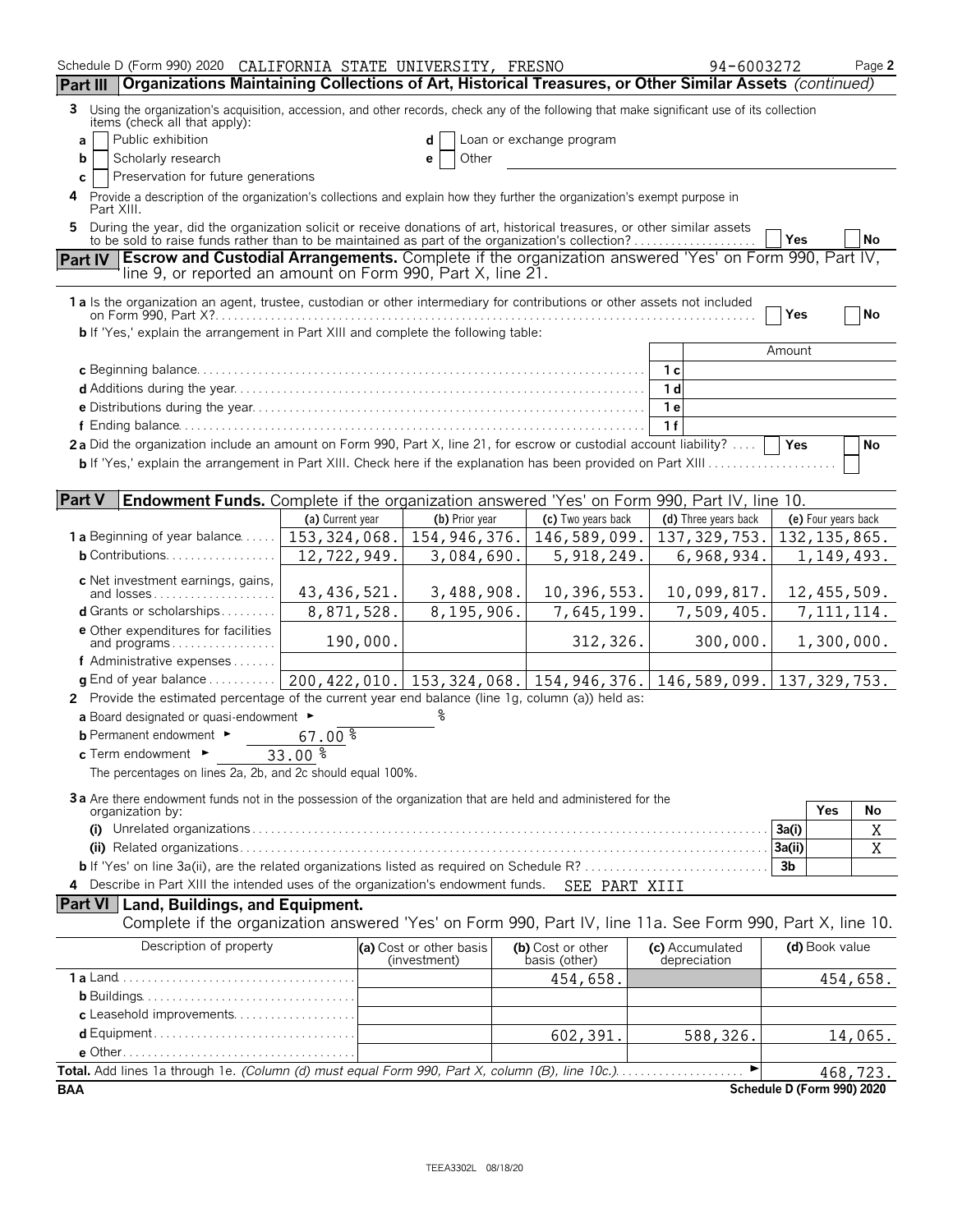| Schedule D (Form 990) 2020 CALIFORNIA STATE UNIVERSITY, FRESNO |  |  |  |  |
|----------------------------------------------------------------|--|--|--|--|
|----------------------------------------------------------------|--|--|--|--|

|                  | Schedule D (Form 990) 2020 CALIFORNIA STATE UNIVERSITY, FRESNO                                                                                                                     |                              |     | 94-6003272                                                | Page 3         |
|------------------|------------------------------------------------------------------------------------------------------------------------------------------------------------------------------------|------------------------------|-----|-----------------------------------------------------------|----------------|
| <b>Part VII</b>  | Investments - Other Securities.                                                                                                                                                    |                              | N/A |                                                           |                |
|                  | Complete if the organization answered 'Yes' on Form 990, Part IV, line 11b. See Form 990, Part X, line 12.<br>(a) Description of security or category (including name of security) | (b) Book value               |     | (c) Method of valuation: Cost or end-of-year market value |                |
|                  |                                                                                                                                                                                    |                              |     |                                                           |                |
|                  |                                                                                                                                                                                    |                              |     |                                                           |                |
| (3) Other        | (2) Closely held equity interests                                                                                                                                                  |                              |     |                                                           |                |
|                  |                                                                                                                                                                                    |                              |     |                                                           |                |
| (A)              |                                                                                                                                                                                    |                              |     |                                                           |                |
| (B)              |                                                                                                                                                                                    |                              |     |                                                           |                |
| (C)              |                                                                                                                                                                                    |                              |     |                                                           |                |
| (D)              |                                                                                                                                                                                    |                              |     |                                                           |                |
| (E)<br>(F)       |                                                                                                                                                                                    |                              |     |                                                           |                |
| (G)              |                                                                                                                                                                                    |                              |     |                                                           |                |
| (H)              |                                                                                                                                                                                    |                              |     |                                                           |                |
| $($ l $)$        |                                                                                                                                                                                    |                              |     |                                                           |                |
|                  | Total. (Column (b) must equal Form 990, Part X, column (B) line 12.).                                                                                                              |                              |     |                                                           |                |
| <b>Part VIII</b> |                                                                                                                                                                                    |                              |     |                                                           |                |
|                  | Investments - Program Related.<br>Complete if the organization answered 'Yes' on Form 990, Part IV, line 11c. See Form 990, Part X, line 13.                                       |                              |     |                                                           |                |
|                  | (a) Description of investment                                                                                                                                                      | (b) Book value               |     | (c) Method of valuation: Cost or end-of-year market value |                |
| (1)              |                                                                                                                                                                                    |                              |     |                                                           |                |
| (2)              |                                                                                                                                                                                    |                              |     |                                                           |                |
| (3)              |                                                                                                                                                                                    |                              |     |                                                           |                |
| (4)              |                                                                                                                                                                                    |                              |     |                                                           |                |
| (5)              |                                                                                                                                                                                    |                              |     |                                                           |                |
| (6)              |                                                                                                                                                                                    |                              |     |                                                           |                |
| (7)              |                                                                                                                                                                                    |                              |     |                                                           |                |
| (8)              |                                                                                                                                                                                    |                              |     |                                                           |                |
| (9)              |                                                                                                                                                                                    |                              |     |                                                           |                |
| (10)             |                                                                                                                                                                                    |                              |     |                                                           |                |
|                  | Total. (Column (b) must equal Form 990, Part X, column (B) line 13.)                                                                                                               |                              |     |                                                           |                |
| Part IX          | <b>Other Assets.</b><br>Complete if the organization answered 'Yes' on Form 990, Part IV, line 11d. See Form 990, Part X, line 15.                                                 | N/A                          |     |                                                           |                |
|                  |                                                                                                                                                                                    | (a) Description              |     |                                                           | (b) Book value |
| (1)              |                                                                                                                                                                                    |                              |     |                                                           |                |
| (2)              |                                                                                                                                                                                    |                              |     |                                                           |                |
| (3)              |                                                                                                                                                                                    |                              |     |                                                           |                |
| (4)              |                                                                                                                                                                                    |                              |     |                                                           |                |
| (5)              |                                                                                                                                                                                    |                              |     |                                                           |                |
| (6)              |                                                                                                                                                                                    |                              |     |                                                           |                |
| (7)<br>(8)       |                                                                                                                                                                                    |                              |     |                                                           |                |
| (9)              |                                                                                                                                                                                    |                              |     |                                                           |                |
| (10)             |                                                                                                                                                                                    |                              |     |                                                           |                |
|                  | Total. (Column (b) must equal Form 990, Part X, column (B) line 15.)                                                                                                               |                              |     | ▶                                                         |                |
| Part X           | <b>Other Liabilities.</b><br>Complete if the organization answered 'Yes' on Form 990, Part IV, line 11e or 11f. See Form 990, Part X, line 25.                                     |                              |     |                                                           |                |
| 1.               |                                                                                                                                                                                    | (a) Description of liability |     |                                                           | (b) Book value |
|                  | (1) Federal income taxes                                                                                                                                                           |                              |     |                                                           |                |
|                  | (2) AGENCY ACCOUNTS                                                                                                                                                                |                              |     |                                                           | 3,778,653.     |
|                  | (3) LIABILITIES UNDER ANNUITY AGREEMENTS                                                                                                                                           |                              |     |                                                           | 91,360.        |
|                  | (4) LIABILITIES UNDER UNITRUST AGREEMENTS                                                                                                                                          |                              |     |                                                           | 31,202.        |
| (5)              |                                                                                                                                                                                    |                              |     |                                                           |                |
| (6)<br>(7)       |                                                                                                                                                                                    |                              |     |                                                           |                |

| (ხ)                                                                                                                                                                                         |            |
|---------------------------------------------------------------------------------------------------------------------------------------------------------------------------------------------|------------|
|                                                                                                                                                                                             |            |
| (8)                                                                                                                                                                                         |            |
| (9)                                                                                                                                                                                         |            |
| (10)                                                                                                                                                                                        |            |
| (11)                                                                                                                                                                                        |            |
|                                                                                                                                                                                             | 3,901,215. |
| 2. Liability for uncertain tax positions. In Part XIII, provide the text of the footnote to the organization's financial statements that reports the organization's liability for uncertain |            |

tax positions under FASB ASC 740. Check here if the text of the footnote has been provided in Part XIII. . . . . . . . . . . . . . . . . . . . . . . . . . . . . . . . . . . . . . . . . . . . . . . . . . . . . . . . **BAA** TEEA3303L 08/18/20 **Schedule D (Form 990) 2020** SEE PART XIII X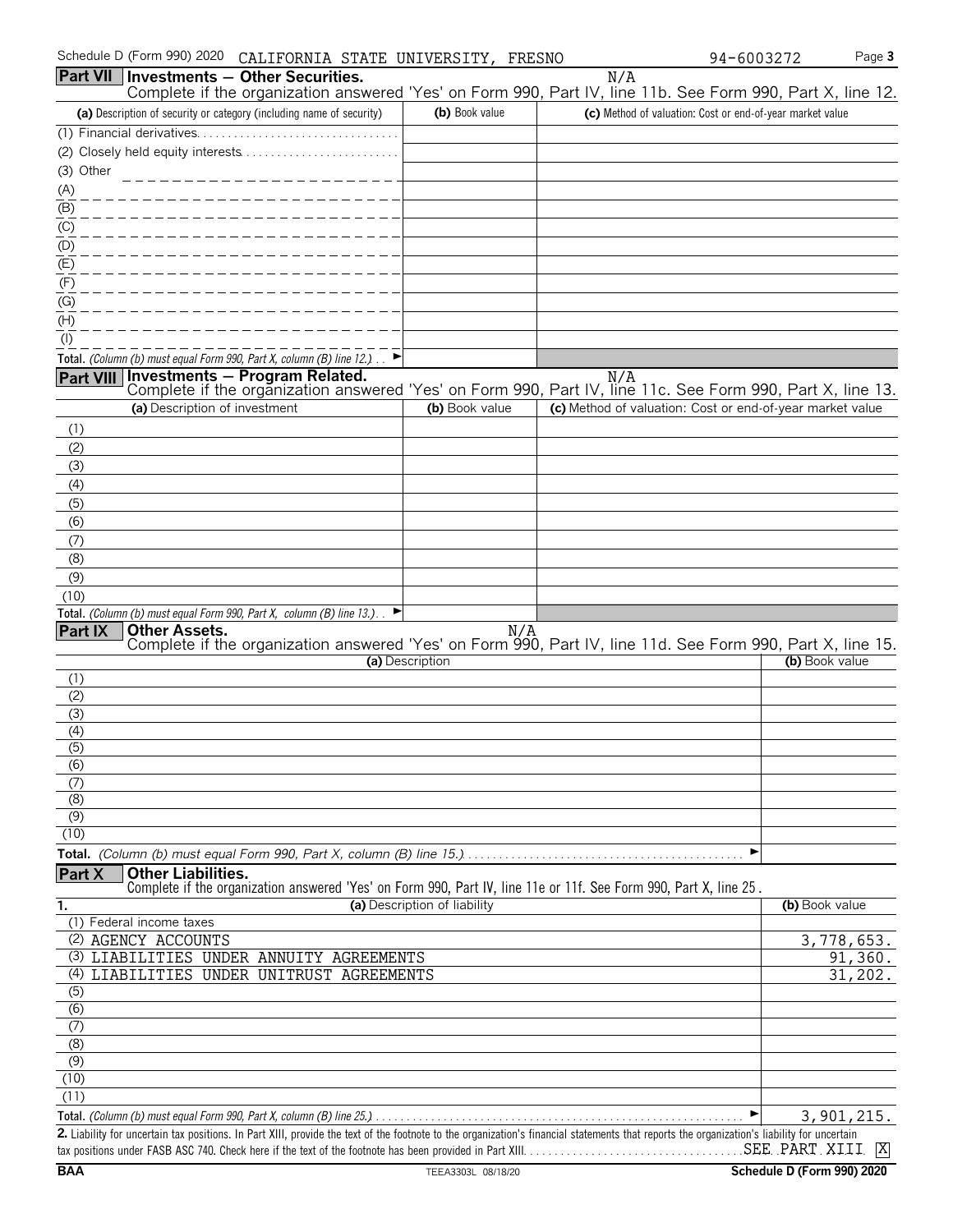| Schedule D (Form 990) 2020 CALIFORNIA STATE UNIVERSITY, FRESNO                                          | 94-6003272   | Page 4         |
|---------------------------------------------------------------------------------------------------------|--------------|----------------|
| Part XI   Reconciliation of Revenue per Audited Financial Statements With Revenue per Return.           |              |                |
| Complete if the organization answered 'Yes' on Form 990, Part IV, line 12a.                             |              |                |
|                                                                                                         | $\mathbf{1}$ | 125, 761, 744. |
| Amounts included on line 1 but not on Form 990, Part VIII, line 12:<br>$\mathbf{2}$                     |              |                |
| a Net unrealized gains (losses) on investments<br>2a<br>44, 329, 519.                                   |              |                |
| 2 <sub>b</sub>                                                                                          |              |                |
| 2c                                                                                                      |              |                |
| c Recoveries of prior year grants<br>d'Other (Describe in Part XIII.) SEE PART XIII<br>2d<br>$-59,816.$ |              |                |
|                                                                                                         | 2e           | 44, 269, 703.  |
| 3                                                                                                       | $\mathbf{3}$ | 81, 492, 041.  |
| Amounts included on Form 990, Part VIII, line 12, but not on line 1:<br>4                               |              |                |
| 556,961.                                                                                                |              |                |
| 4 <sub>h</sub>                                                                                          |              |                |
|                                                                                                         | 4 c          | 556,961.       |
|                                                                                                         | 5            | 82,049,002.    |
| Part XII   Reconciliation of Expenses per Audited Financial Statements With Expenses per Return.        |              |                |
| Complete if the organization answered 'Yes' on Form 990, Part IV, line 12a.                             |              |                |
|                                                                                                         | $\mathbf{1}$ | 62, 194, 588.  |
| Amounts included on line 1 but not on Form 990, Part IX, line 25:<br>$\mathbf{2}$                       |              |                |
| 2a                                                                                                      |              |                |
| 2 <sub>b</sub>                                                                                          |              |                |
| 2c                                                                                                      |              |                |
| 2d                                                                                                      |              |                |
|                                                                                                         | 2e           |                |
|                                                                                                         | $\mathbf{3}$ | 62, 194, 588.  |
| Amounts included on Form 990, Part IX, line 25, but not on line 1:<br>4                                 |              |                |
| <b>a</b> Investment expenses not included on Form 990, Part VIII, line 7b. 4a<br>556,961.               |              |                |
| 4 <sub>h</sub>                                                                                          |              |                |
|                                                                                                         | 4 c          | 556,961.       |
| 5 Total expenses. Add lines 3 and 4c. (This must equal Form 990, Part I, line 18.)                      | 5            | 62,751,549.    |
| Part XIII Supplemental Information.                                                                     |              |                |

Provide the descriptions required for Part II, lines 3, 5, and 9; Part III, lines 1a and 4; Part IV, lines 1b and 2b; Part V, line 4; Part X, line 2; Part XI, lines 2d and 4b; and Part XII, lines 2d and 4b. Also complete this part to provide any additional information.

#### **PART V, LINE 4 - INTENDED USES OF ENDOWMENT FUND**

RECEIVE, HOLD, INVEST AND ADMINISTER PROPERTY AND TO MAKE EXPENDITURES TO OR FOR THE

BENEFIT OF CALIFORNIA STATE UNIVERSITY FRESNO.

#### **PART X - FASB ASC 740 FOOTNOTE**

THE FOUNDATION IS INCORPORATED AS A NON-PROFIT CALIFORNIA CORPORATION AND IS EXEMPT

FROM INCOME TAXES UNDER INTERNAL REVENUE CODE SECTION 501(C)(3) AND CALIFORNIA

REVENUE AND TAXATION CODE SECTION 23701D.

**BAA Schedule D (Form 990) 2020**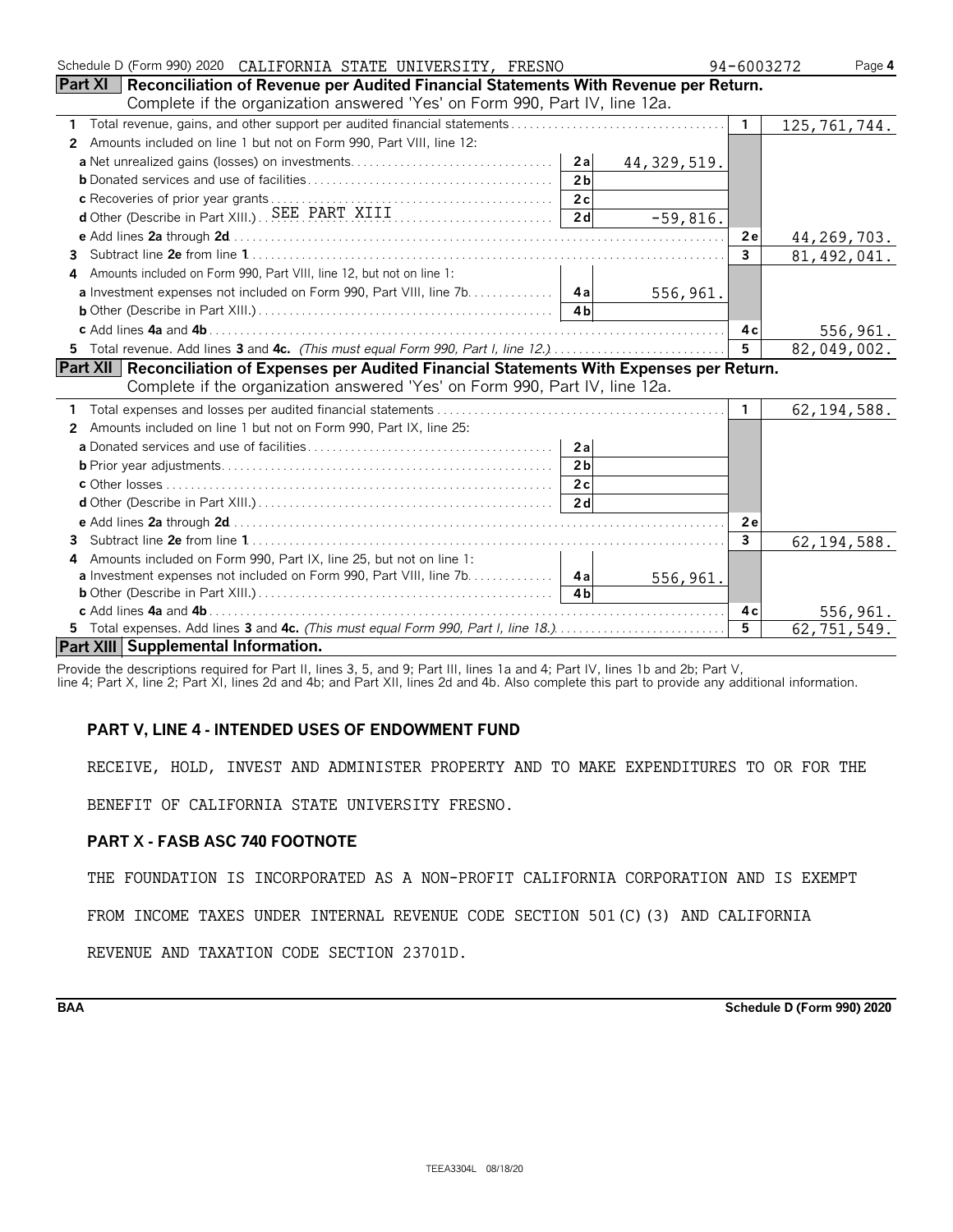#### **SCHEDULE D, PART XI, LINE 2D OTHER REVENUE INCLUDED IN F/S BUT NOT INCLUDED ON FORM 990**

| CHANGE IN VALUE OF SPLIT INTEREST AGRMNT | - 1 |
|------------------------------------------|-----|
| WRITE-OFF OF UNCOLLECTIBLE PLEDGES       |     |
| ጥለጥአ                                     |     |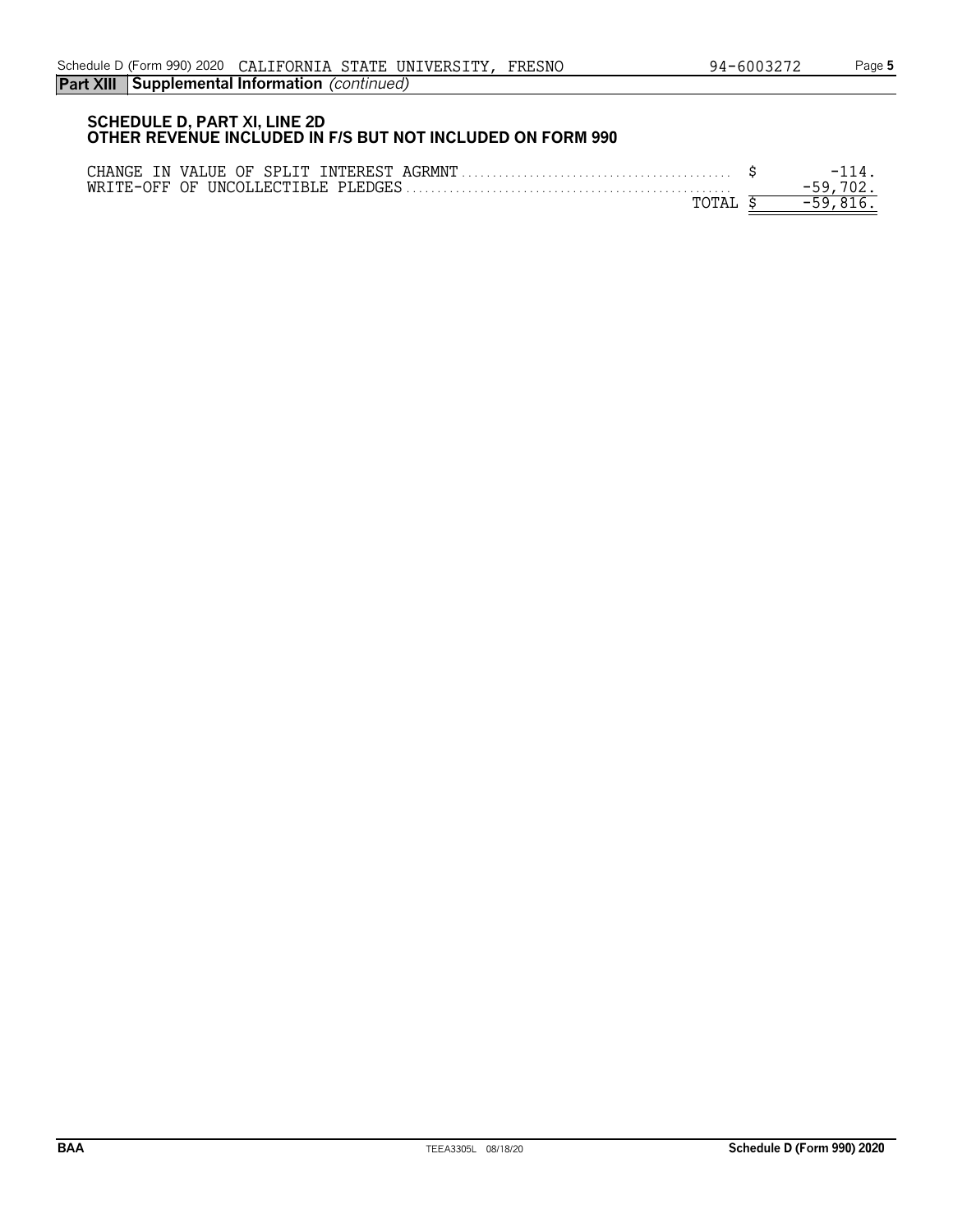|                                                     |                                                                                                                                                                    |                                                                            |                                      |                                                                                                               |                                                                                                                                                                                  | 2020                                                                                                                                                                                                                                                                                                                             |  |  |  |  |  |
|-----------------------------------------------------|--------------------------------------------------------------------------------------------------------------------------------------------------------------------|----------------------------------------------------------------------------|--------------------------------------|---------------------------------------------------------------------------------------------------------------|----------------------------------------------------------------------------------------------------------------------------------------------------------------------------------|----------------------------------------------------------------------------------------------------------------------------------------------------------------------------------------------------------------------------------------------------------------------------------------------------------------------------------|--|--|--|--|--|
|                                                     |                                                                                                                                                                    |                                                                            |                                      |                                                                                                               | <b>Grants and Other Assistance to Organizations,</b><br>Governments, and Individuals in the United States                                                                        |                                                                                                                                                                                                                                                                                                                                  |  |  |  |  |  |
|                                                     | Complete if the organization answered 'Yes' on Form 990, Part IV, line 21 or 22.<br>Attach to Form 990.<br>► Go to www.irs.gov/Form990 for the latest information. |                                                                            |                                      |                                                                                                               |                                                                                                                                                                                  |                                                                                                                                                                                                                                                                                                                                  |  |  |  |  |  |
| CALIFORNIA STATE UNIVERSITY, FRESNO<br>FOUNDATION   |                                                                                                                                                                    |                                                                            |                                      |                                                                                                               | <b>Employer identification number</b><br>94-6003272                                                                                                                              |                                                                                                                                                                                                                                                                                                                                  |  |  |  |  |  |
| <b>General Information on Grants and Assistance</b> |                                                                                                                                                                    |                                                                            |                                      |                                                                                                               |                                                                                                                                                                                  |                                                                                                                                                                                                                                                                                                                                  |  |  |  |  |  |
|                                                     |                                                                                                                                                                    |                                                                            |                                      |                                                                                                               |                                                                                                                                                                                  | $X$ Yes<br>∣No                                                                                                                                                                                                                                                                                                                   |  |  |  |  |  |
|                                                     |                                                                                                                                                                    |                                                                            |                                      |                                                                                                               |                                                                                                                                                                                  |                                                                                                                                                                                                                                                                                                                                  |  |  |  |  |  |
|                                                     |                                                                                                                                                                    |                                                                            |                                      |                                                                                                               |                                                                                                                                                                                  |                                                                                                                                                                                                                                                                                                                                  |  |  |  |  |  |
| $(b)$ $EIN$                                         | (c) IRC section<br>(if applicable)                                                                                                                                 | (d) Amount of cash grant                                                   | (e) Amount of non-cash<br>assistance | (f) Method of valuation<br>(book, FMV, appraisal,<br>other)                                                   | (g) Description of<br>noncash assistance                                                                                                                                         | (h) Purpose of grant<br>or assistance                                                                                                                                                                                                                                                                                            |  |  |  |  |  |
|                                                     |                                                                                                                                                                    |                                                                            |                                      |                                                                                                               |                                                                                                                                                                                  |                                                                                                                                                                                                                                                                                                                                  |  |  |  |  |  |
|                                                     |                                                                                                                                                                    |                                                                            |                                      |                                                                                                               |                                                                                                                                                                                  |                                                                                                                                                                                                                                                                                                                                  |  |  |  |  |  |
|                                                     |                                                                                                                                                                    |                                                                            |                                      |                                                                                                               |                                                                                                                                                                                  |                                                                                                                                                                                                                                                                                                                                  |  |  |  |  |  |
|                                                     |                                                                                                                                                                    |                                                                            |                                      |                                                                                                               |                                                                                                                                                                                  |                                                                                                                                                                                                                                                                                                                                  |  |  |  |  |  |
|                                                     |                                                                                                                                                                    |                                                                            |                                      |                                                                                                               |                                                                                                                                                                                  |                                                                                                                                                                                                                                                                                                                                  |  |  |  |  |  |
|                                                     |                                                                                                                                                                    |                                                                            |                                      |                                                                                                               |                                                                                                                                                                                  |                                                                                                                                                                                                                                                                                                                                  |  |  |  |  |  |
|                                                     |                                                                                                                                                                    |                                                                            |                                      |                                                                                                               |                                                                                                                                                                                  |                                                                                                                                                                                                                                                                                                                                  |  |  |  |  |  |
|                                                     |                                                                                                                                                                    |                                                                            |                                      |                                                                                                               |                                                                                                                                                                                  |                                                                                                                                                                                                                                                                                                                                  |  |  |  |  |  |
|                                                     |                                                                                                                                                                    |                                                                            |                                      |                                                                                                               |                                                                                                                                                                                  |                                                                                                                                                                                                                                                                                                                                  |  |  |  |  |  |
|                                                     |                                                                                                                                                                    |                                                                            |                                      |                                                                                                               |                                                                                                                                                                                  |                                                                                                                                                                                                                                                                                                                                  |  |  |  |  |  |
|                                                     |                                                                                                                                                                    |                                                                            |                                      |                                                                                                               |                                                                                                                                                                                  |                                                                                                                                                                                                                                                                                                                                  |  |  |  |  |  |
|                                                     |                                                                                                                                                                    |                                                                            |                                      |                                                                                                               |                                                                                                                                                                                  |                                                                                                                                                                                                                                                                                                                                  |  |  |  |  |  |
|                                                     |                                                                                                                                                                    |                                                                            |                                      |                                                                                                               |                                                                                                                                                                                  |                                                                                                                                                                                                                                                                                                                                  |  |  |  |  |  |
|                                                     |                                                                                                                                                                    |                                                                            |                                      |                                                                                                               |                                                                                                                                                                                  |                                                                                                                                                                                                                                                                                                                                  |  |  |  |  |  |
|                                                     |                                                                                                                                                                    |                                                                            |                                      |                                                                                                               |                                                                                                                                                                                  |                                                                                                                                                                                                                                                                                                                                  |  |  |  |  |  |
|                                                     |                                                                                                                                                                    |                                                                            |                                      |                                                                                                               |                                                                                                                                                                                  |                                                                                                                                                                                                                                                                                                                                  |  |  |  |  |  |
|                                                     |                                                                                                                                                                    |                                                                            |                                      |                                                                                                               |                                                                                                                                                                                  |                                                                                                                                                                                                                                                                                                                                  |  |  |  |  |  |
|                                                     |                                                                                                                                                                    |                                                                            |                                      |                                                                                                               |                                                                                                                                                                                  | 0                                                                                                                                                                                                                                                                                                                                |  |  |  |  |  |
|                                                     | 1 (a) Name and address of organization                                                                                                                             | BAA For Paperwork Reduction Act Notice, see the Instructions for Form 990. |                                      | Describe in Part IV the organization's procedures for monitoring the use of grant funds in the United States. | Does the organization maintain records to substantiate the amount of the grants or assistance, the grantees' eligibility for the grants or assistance, and<br>TEEA3901L 07/15/20 | SEE PART IV<br>Part II   Grants and Other Assistance to Domestic Organizations and Domestic Governments. Complete if the organization answered 'Yes' on<br>Form 990, Part IV, line 21, for any recipient that received more than \$5,000. Part II can be duplicated if additional space is needed.<br>Schedule I (Form 990) 2020 |  |  |  |  |  |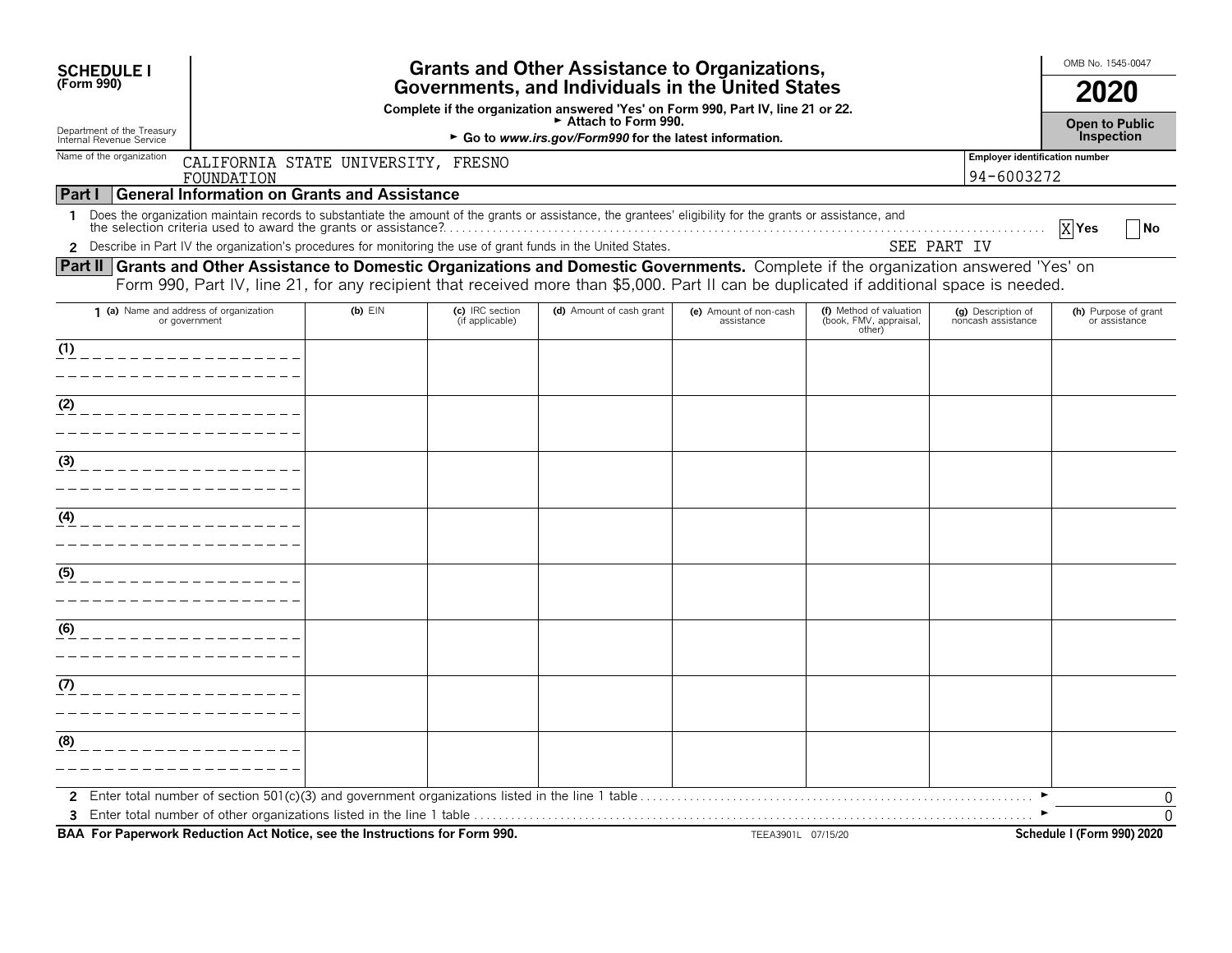#### Schedule I (Form 990) 2020Page **<sup>2</sup>** CALIFORNIA STATE UNIVERSITY, FRESNO

**Part III Grants and Other Assistance to Domestic Individuals.** Complete if the organization answered 'Yes' on Form 990, Part IV, line 22. Part III can be duplicated if additional space is needed. $\frac{94-6003272}{100}$ 

| (a) Type of grant or assistance                                                                                      | (b) Number of<br>recipients | (c) Amount of<br>cash grant | (d) Amount of<br>noncash assistance | (e) Method of valuation (book,<br>FMV, appraisal, other) | (f) Description of noncash assistance |
|----------------------------------------------------------------------------------------------------------------------|-----------------------------|-----------------------------|-------------------------------------|----------------------------------------------------------|---------------------------------------|
| SCHOLARSHIPS AND LOANS                                                                                               | 593                         | 6,710,637.                  |                                     |                                                          |                                       |
| $\mathcal{P}$                                                                                                        |                             |                             |                                     |                                                          |                                       |
|                                                                                                                      |                             |                             |                                     |                                                          |                                       |
| 4                                                                                                                    |                             |                             |                                     |                                                          |                                       |
|                                                                                                                      |                             |                             |                                     |                                                          |                                       |
|                                                                                                                      |                             |                             |                                     |                                                          |                                       |
| المستحدث والمستحدث والمستحدث والمستحدث والمحافظ والمحافظة والمحافظة والمحافظة والمحافظة والمحافظة المحافظة والمحافظة |                             |                             |                                     |                                                          |                                       |

**Part IV Supplemental Information.** Provide the information required in Part I, line 2; Part III, column (b); and any other additional information.

#### **PART I, LINE 2 - PROCEDURES FOR MONITORING USE OF GRANTS FUNDS IN U.S.**

ALL SCHOLARSHIPS AND LOANS ARE REIMBURSED TO OUR SUPPORTED UNIVERSITY, WHICH HAS A

HIGHLY FUNCTIONING STUDENT AID DEPARTMENT (PERIODICALLY VERIFIED BY FOUNDATION

PERSONNEL).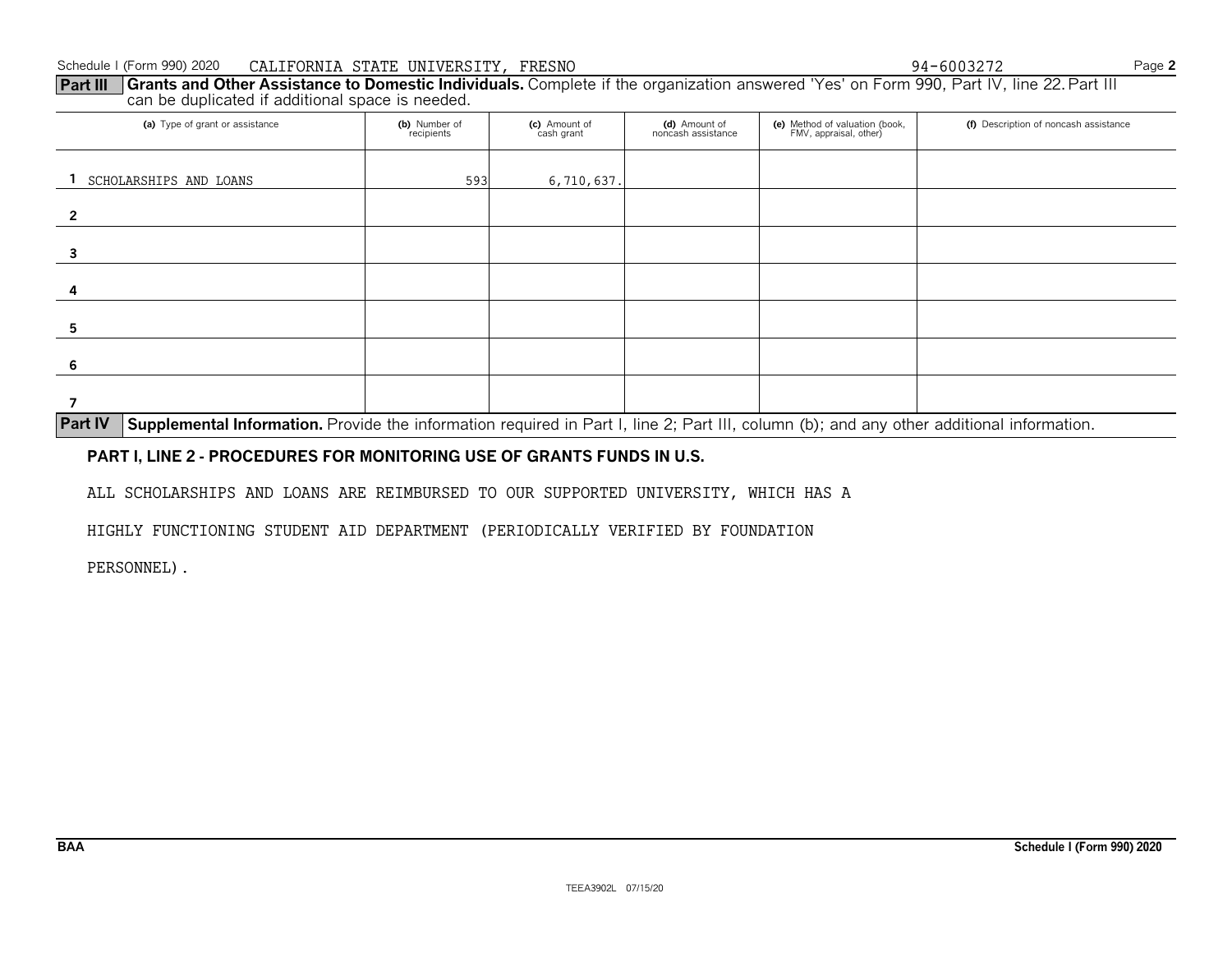| <b>SCHEDULE J</b> |                                                        | <b>Compensation Information</b>                                                                                                                                                                                                         | OMB No. 1545-0047              |                                     |     |             |
|-------------------|--------------------------------------------------------|-----------------------------------------------------------------------------------------------------------------------------------------------------------------------------------------------------------------------------------------|--------------------------------|-------------------------------------|-----|-------------|
|                   | (Form 990)                                             | For certain Officers, Directors, Trustees, Key Employees, and Highest Compensated Employees                                                                                                                                             |                                | 2020                                |     |             |
|                   |                                                        | ► Complete if the organization answered 'Yes' on Form 990, Part IV, line 23.                                                                                                                                                            |                                |                                     |     |             |
|                   | Department of the Treasury<br>Internal Revenue Service | Attach to Form 990.<br>Go to www.irs.gov/Form990 for instructions and the latest information.                                                                                                                                           |                                | <b>Open to Public</b><br>Inspection |     |             |
|                   | Name of the organization                               |                                                                                                                                                                                                                                         | Employer identification number |                                     |     |             |
|                   |                                                        | CALIFORNIA STATE UNIVERSITY, FRESNO<br>FOUNDATION                                                                                                                                                                                       | 94-6003272                     |                                     |     |             |
| Part I            |                                                        | <b>Questions Regarding Compensation</b>                                                                                                                                                                                                 |                                |                                     |     |             |
|                   |                                                        |                                                                                                                                                                                                                                         |                                |                                     | Yes | No          |
|                   |                                                        | 1a Check the appropriate box(es) if the organization provided any of the following to or for a person listed on Form 990, Part<br>VII, Section A, line 1a. Complete Part III to provide any relevant information regarding these items. |                                |                                     |     |             |
|                   |                                                        | First-class or charter travel<br>Housing allowance or residence for personal use                                                                                                                                                        |                                |                                     |     |             |
|                   | Travel for companions                                  | Payments for business use of personal residence                                                                                                                                                                                         |                                |                                     |     |             |
|                   |                                                        | Tax indemnification and gross-up payments<br>Health or social club dues or initiation fees                                                                                                                                              |                                |                                     |     |             |
|                   |                                                        | Personal services (such as maid, chauffeur, chef)<br>Discretionary spending account                                                                                                                                                     |                                |                                     |     |             |
|                   |                                                        | <b>b</b> If any of the boxes on line 1a are checked, did the organization follow a written policy regarding payment or                                                                                                                  |                                |                                     |     |             |
|                   |                                                        | reimbursement or provision of all of the expenses described above? If 'No,' complete Part III to explain                                                                                                                                |                                | 1 b                                 |     |             |
| 2                 |                                                        | Did the organization require substantiation prior to reimbursing or allowing expenses incurred by all directors,                                                                                                                        |                                |                                     |     |             |
|                   |                                                        | trustees, and officers, including the CEO/Executive Director, regarding the items checked on line 1a?                                                                                                                                   |                                | $\overline{2}$                      |     |             |
|                   |                                                        | Indicate which, if any, of the following the organization used to establish the compensation of the organization's CEO/                                                                                                                 |                                |                                     |     |             |
|                   |                                                        | Executive Director. Check all that apply. Do not check any boxes for methods used by a related organization to<br>establish compensation of the CEO/Executive Director, but explain in Part III.                                        |                                |                                     |     |             |
|                   |                                                        | Compensation committee<br>Written employment contract                                                                                                                                                                                   | PART III                       |                                     |     |             |
|                   |                                                        | Independent compensation consultant<br>Compensation survey or study                                                                                                                                                                     |                                |                                     |     |             |
|                   |                                                        | Form 990 of other organizations<br>Approval by the board or compensation committee                                                                                                                                                      |                                |                                     |     |             |
|                   |                                                        |                                                                                                                                                                                                                                         |                                |                                     |     |             |
|                   |                                                        | During the year, did any person listed on Form 990, Part VII, Section A, line 1a, with respect to the filing<br>organization or a related organization:                                                                                 |                                |                                     |     |             |
|                   |                                                        |                                                                                                                                                                                                                                         |                                | 4а                                  |     | X           |
|                   |                                                        | <b>b</b> Participate in or receive payment from a supplemental nonqualified retirement plan?                                                                                                                                            |                                | 4 <sub>b</sub>                      |     | $\mathbf X$ |
|                   |                                                        | c Participate in or receive payment from an equity-based compensation arrangement?                                                                                                                                                      |                                | 4с                                  |     | X           |
|                   |                                                        | If 'Yes' to any of lines 4a-c, list the persons and provide the applicable amounts for each item in Part III.                                                                                                                           |                                |                                     |     |             |
|                   |                                                        | Only section 501(c)(3), 501(c)(4), and 501(c)(29) organizations must complete lines 5-9.                                                                                                                                                |                                |                                     |     |             |
|                   |                                                        | For persons listed on Form 990, Part VII, Section A, line 1a, did the organization pay or accrue any compensation                                                                                                                       |                                |                                     |     |             |
|                   | contingent on the revenues of:                         |                                                                                                                                                                                                                                         |                                |                                     |     |             |
|                   |                                                        |                                                                                                                                                                                                                                         |                                | 5a                                  |     | Χ           |
|                   |                                                        |                                                                                                                                                                                                                                         |                                | 5 <sub>b</sub>                      |     | X           |
|                   |                                                        | If 'Yes' on line 5a or 5b, describe in Part III.                                                                                                                                                                                        |                                |                                     |     |             |
| 6                 |                                                        | For persons listed on Form 990, Part VII, Section A, line 1a, did the organization pay or accrue any compensation<br>contingent on the net earnings of:                                                                                 |                                |                                     |     |             |
|                   |                                                        |                                                                                                                                                                                                                                         |                                | 6а                                  |     | Χ           |
|                   |                                                        |                                                                                                                                                                                                                                         |                                | 6 <sub>b</sub>                      |     | X           |
|                   |                                                        | If 'Yes' on line 6a or 6b, describe in Part III.                                                                                                                                                                                        |                                |                                     |     |             |
| 7                 |                                                        | For persons listed on Form 990, Part VII, Section A, line 1a, did the organization provide any nonfixed                                                                                                                                 |                                | $\overline{7}$                      |     | X           |
| 8                 |                                                        | Were any amounts reported on Form 990, Part VII, paid or accrued pursuant to a contract that was subject                                                                                                                                |                                |                                     |     |             |
|                   |                                                        | to the initial contract exception described in Regulations section 53.4958-4(a)(3)?                                                                                                                                                     |                                | 8                                   |     | X           |
|                   |                                                        | If 'Yes' on line 8, did the organization also follow the rebuttable presumption procedure described in Regulations                                                                                                                      |                                |                                     |     |             |
| 9                 |                                                        |                                                                                                                                                                                                                                         |                                | 9                                   |     |             |
|                   |                                                        | BAA For Paperwork Reduction Act Notice, see the Instructions for Form 990.                                                                                                                                                              |                                | Schedule J (Form 990) 2020          |     |             |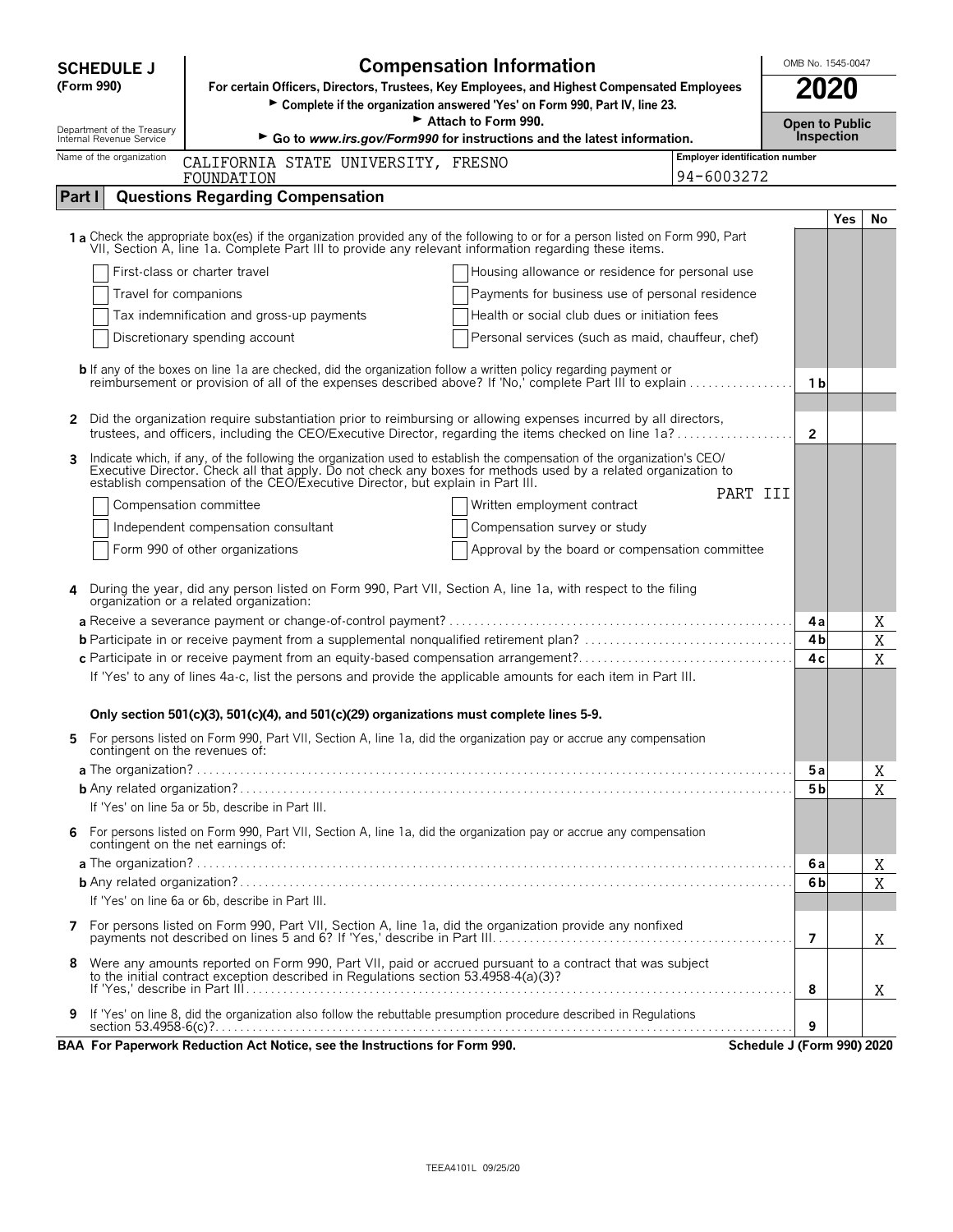For each individual whose compensation must be reported on Schedule J, report compensation from the organization on row (i) and from related organizations, described in the instructions,<br>on row (ii). Do not list any indivi

Note: The sum of columns (B)(i)-(iii) for each listed individual must equal the total amount of Form 990, Part VII, Section A, line 1a, applicable column (D) and (E) amounts for that individual.

|                                       |                          | (B) Breakdown of W-2 and/or 1099-MISC compensation |                                           |                                                         |                            |                                            |                                                                                  |
|---------------------------------------|--------------------------|----------------------------------------------------|-------------------------------------------|---------------------------------------------------------|----------------------------|--------------------------------------------|----------------------------------------------------------------------------------|
| (A) Name and Title                    | (i) Base<br>compensation | (ii) Bonus & incentive<br>compensation             | (iii) Other<br>reportable<br>compensation | (C) Retirement<br>and other<br>deferred<br>compensation | (D) Nontaxable<br>benefits | $(E)$ Total of<br>columns $(B)(i)$ - $(D)$ | (F) Compensation<br>in column(B)<br>reported as<br>deferred on prior<br>Form 990 |
|                                       |                          |                                                    |                                           |                                                         |                            |                                            |                                                                                  |
| DR. JOSEPH CASTRO (THRU 12/20)<br>(i) | $\overline{0}$           | $\mathsf{O}\xspace$                                | $0$ .                                     | $\mathfrak 0$ .                                         | $\mathbf{0}$               | $\mathbf{0}$                               | $\boldsymbol{0}$ .                                                               |
| 1 SECRETARY<br>(i)                    | 360,423                  | 0                                                  | 0.                                        | 104,853.                                                | 39,202.                    | 504,478.                                   | $0$ .                                                                            |
| (i)<br>KEITH KOMPSI                   | $\mathbf 0$              | $\overline{0}$                                     | $\overline{0}$ .                          | $\boldsymbol{0}$                                        | $\Omega$                   | $\mathbf{0}$                               | $\overline{0}$ .                                                                 |
| 2 DIR FINL SERV<br>(i)                | 124,489                  | 0                                                  | 0.                                        | 53,701                                                  | 19,025.                    | 197,215                                    | $\boldsymbol{0}$ .                                                               |
| (i)<br>DEBBIE ASTONE                  | $\mathbf 0$              | $\overline{0}$                                     | $\overline{0}$ .                          | $\mathbf 0$                                             | $\overline{0}$ .           | $\Omega$                                   | $\overline{0}$ .                                                                 |
| 3 EXECUTIVE DIR.<br>(i)               | 267,864.                 | 0                                                  | 0.                                        | 80,610                                                  | 38,443.                    | 386, 917                                   | $0$ .                                                                            |
| (i)                                   |                          |                                                    |                                           |                                                         |                            |                                            |                                                                                  |
| (i)<br>4                              |                          |                                                    |                                           |                                                         |                            |                                            |                                                                                  |
| (i)                                   |                          |                                                    |                                           |                                                         |                            |                                            |                                                                                  |
| ${\bf 5}$<br>(i)                      |                          |                                                    |                                           |                                                         |                            |                                            |                                                                                  |
| (i)                                   |                          |                                                    |                                           |                                                         |                            |                                            |                                                                                  |
| (i)<br>$6\phantom{.}6$                |                          |                                                    |                                           |                                                         |                            |                                            |                                                                                  |
| (i)                                   |                          |                                                    |                                           |                                                         |                            |                                            |                                                                                  |
| 7<br>(i)                              |                          |                                                    |                                           |                                                         |                            |                                            |                                                                                  |
| (i)<br>(i)<br>$\pmb{8}$               |                          |                                                    |                                           |                                                         |                            |                                            |                                                                                  |
| (i)                                   |                          |                                                    |                                           |                                                         |                            |                                            |                                                                                  |
| (i)<br>$\boldsymbol{9}$               |                          |                                                    |                                           |                                                         |                            |                                            |                                                                                  |
| (i)                                   |                          |                                                    |                                           |                                                         |                            |                                            |                                                                                  |
| (i)<br>10                             |                          |                                                    |                                           |                                                         |                            |                                            |                                                                                  |
| (i)                                   |                          |                                                    |                                           |                                                         |                            |                                            |                                                                                  |
| (i)<br>11                             |                          |                                                    |                                           |                                                         |                            |                                            |                                                                                  |
| (i)                                   |                          |                                                    |                                           |                                                         |                            |                                            |                                                                                  |
| (i)<br>12                             |                          |                                                    |                                           |                                                         |                            |                                            |                                                                                  |
| (i)                                   |                          |                                                    |                                           |                                                         |                            |                                            |                                                                                  |
| (i)<br>13                             |                          |                                                    |                                           |                                                         |                            |                                            |                                                                                  |
| (i)                                   |                          |                                                    |                                           |                                                         |                            |                                            |                                                                                  |
| (i)<br>14                             |                          |                                                    |                                           |                                                         |                            |                                            |                                                                                  |
| (i)                                   |                          |                                                    |                                           |                                                         |                            |                                            |                                                                                  |
| (i)<br>15                             |                          |                                                    |                                           |                                                         |                            |                                            |                                                                                  |
| (i)                                   |                          |                                                    |                                           |                                                         |                            |                                            |                                                                                  |
| (i)<br>16                             |                          |                                                    |                                           |                                                         |                            |                                            |                                                                                  |
| <b>BAA</b>                            |                          | TEEA4102L 09/25/20                                 |                                           |                                                         |                            |                                            | Schedule J (Form 990) 2020                                                       |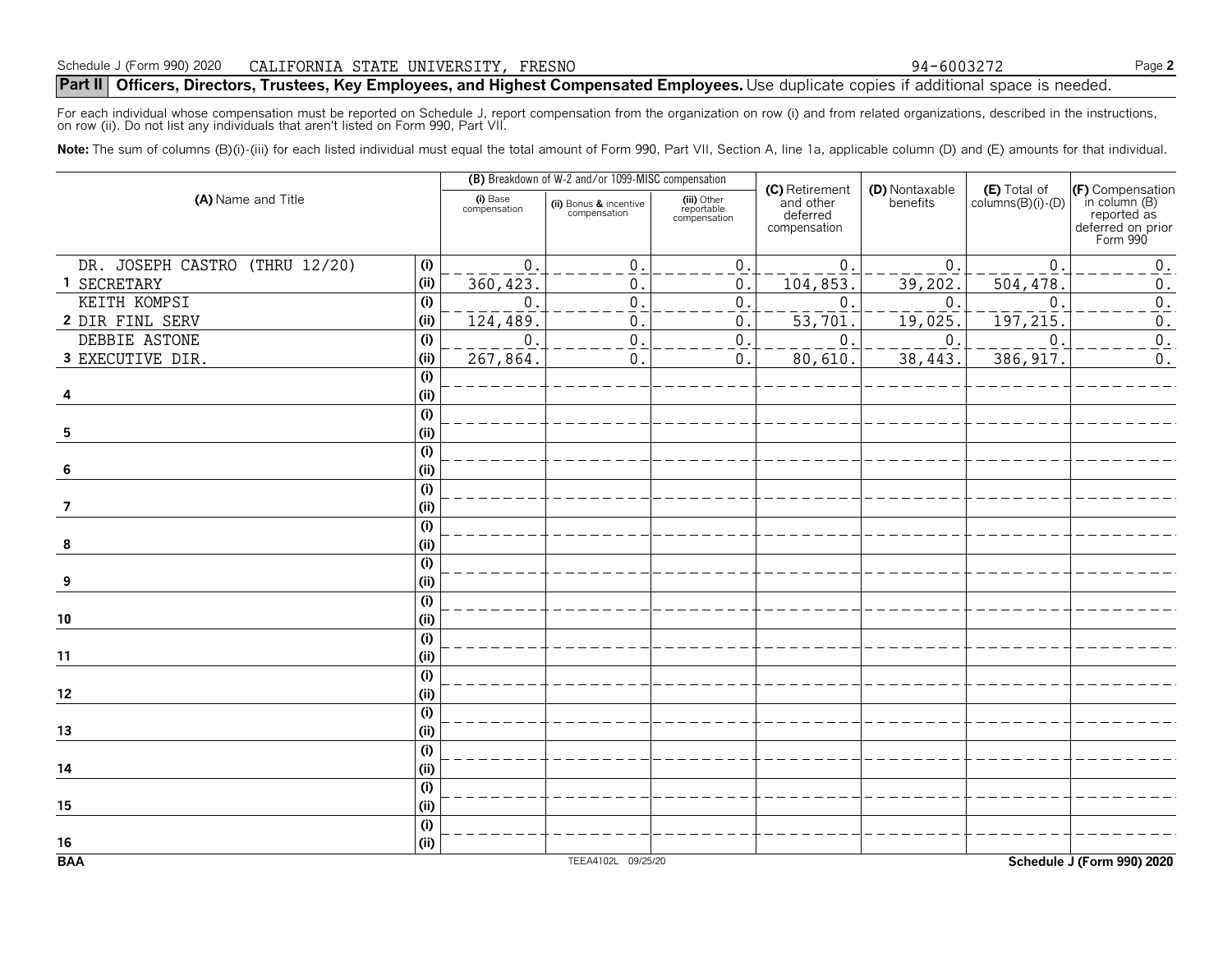#### **Part III Supplemental Information**

Provide the information, explanation, or descriptions required for Part I, lines 1a, 1b, 3, 4a, 4b, 4c, 5a, 5b, 6a, 6b, 7, and 8, and for Part II. Also complete this part for any additional information.

#### **PART I, LINE 3 - METHODS USED BY RELATED ORG. TO ESTABLISH CEO/EXEC. DIR. COMPENSATION**

COMPENSATION FOR THE EXECUTIVE DIRECTOR IS INCLUDED IN THE MANAGEMENT SERVICES FEE

PAID TO ANOTHER AUXILIARY ORGANIZATION; THEIR BOARD OF DIRECTORS REVIEWS THIS

POSITION'S COMPENSATION LEVEL AND COMPARES IT TO POSITIONS IN COMPARABLE

ORGANIZATIONS.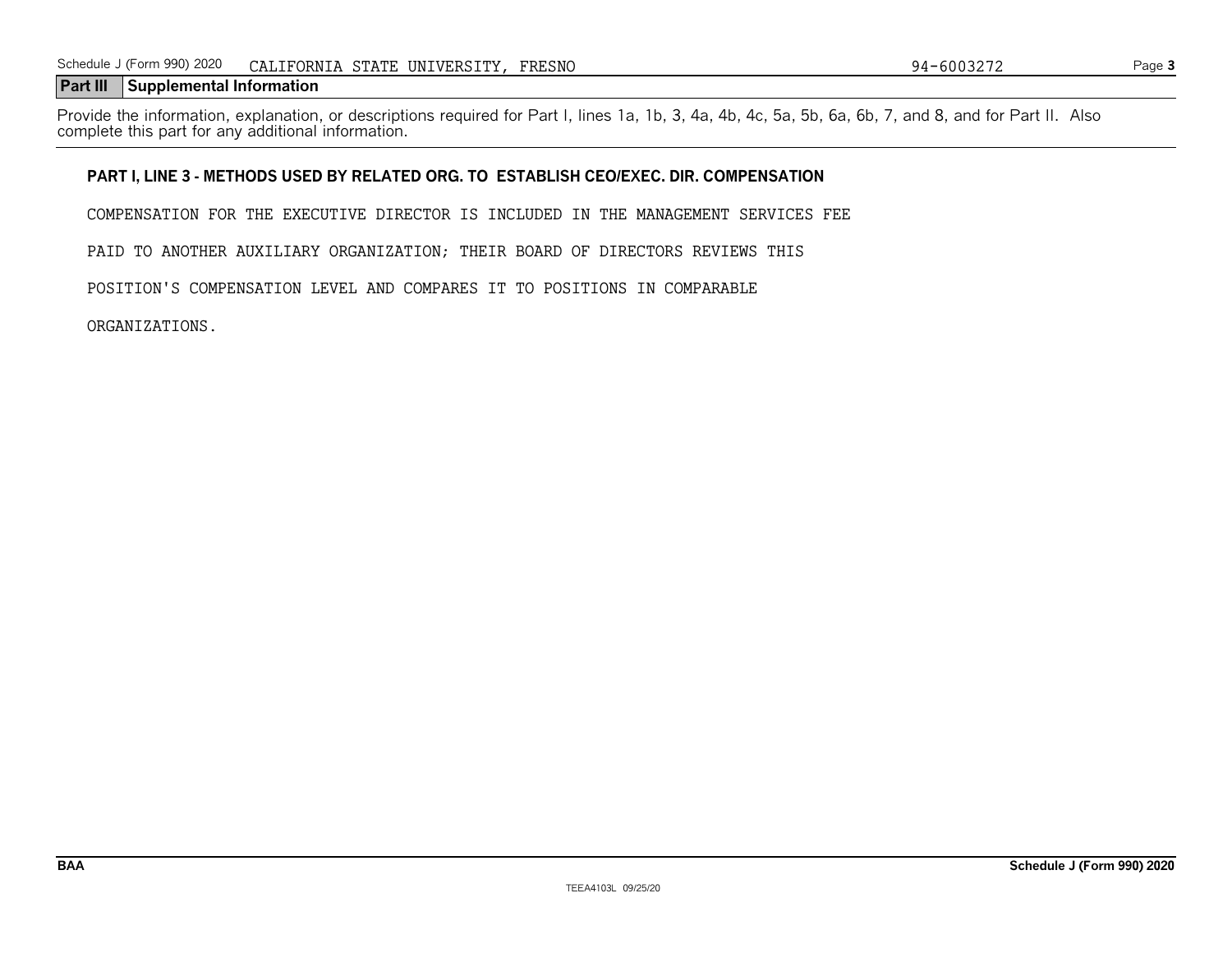**OMB No. 1545-0047 <b>Supplemental Information to Form 990 or 990-EZ** North MB No. 1545-0047 **(Form 990 or 990-EZ) Complete to provide information for responses to specific questions on Form 990 or 990-EZ or to provide any additional information. 2020** Attach to Form 990 or 990-EZ.

Department of the Treasury **Community Constructed By Co to** *www.irs.gov/Form990* **for the latest information. The Treasury Communic Construction <b>Inspection**<br>Internal Revenue Service

| 2020                                 |
|--------------------------------------|
| <b>Open to Public<br/>Inspection</b> |

| Name of the organization | CALIFORNIA STATE UNIVERSITY, 1 | FRESNO | <b>Employer identification number</b> |
|--------------------------|--------------------------------|--------|---------------------------------------|
| TOUNDATION               |                                |        | 94-6003272                            |

#### **FORM 990, PART VI, LINE 2 - BUSINESS OR FAMILY RELATIONSHIP OF OFFICERS, DIRECTORS, ETC.**

BUSINESS RELATIONSHIP BETWEEN VINCI RICCHIUTI AND DENNIS PARNAGIAN.

#### **FORM 990, PART VI, LINE 11B - FORM 990 REVIEW PROCESS**

AUDIT COMMITTEE REVIEWS DRAFT TAX RETURN; COPY SENT TO EACH BOARD MEMBER.

#### **FORM 990, PART VI, LINE 12C - EXPLANATION OF MONITORING AND ENFORCEMENT OF CONFLICTS**

ANNUAL SUBMISSION OF QUESTIONNAIRES; REVIEW BY DIRECTOR OF FOUNDATION FINANCIAL

SERVICES.

#### **FORM 990, PART VI, LINE 15A - COMPENSATION REVIEW & APPROVAL PROCESS - CEO & TOP MANAGEMENT**

COMPENSATION FOR THE EXECUTIVE DIRECTOR IS INCLUDED IN THE MANAGEMENT SERVICES FEE

PAID TO ANOTHER AUXILIARY ORGANIZATION; THEIR BOARD OF DIRECTORS REVIEWS THIS

POSITION'S COMPENSATION LEVEL AND COMPARES IT TO POSITIONS IN COMPARABLE

ORGANIZATIONS.

#### **FORM 990, PART VI, LINE 15B - COMPENSATION REVIEW & APPROVAL PROCESS - OFFICERS & KEY EMPLOYEES**

COMPENSATION FOR THE DIRECTOR OF FOUNDATION FINANCIAL SERVICES IS REVIEWED BY THE

BUDGET COMMITTEE AND COMPARED TO COMPENSATION FOR POSITIONS IN COMPARABLE

ORGANIZATIONS.

#### **FORM 990, PART VI, LINE 19 - OTHER ORGANIZATION DOCUMENTS PUBLICLY AVAILABLE**

UPON REQUEST.

#### **FORM 990, PART XI, LINE 9 OTHER CHANGES IN NET ASSETS OR FUND BALANCES**

| TOTAL | -59 816 |
|-------|---------|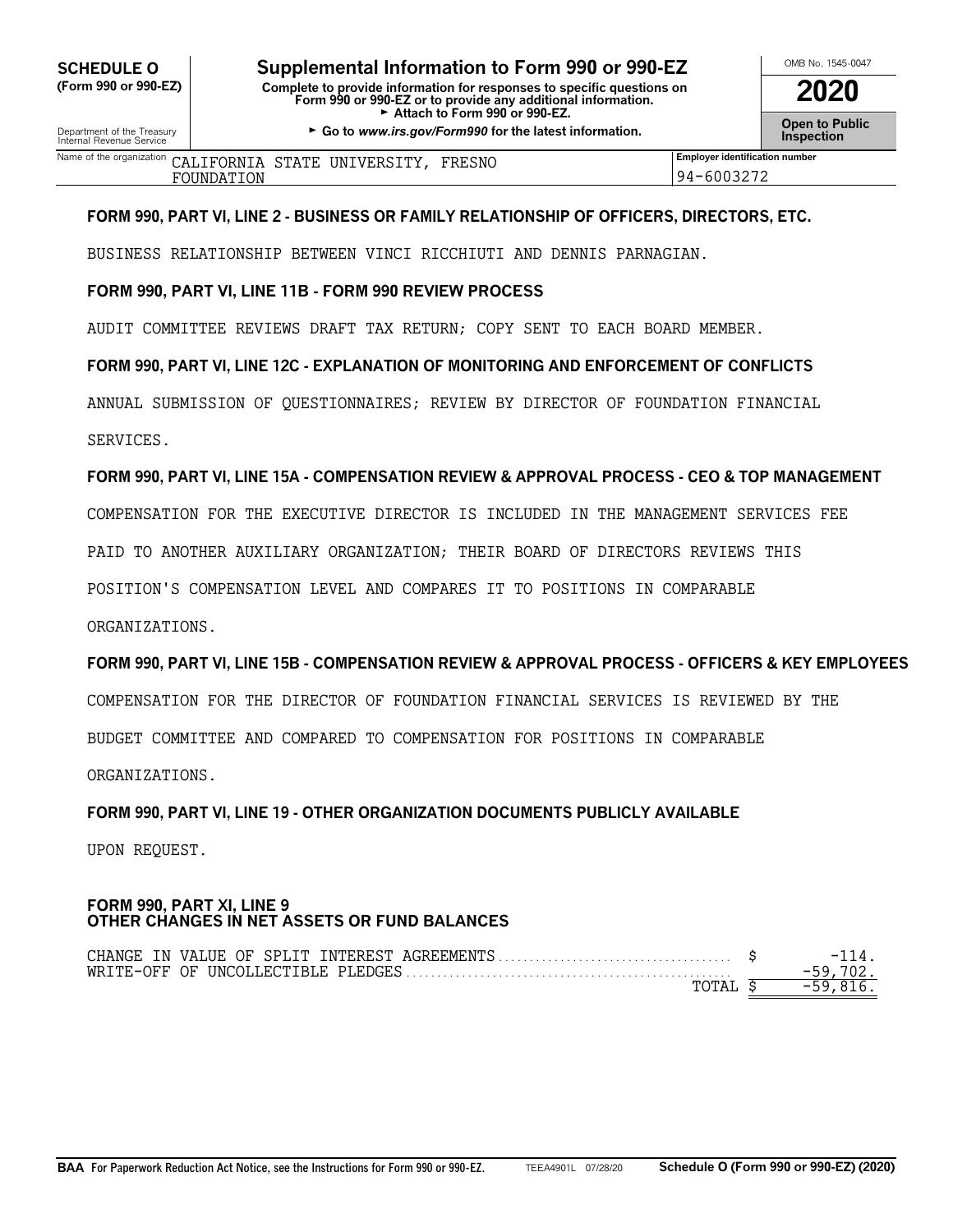# **SCHEDULE R**

## **Related Organizations and Unrelated Partnerships**

**(Form 990)** <sup>G</sup>**Complete if the organization answered 'Yes' on Form 990, Part IV, line 33, 34, 35b, 36, or 37.**G **Attach to Form 990.**

G **Go to** *www.irs.gov/Form990* **Open to Public** Department of the Treasury **for instructions and the latest information.** e and the continuity of the continuity of the continuity of the continuity of the continuity of the continuity of the continuity of the continuity of the continuity of the continuity of the continuity of the continuity of

OMB No. 1545-0047**2020**

**Open to Public** 

Internal Revenue Service

Name of the organization

<sup>n</sup> CALIFORNIA STATE UNIVERSITY, FRESNO FOUNDATION

94-6003272

#### **Part I Identification of Disregarded Entities.** Complete if the organization answered 'Yes' on Form 990, Part IV, line 33.

| (a)<br>Name, address, and EIN (if applicable) of disregarded entity                       | (b)<br>Primary activity | (c)<br>Legal domicile (state<br>or foreign country) | (d)<br>Total income | (e)<br>End-of-year assets | (f)<br>Direct controlling<br>entity       |
|-------------------------------------------------------------------------------------------|-------------------------|-----------------------------------------------------|---------------------|---------------------------|-------------------------------------------|
| <u>(1) NEW CALIFORNIA VENTURES, LLC</u><br>2771 E. SHAW AVENUE<br><u>FRESNO, CA 93710</u> | UNIVERSITY<br>SUPPORT   | СA                                                  |                     | 602,848.                  | CALIF STATE<br>UNIV. FRESNO<br>FOUNDATION |
| (2)                                                                                       |                         |                                                     |                     |                           |                                           |
| (3)                                                                                       |                         |                                                     |                     |                           |                                           |

**Part II Identification of Related Tax-Exempt Organizations.** Complete if the organization answered 'Yes' on Form 990, Part IV, line 34, because ithad one or more related tax-exempt organizations during the tax year.

| (a)<br>Name, address, and EIN of related organization                                                              | (b)<br>Primary activity             | (c)<br>Legal domicile (state<br>or foreign country) | (d)<br>Exempt Code<br>section | (e)<br>Public charity status<br>(if section 501(c)(3)) | (f)<br>Direct controlling<br>entity |     | $(g)$<br>Sec 512(b)(13)<br>controlled entity? |  |
|--------------------------------------------------------------------------------------------------------------------|-------------------------------------|-----------------------------------------------------|-------------------------------|--------------------------------------------------------|-------------------------------------|-----|-----------------------------------------------|--|
|                                                                                                                    |                                     |                                                     |                               |                                                        |                                     | Yes | No                                            |  |
| (1) CALIF STATE UNIV, FRESNO ASSOC.<br>$2771$ E. SHAW AVE.<br>FRESNO, CA 93710                                     | FOR THE BENEFIT<br>OF CSUF STUDENTS |                                                     |                               |                                                        |                                     |     |                                               |  |
| 94-1512286                                                                                                         | & STAFF                             | CA                                                  | 501 $(C)$ 3                   | 5                                                      | N/A                                 |     | X                                             |  |
| (2) CALIF STATE UNIVERSITY, FRESNO<br>5241 N. MAPLE AVE.<br>FRESNO, CA 93740<br>$94 - 6001347$<br>$\overline{(3)}$ | EDUCATIONAL<br>PURPOSES             | CA                                                  | 501 $(C)$ 3                   | $\mathcal{L}$                                          | N/A                                 |     | Χ                                             |  |
| $\overline{(4)}$                                                                                                   |                                     |                                                     |                               |                                                        |                                     |     |                                               |  |

**BAA For Paperwork Reduction Act Notice, see the Instructions for Form 990.**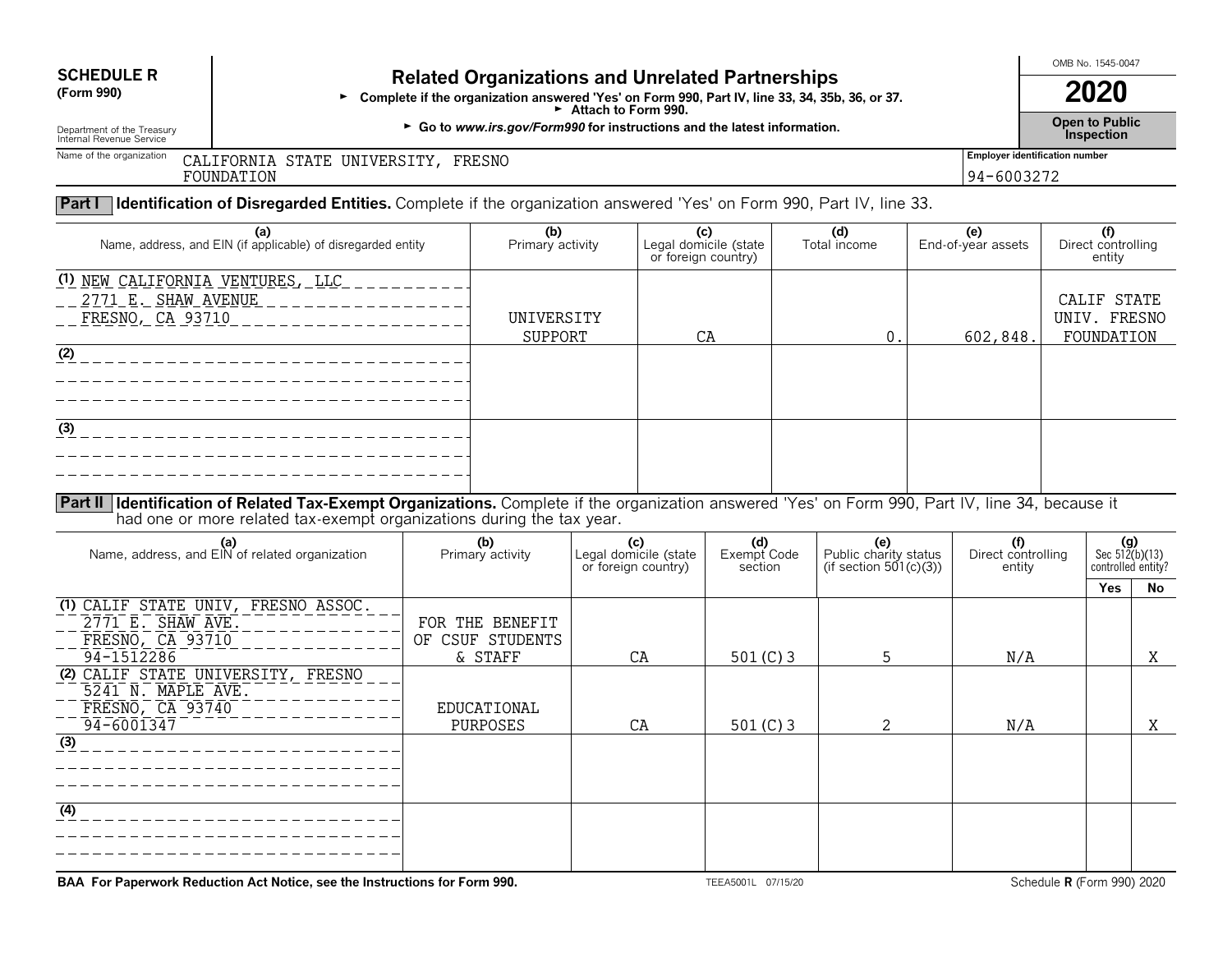#### Schedule **R** (Form 990) 2020 Page**<sup>2</sup>** CALIFORNIA STATE UNIVERSITY, FRESNO

Part III Identification of Related Organizations Taxable as a Partnership. Complete if the organization answered 'Yes' on Form 990, Part IV, line 34,<br>because it had one or more related organizations treated as a partnershi 0 94-6003272

|                                                          |                                                                                                                                                                                                                                                                  | ັ                                                |                                        |                                                                                          |                                 | ັ |                       |                                          |     |                                              |                                                                   |                         |                                           |                                |
|----------------------------------------------------------|------------------------------------------------------------------------------------------------------------------------------------------------------------------------------------------------------------------------------------------------------------------|--------------------------------------------------|----------------------------------------|------------------------------------------------------------------------------------------|---------------------------------|---|-----------------------|------------------------------------------|-----|----------------------------------------------|-------------------------------------------------------------------|-------------------------|-------------------------------------------|--------------------------------|
| (a)<br>Name, address, and EIN of<br>related organization | (b)<br>Primary activity                                                                                                                                                                                                                                          | (c)<br>Legal<br>domicile<br>(state or<br>foreign | (d)<br>Direct<br>controlling<br>entity | (e)<br>Predominant income<br>(related, unrelated,<br>excluded from tax<br>under sections | (f)<br>Share of total<br>income |   |                       | (g)<br>Share of<br>end-of-year<br>assets |     | (h)<br>Dispropor-<br>tionate<br>allocations? | (i)<br>Code V-UBI<br>amount in box<br>20 of Schedule<br>K-1 (Form |                         | (j)<br>General or<br>managing<br>partner? | (k)<br>Percentage<br>ownership |
|                                                          |                                                                                                                                                                                                                                                                  | country)                                         |                                        | $512 - 514$                                                                              |                                 |   |                       |                                          | Yes | <b>No</b>                                    | 1065                                                              | Yes                     | <b>No</b>                                 |                                |
| (1)<br>___________                                       |                                                                                                                                                                                                                                                                  |                                                  |                                        |                                                                                          |                                 |   |                       |                                          |     |                                              |                                                                   |                         |                                           |                                |
|                                                          |                                                                                                                                                                                                                                                                  |                                                  |                                        |                                                                                          |                                 |   |                       |                                          |     |                                              |                                                                   |                         |                                           |                                |
|                                                          |                                                                                                                                                                                                                                                                  |                                                  |                                        |                                                                                          |                                 |   |                       |                                          |     |                                              |                                                                   |                         |                                           |                                |
|                                                          |                                                                                                                                                                                                                                                                  |                                                  |                                        |                                                                                          |                                 |   |                       |                                          |     |                                              |                                                                   |                         |                                           |                                |
| $(2)$ _ _ _ _ _ _ _ _ _ _ _ _                            |                                                                                                                                                                                                                                                                  |                                                  |                                        |                                                                                          |                                 |   |                       |                                          |     |                                              |                                                                   |                         |                                           |                                |
|                                                          |                                                                                                                                                                                                                                                                  |                                                  |                                        |                                                                                          |                                 |   |                       |                                          |     |                                              |                                                                   |                         |                                           |                                |
|                                                          |                                                                                                                                                                                                                                                                  |                                                  |                                        |                                                                                          |                                 |   |                       |                                          |     |                                              |                                                                   |                         |                                           |                                |
| (3)<br>_ _ _ _ _ _ _ _ _ _ _ _ _                         |                                                                                                                                                                                                                                                                  |                                                  |                                        |                                                                                          |                                 |   |                       |                                          |     |                                              |                                                                   |                         |                                           |                                |
|                                                          |                                                                                                                                                                                                                                                                  |                                                  |                                        |                                                                                          |                                 |   |                       |                                          |     |                                              |                                                                   |                         |                                           |                                |
|                                                          |                                                                                                                                                                                                                                                                  |                                                  |                                        |                                                                                          |                                 |   |                       |                                          |     |                                              |                                                                   |                         |                                           |                                |
|                                                          |                                                                                                                                                                                                                                                                  |                                                  |                                        |                                                                                          |                                 |   |                       |                                          |     |                                              |                                                                   |                         |                                           |                                |
| <b>Part IV</b>                                           | Identification of Related Organizations Taxable as a Corporation or Trust. Complete if the organization answered 'Yes' on Form 990, Part IV,<br>line 34, because it had one or more related organizations treated as a corporation or trust during the tax year. |                                                  |                                        |                                                                                          |                                 |   |                       |                                          |     |                                              |                                                                   |                         |                                           |                                |
| (a)<br>Name, address, and EIN of related organization    |                                                                                                                                                                                                                                                                  |                                                  | (b)                                    | (c)<br>Legal domicile                                                                    | (d)                             |   | (e)<br>Type of entity | (f)                                      |     |                                              | (g)<br>Share of end-of-                                           | (h)                     |                                           | (i)<br>Sec $512(b)(13)$        |
|                                                          |                                                                                                                                                                                                                                                                  |                                                  | Primary activity                       | (state or foreign                                                                        | Direct<br>controlling           |   | (C corp, S corp,      | Share of<br>total income                 |     |                                              | year assets                                                       | Percentage<br>ownership |                                           | controlled entity?             |
|                                                          |                                                                                                                                                                                                                                                                  |                                                  |                                        | country)                                                                                 | entity                          |   | or trust)             |                                          |     |                                              |                                                                   |                         |                                           | Yes<br>No                      |
| (1)<br>______________________                            |                                                                                                                                                                                                                                                                  |                                                  |                                        |                                                                                          |                                 |   |                       |                                          |     |                                              |                                                                   |                         |                                           |                                |
|                                                          |                                                                                                                                                                                                                                                                  |                                                  |                                        |                                                                                          |                                 |   |                       |                                          |     |                                              |                                                                   |                         |                                           |                                |
|                                                          |                                                                                                                                                                                                                                                                  |                                                  |                                        |                                                                                          |                                 |   |                       |                                          |     |                                              |                                                                   |                         |                                           |                                |
| (2)<br>_______________________                           |                                                                                                                                                                                                                                                                  |                                                  |                                        |                                                                                          |                                 |   |                       |                                          |     |                                              |                                                                   |                         |                                           |                                |
|                                                          |                                                                                                                                                                                                                                                                  |                                                  |                                        |                                                                                          |                                 |   |                       |                                          |     |                                              |                                                                   |                         |                                           |                                |
|                                                          |                                                                                                                                                                                                                                                                  |                                                  |                                        |                                                                                          |                                 |   |                       |                                          |     |                                              |                                                                   |                         |                                           |                                |
| (3)                                                      |                                                                                                                                                                                                                                                                  |                                                  |                                        |                                                                                          |                                 |   |                       |                                          |     |                                              |                                                                   |                         |                                           |                                |
|                                                          |                                                                                                                                                                                                                                                                  |                                                  |                                        |                                                                                          |                                 |   |                       |                                          |     |                                              |                                                                   |                         |                                           |                                |
|                                                          |                                                                                                                                                                                                                                                                  |                                                  |                                        |                                                                                          |                                 |   |                       |                                          |     |                                              |                                                                   |                         |                                           |                                |
| <b>BAA</b>                                               |                                                                                                                                                                                                                                                                  |                                                  |                                        |                                                                                          |                                 |   |                       |                                          |     |                                              |                                                                   |                         |                                           | Schedule R (Form 990) 2020     |
|                                                          |                                                                                                                                                                                                                                                                  |                                                  |                                        |                                                                                          | TEEA5002L 07/15/20              |   |                       |                                          |     |                                              |                                                                   |                         |                                           |                                |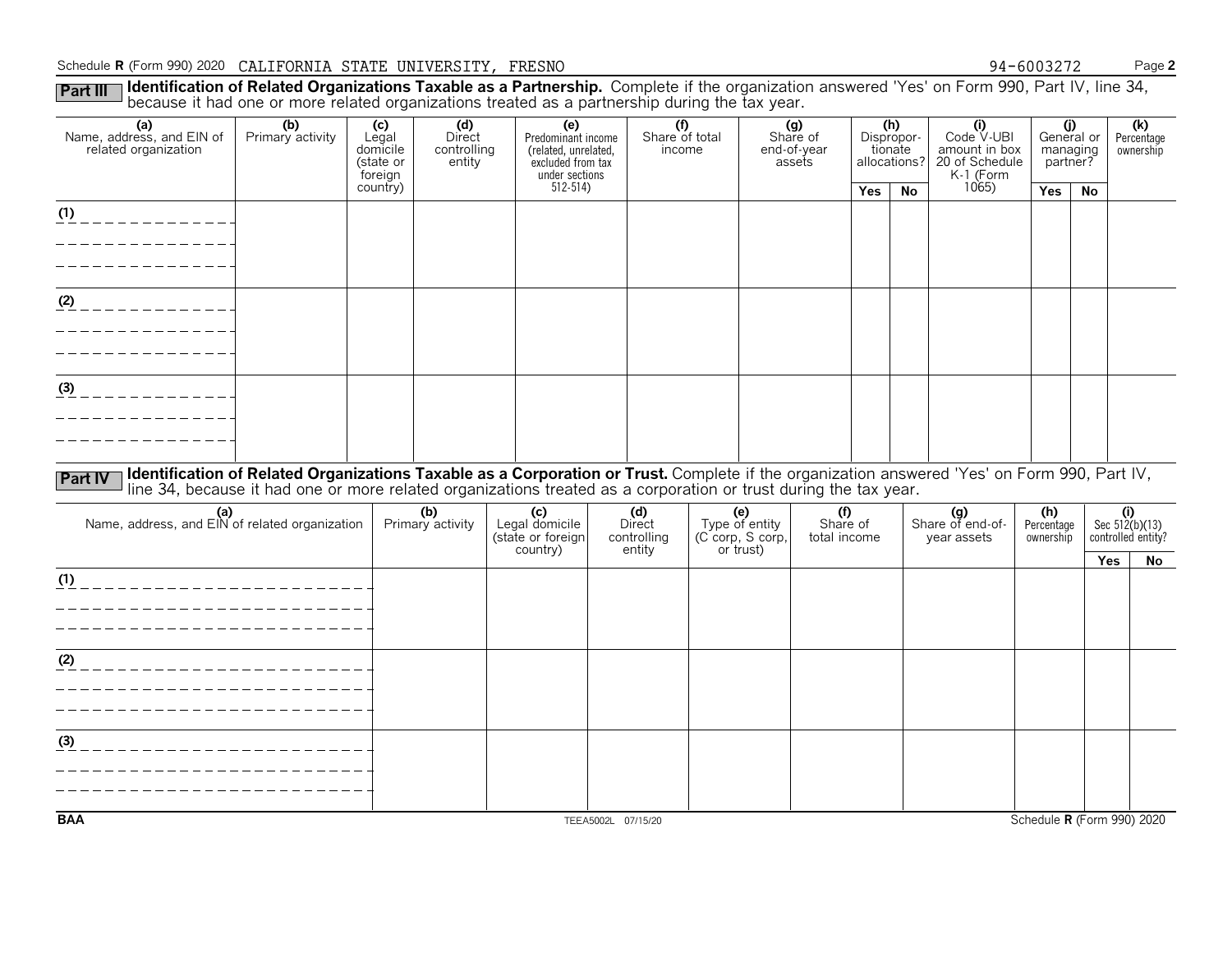## **Part V Transactions With Related Organizations.** Complete if the organization answered 'Yes' on Form 990, Part IV, line 34, 35b, or 36.

| Note: Complete line 1 if any entity is listed in Parts II, III, or IV of this schedule.                                                                                        |                                   |                        |                                          | Yes | No                  |  |  |  |  |  |
|--------------------------------------------------------------------------------------------------------------------------------------------------------------------------------|-----------------------------------|------------------------|------------------------------------------|-----|---------------------|--|--|--|--|--|
| During the tax year, did the organization engage in any of the following transactions with one or more related organizations listed in Parts II-IV?<br>1.                      |                                   |                        |                                          |     |                     |  |  |  |  |  |
|                                                                                                                                                                                |                                   |                        |                                          |     |                     |  |  |  |  |  |
|                                                                                                                                                                                |                                   |                        |                                          |     |                     |  |  |  |  |  |
|                                                                                                                                                                                |                                   |                        |                                          |     |                     |  |  |  |  |  |
|                                                                                                                                                                                |                                   |                        |                                          |     |                     |  |  |  |  |  |
|                                                                                                                                                                                |                                   |                        |                                          |     |                     |  |  |  |  |  |
|                                                                                                                                                                                |                                   |                        |                                          |     |                     |  |  |  |  |  |
|                                                                                                                                                                                |                                   |                        | 1f                                       |     | Χ                   |  |  |  |  |  |
|                                                                                                                                                                                |                                   |                        | 1 <sub>q</sub>                           |     | $\overline{X}$      |  |  |  |  |  |
|                                                                                                                                                                                |                                   |                        | 1 <sub>h</sub>                           |     | X                   |  |  |  |  |  |
|                                                                                                                                                                                |                                   |                        | 1i                                       |     | X                   |  |  |  |  |  |
|                                                                                                                                                                                |                                   |                        | 1 <sub>i</sub>                           |     | $\overline{X}$      |  |  |  |  |  |
|                                                                                                                                                                                |                                   |                        |                                          |     |                     |  |  |  |  |  |
|                                                                                                                                                                                |                                   |                        | 1 k                                      |     | X                   |  |  |  |  |  |
|                                                                                                                                                                                |                                   |                        |                                          |     |                     |  |  |  |  |  |
|                                                                                                                                                                                |                                   |                        |                                          |     |                     |  |  |  |  |  |
|                                                                                                                                                                                |                                   |                        |                                          |     |                     |  |  |  |  |  |
|                                                                                                                                                                                |                                   |                        | 1 <sub>o</sub>                           |     | X<br>$\overline{X}$ |  |  |  |  |  |
|                                                                                                                                                                                |                                   |                        |                                          |     |                     |  |  |  |  |  |
|                                                                                                                                                                                |                                   |                        | 1 p                                      | Χ   |                     |  |  |  |  |  |
|                                                                                                                                                                                |                                   |                        | 1 <sub>q</sub>                           |     | X                   |  |  |  |  |  |
|                                                                                                                                                                                |                                   |                        |                                          |     |                     |  |  |  |  |  |
|                                                                                                                                                                                |                                   |                        | 1 r                                      |     | X                   |  |  |  |  |  |
|                                                                                                                                                                                |                                   |                        | 1 <sub>s</sub>                           |     | $\overline{X}$      |  |  |  |  |  |
| 2 If the answer to any of the above is 'Yes,' see the instructions for information on who must complete this line, including covered relationships and transaction thresholds. |                                   |                        |                                          |     |                     |  |  |  |  |  |
| (a)<br>Name of related organization                                                                                                                                            | (b)<br>Transaction<br>$type(a-s)$ | (c)<br>Amount involved | Method of determining<br>amount involved |     |                     |  |  |  |  |  |
|                                                                                                                                                                                |                                   |                        |                                          |     |                     |  |  |  |  |  |
| (1) CALIF STATE UNIV, FRESNO ASSOC.                                                                                                                                            | M                                 | 672, 434. COST         |                                          |     |                     |  |  |  |  |  |
|                                                                                                                                                                                |                                   |                        |                                          |     |                     |  |  |  |  |  |
| (2) CALIF STATE UNIV, FRESNO ASSOC.                                                                                                                                            | $\mathbf{P}$                      | 882, 712. COST         |                                          |     |                     |  |  |  |  |  |
|                                                                                                                                                                                |                                   |                        |                                          |     |                     |  |  |  |  |  |
| (3) CALIF STATE UNIVERSITY, FRESNO                                                                                                                                             | P                                 | 422,000.COST           |                                          |     |                     |  |  |  |  |  |
|                                                                                                                                                                                |                                   |                        |                                          |     |                     |  |  |  |  |  |

**(4)**

**(5)**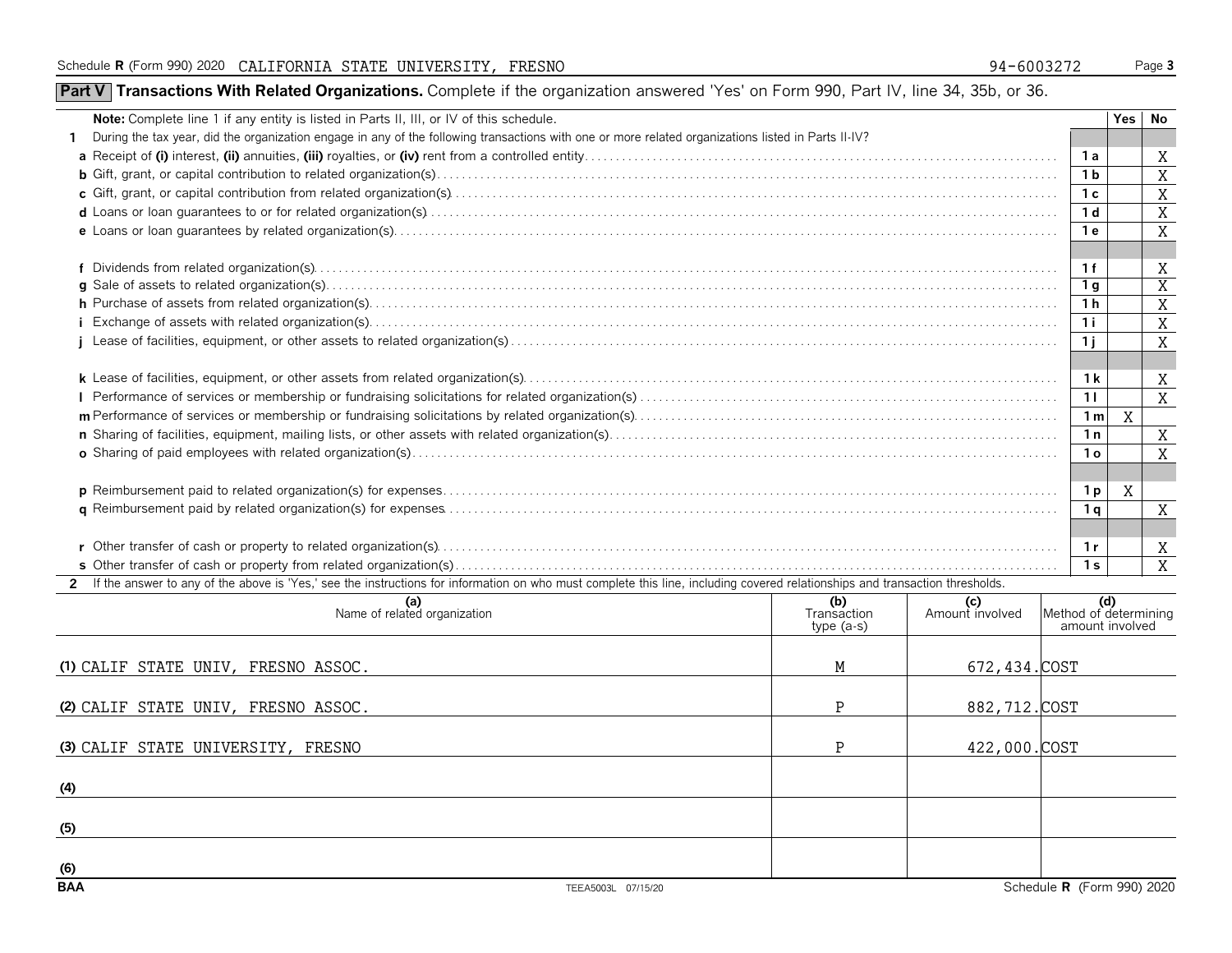#### **Part VI** Unrelated Organizations Taxable as a Partnership. Complete if the organization answered 'Yes' on Form 990, Part IV, line 37.

Provide the following information for each entity taxed as a partnership through which the organization conducted more than five percent of its activities (measured by total assets or gross<br>revenue) that was not a related

| (a) (b)<br>Name, address, and EIN of entity Primary activity | (c)<br>Legal domicile<br>(state or foreign<br>country) | (d)<br>Predominant<br>income<br>(related, unrelated, excluded<br>lated, excluded<br>from tax under<br>sections 512-514) | (e) | Are all partners<br>$\frac{\text{section}}{501(c)(3)}$<br>organizations? | (f)<br>Share of<br>total income | (g)<br>Share of<br>end-of-year<br>assets |     | (h)<br>Dispropor-<br>tionate<br>allocations? | $\begin{matrix} \textbf{(i)} \\ \text{Code V-UBI} \end{matrix}$<br>amount in box<br>20 of Schedule<br>K-1 | managing<br>partner? |    | General or <b>(k)</b><br>managing www.ership |
|--------------------------------------------------------------|--------------------------------------------------------|-------------------------------------------------------------------------------------------------------------------------|-----|--------------------------------------------------------------------------|---------------------------------|------------------------------------------|-----|----------------------------------------------|-----------------------------------------------------------------------------------------------------------|----------------------|----|----------------------------------------------|
|                                                              |                                                        |                                                                                                                         | Yes | No                                                                       |                                 |                                          | Yes | No                                           | (Form 1065)                                                                                               | Yes                  | No |                                              |
|                                                              |                                                        |                                                                                                                         |     |                                                                          |                                 |                                          |     |                                              |                                                                                                           |                      |    |                                              |
| $\frac{(1)}{2}$<br>____________                              |                                                        |                                                                                                                         |     |                                                                          |                                 |                                          |     |                                              |                                                                                                           |                      |    |                                              |
|                                                              |                                                        |                                                                                                                         |     |                                                                          |                                 |                                          |     |                                              |                                                                                                           |                      |    |                                              |
|                                                              |                                                        |                                                                                                                         |     |                                                                          |                                 |                                          |     |                                              |                                                                                                           |                      |    |                                              |
|                                                              |                                                        |                                                                                                                         |     |                                                                          |                                 |                                          |     |                                              |                                                                                                           |                      |    |                                              |
| (2)                                                          |                                                        |                                                                                                                         |     |                                                                          |                                 |                                          |     |                                              |                                                                                                           |                      |    |                                              |
|                                                              |                                                        |                                                                                                                         |     |                                                                          |                                 |                                          |     |                                              |                                                                                                           |                      |    |                                              |
|                                                              |                                                        |                                                                                                                         |     |                                                                          |                                 |                                          |     |                                              |                                                                                                           |                      |    |                                              |
|                                                              |                                                        |                                                                                                                         |     |                                                                          |                                 |                                          |     |                                              |                                                                                                           |                      |    |                                              |
| (3)                                                          |                                                        |                                                                                                                         |     |                                                                          |                                 |                                          |     |                                              |                                                                                                           |                      |    |                                              |
|                                                              |                                                        |                                                                                                                         |     |                                                                          |                                 |                                          |     |                                              |                                                                                                           |                      |    |                                              |
|                                                              |                                                        |                                                                                                                         |     |                                                                          |                                 |                                          |     |                                              |                                                                                                           |                      |    |                                              |
|                                                              |                                                        |                                                                                                                         |     |                                                                          |                                 |                                          |     |                                              |                                                                                                           |                      |    |                                              |
| $\frac{4}{4}$<br>$= - -$                                     |                                                        |                                                                                                                         |     |                                                                          |                                 |                                          |     |                                              |                                                                                                           |                      |    |                                              |
|                                                              |                                                        |                                                                                                                         |     |                                                                          |                                 |                                          |     |                                              |                                                                                                           |                      |    |                                              |
|                                                              |                                                        |                                                                                                                         |     |                                                                          |                                 |                                          |     |                                              |                                                                                                           |                      |    |                                              |
|                                                              |                                                        |                                                                                                                         |     |                                                                          |                                 |                                          |     |                                              |                                                                                                           |                      |    |                                              |
| $\frac{(5)}{2}$<br>_____________                             |                                                        |                                                                                                                         |     |                                                                          |                                 |                                          |     |                                              |                                                                                                           |                      |    |                                              |
|                                                              |                                                        |                                                                                                                         |     |                                                                          |                                 |                                          |     |                                              |                                                                                                           |                      |    |                                              |
|                                                              |                                                        |                                                                                                                         |     |                                                                          |                                 |                                          |     |                                              |                                                                                                           |                      |    |                                              |
|                                                              |                                                        |                                                                                                                         |     |                                                                          |                                 |                                          |     |                                              |                                                                                                           |                      |    |                                              |
| $\overline{(6)}$                                             |                                                        |                                                                                                                         |     |                                                                          |                                 |                                          |     |                                              |                                                                                                           |                      |    |                                              |
|                                                              |                                                        |                                                                                                                         |     |                                                                          |                                 |                                          |     |                                              |                                                                                                           |                      |    |                                              |
|                                                              |                                                        |                                                                                                                         |     |                                                                          |                                 |                                          |     |                                              |                                                                                                           |                      |    |                                              |
|                                                              |                                                        |                                                                                                                         |     |                                                                          |                                 |                                          |     |                                              |                                                                                                           |                      |    |                                              |
| $\sqrt{(7)}$                                                 |                                                        |                                                                                                                         |     |                                                                          |                                 |                                          |     |                                              |                                                                                                           |                      |    |                                              |
|                                                              |                                                        |                                                                                                                         |     |                                                                          |                                 |                                          |     |                                              |                                                                                                           |                      |    |                                              |
|                                                              |                                                        |                                                                                                                         |     |                                                                          |                                 |                                          |     |                                              |                                                                                                           |                      |    |                                              |
|                                                              |                                                        |                                                                                                                         |     |                                                                          |                                 |                                          |     |                                              |                                                                                                           |                      |    |                                              |
| $\frac{1}{(8)}$<br>_____________                             |                                                        |                                                                                                                         |     |                                                                          |                                 |                                          |     |                                              |                                                                                                           |                      |    |                                              |
|                                                              |                                                        |                                                                                                                         |     |                                                                          |                                 |                                          |     |                                              |                                                                                                           |                      |    |                                              |
|                                                              |                                                        |                                                                                                                         |     |                                                                          |                                 |                                          |     |                                              |                                                                                                           |                      |    |                                              |
|                                                              |                                                        |                                                                                                                         |     |                                                                          |                                 |                                          |     |                                              |                                                                                                           |                      |    |                                              |
|                                                              |                                                        |                                                                                                                         |     |                                                                          |                                 |                                          |     |                                              |                                                                                                           |                      |    |                                              |

**BAA**